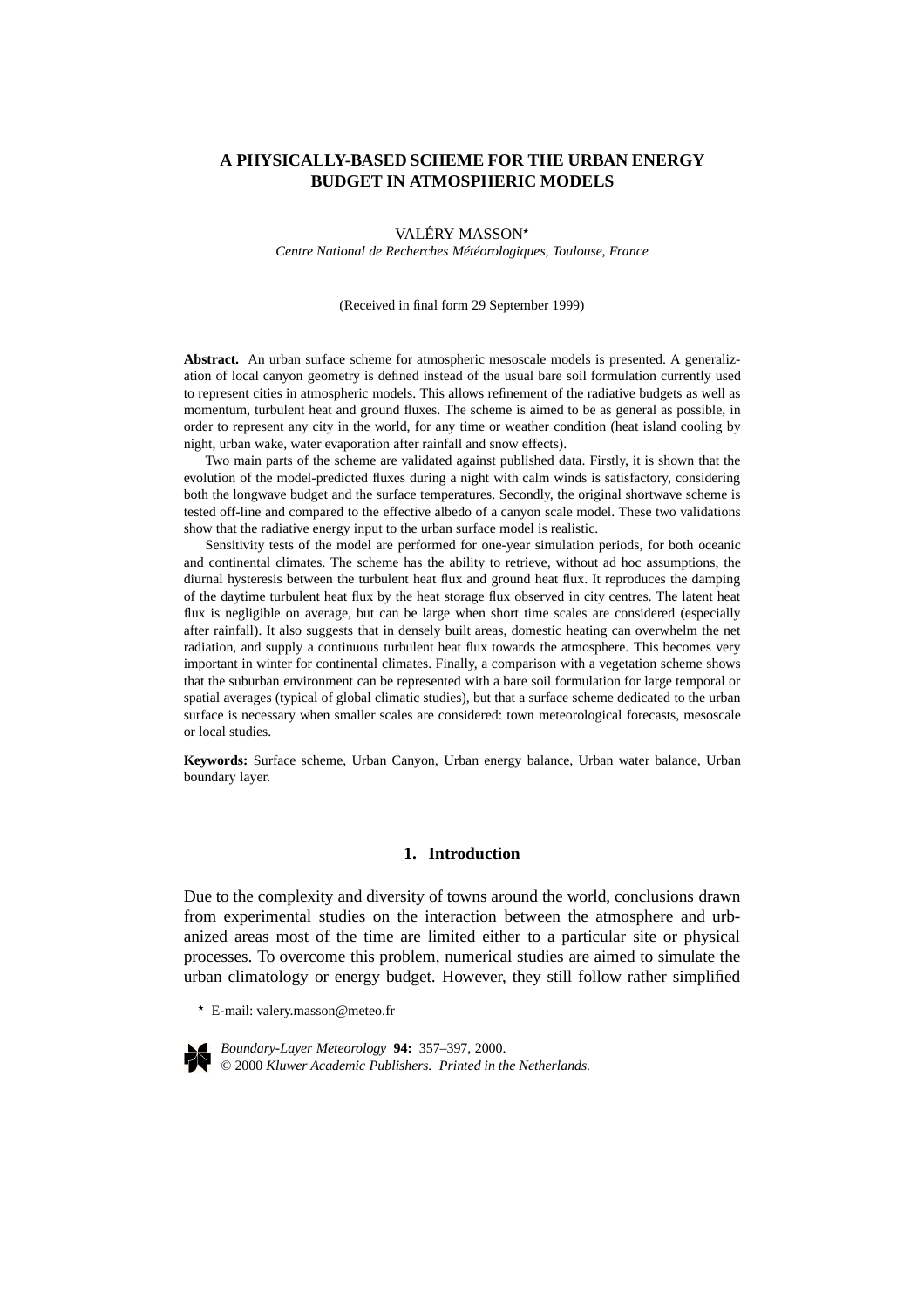approaches. Building-resolving models, i.e., models in which individual building shapes are described, allow the detailed examination of specific processes (radiative effects, see for for example, Terjung and O'Rourke (1980), or wind channeling), but because of computational cost, applications are limited to local urbanization and comfort studies. Simpler building-averaged models have also been developed. The most famous is the 'canyon' model, from Oke and colleagues developed during the seventies, dedicated to urban streets, where a road is bordered by two facing building walls. Several numerical models have been developed using the canyon geometry (Johnson et al., 1991; Mills, 1993; Arnfield et al., 1998) to study radiative trapping, surface energy budgets (using multiple facets for each surface) or canyon winds.

The two model types presented above are used in urban climatology in order to comprehend town energetics. The next modelling step is to perform a coupling between the urban surface and the atmosphere in mesoscale atmospheric models. The most common way to do this is to use a vegetation-atmosphere transfer model, whose parameters have been modified (Seaman et al., 1989; Menut, 1997), as opposed to an urban model. Cities are then modelled as bare soil or as a concrete plate. The roughness length is often large (one to a few metres, see Wieringa, 1993; or Petersen, 1997). The soil moisture availability (or the soil depth) is reduced, so that the Bowen ratio is shifted towards high values (viz. large sensible heat flux). The most recent works tend to simulate other factors, such as heat storage, by the use of a concrete canopy above the surface. A horizontal plate is in radiative interaction with the surface in Best (1998), and the treatment is similar to a forest canopy in Soux et al. (1998). The Taha (1999) mesoscale study uses a semi-empirical formulation for the heat storage flux – the Objective Hysteresis Model by Grimmond et al. (1991).

The above illustrates the gap between the state of the art in urban climatology and its parameterization in atmospheric models. The objective of the present paper is to present an urban model that links the climatologists' approach of city representation to an atmospheric model.

The Town Energy Budget (TEB) scheme is built following the canyon approach, generalized in order to represent larger horizontal scales. The physics treated by the scheme are relatively complete. Due to the complex shape of the city surface, the urban energy budget is split into different parts: *three* surface energy budgets are considered: one for the roofs, roads, and walls. Orientation effects are averaged for roads and walls. Up to two energy budgets are added for snow when this is present on roofs or roads. Some of the physics were derived from the literature (longwave radiation or thermal conduction through the surfaces), since they are classically assumed to estimate temperatures in conditions without feedback towards the atmosphere (during nights with calm wind). However, most parts of the physics need an original approach (shortwave radiation, thermodynamical and anthropogenic flux treatment, rain and snow), since they occur when interaction with the atmosphere is strong.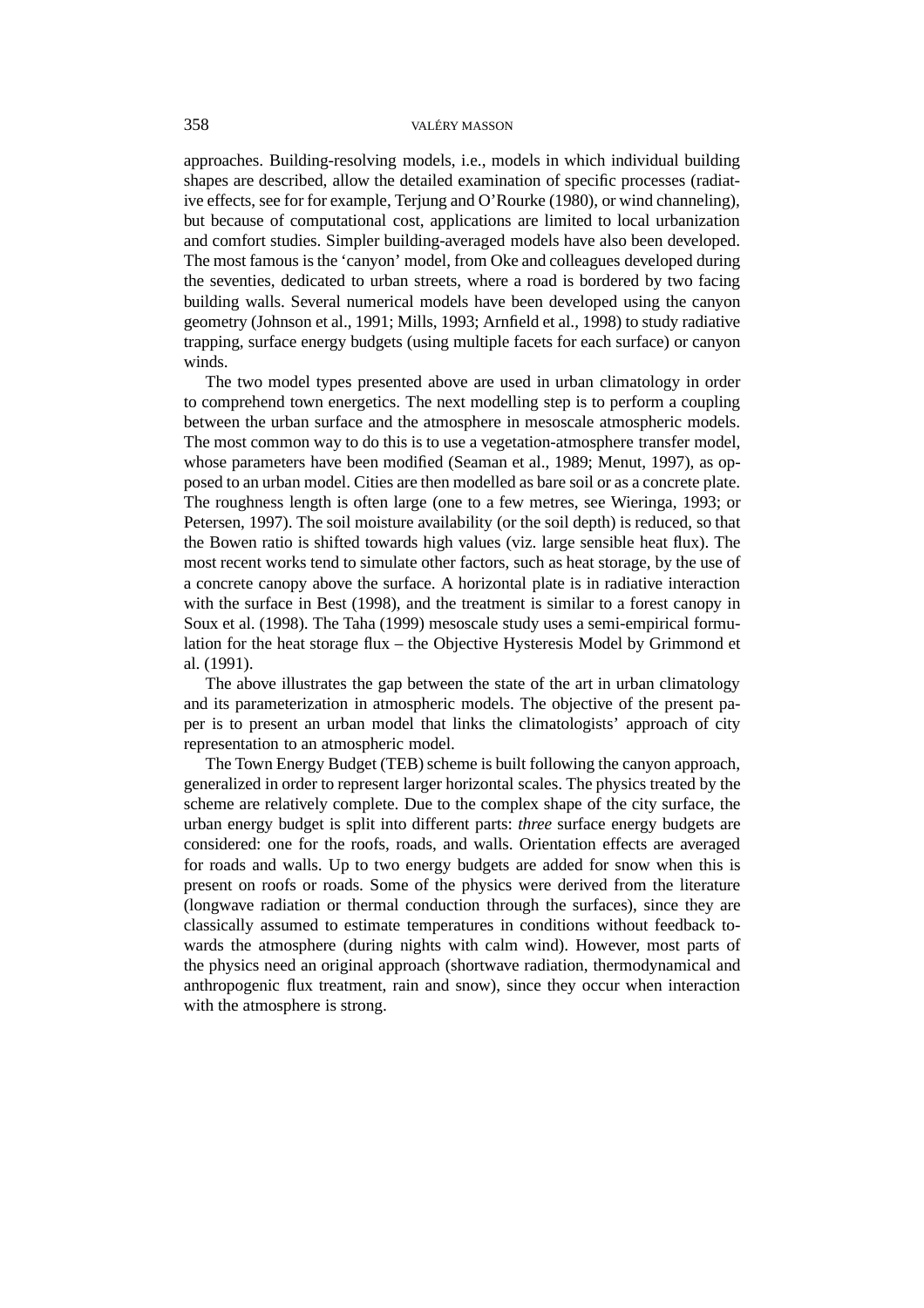The TEB scheme is presented in Section 2. A validation of some aspects of the scheme is shown in Section 3, and sensitivity experiments using single-year atmospheric forcings are discussed in Section 4. Conclusions are given in Section 5.

## **2. Presentation of the Town Energy Budget Scheme**

## 2.1. OBJECTIVES

The TEB model is aimed to simulate the turbulent fluxes into the atmosphere at the surface of a mesoscale atmospheric model covered by buildings, roads, or any artificial material. It should parameterize both the urban surface and the roughness sublayer, so that the atmospheric model only 'sees' a constant flux layer as its lower boundary.

The TEB scheme must be considered as part of the surface parameterization of the atmospheric model. The fluxes should be computed for each land type by the appropriate scheme, and then averaged in the atmospheric model grid mesh, with respect to the proportion occupied by each type. For example, partitions should be: (1) sea; (2) inland water; (3) natural and cultivated terrestrial surface; (4) towns. The following fluxes are calculated: latent and sensible heat fluxes (W  $m^{-2}$ ), upward radiative fluxes (W m<sup>-2</sup>) and component momentum fluxes (m<sup>2</sup> s<sup>-2</sup>).

## 2.2. TOWN GEOMETRY DESCRIPTION

Numerous fine-scale studies on building climatology exist. In these, several individual buildings are usually present in order to study their radiative interaction, the wind channeling effects, or the building insulation characteristics. The *canyon* concept, developed by city climatologists (e.g., Oke, 1987), uses such a framework: it considers a single road, bordered by facing buildings. In these studies, models are, at best, forced by atmospheric data (radiation, wind above the roofs) but are not interactive with it.

The TEB model aims to parameterize town-atmosphere dynamic and thermodynamic interactions. It is applicable for mesoscale atmospheric models (a grid mesh larger than a few hundred metres). Then, spatial averaging of the town characteristics, as well as its effect on the atmosphere, are necessary. The individual shapes of each building are no longer taken into account, so that TEB geometry is based on the canyon hypothesis. However, a single canyon would be too restrictive at the considered horizontal scale.

We therefore use the following original city representation:

1. The buildings have the same height and width (in the model mesh), with the roof level at the surface level of the atmospheric model.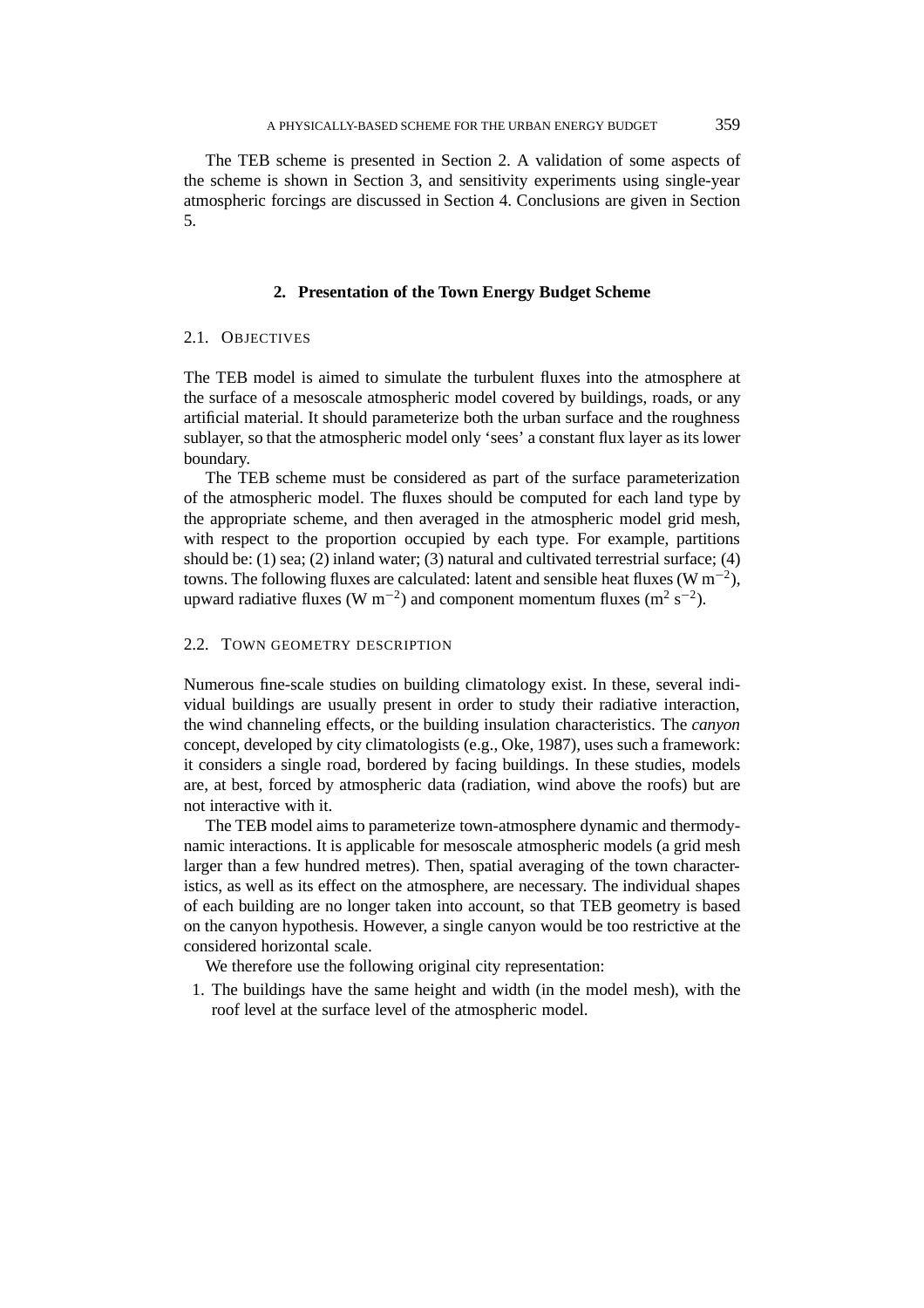#### TABLE I

Parameters of the TEB scheme. Note that *a*town is not strictly a parameter of the TEB scheme, but is used to average the output TEB fluxes with those computed for the vegetation and water portions of the grid mesh. Note also that some surfaces between the buildings, such as gardens or parks, for example, are *not* treated by the TEB model, but modify the canyon width, *w*.

| Symbol                                        | Designation of symbol                                    | Unit                    |  |  |  |
|-----------------------------------------------|----------------------------------------------------------|-------------------------|--|--|--|
| Geometric parameters                          |                                                          |                         |  |  |  |
| $a$ <sub>town</sub>                           | Fractional area occupied by artificial material          |                         |  |  |  |
| $a_{\rm bld}$                                 | Fractional artificial area occupied by buildings         |                         |  |  |  |
| $1 - a_{\text{bld}}$                          | Fractional artificial area occupied by roads             |                         |  |  |  |
| h                                             | Building height                                          | m                       |  |  |  |
| h/l                                           | Building aspect ratio                                    |                         |  |  |  |
| h/w                                           | Canyon aspect ratio                                      |                         |  |  |  |
| $z_{0_{\text{town}}}$                         | Dynamic roughness length for the building/canyon system  | m                       |  |  |  |
| Radiative parameters                          |                                                          |                         |  |  |  |
| $\alpha_R, \alpha_r, \alpha_w$                | Roof, road and wall albedos                              |                         |  |  |  |
| $\epsilon_R, \epsilon_r, \epsilon_w$          | Roof, road and wall emissivities                         |                         |  |  |  |
| Thermal parameters                            |                                                          |                         |  |  |  |
| $d_{R_k}, d_{r_k}, d_{w_k}$                   | Thickness of the kth roof, road or wall layer            | m                       |  |  |  |
| $\lambda_{R_k}, \lambda_{r_k}, \lambda_{w_k}$ | Thermal conductivity of the kth roof, road or wall layer | $\rm W\,m^{-1}\,K^{-1}$ |  |  |  |
| $C_{R_k}, C_{r_k}, C_{w_k}$                   | Heat capacity of the kth roof, road or wall layer        | $J m^{-3} K^{-1}$       |  |  |  |

- 2. Buildings are located along identical roads, the length of which is considered far greater than their width; the space contained between two facing buildings is defined as a canyon.
- 3. Any road orientation is possible, and all exist with the same probability. This hypothesis allows the computation of averaged forcing for road and wall surfaces. In other words, when the canyon orientation appears in a formula (with respect to the sun or the wind direction), it is averaged over 360◦. In this way, no discretization is performed on the orientation.

These hypotheses, as well as the formulations chosen for the physics (see hereafter), allow the development of a relatively simple scheme. The parameters describing the city are displayed in Table I, and the scheme variables can be found in Table II.

*The TEB model does not use one urban surface temperature* (representative of the entire urban cover), but *three* surface temperatures, representative of roofs, roads and walls. There are two reasons for this:

– Urban climatologists generally consider complex (non-flat) geometry cases, in particular the 'canyon' geometry. In order to be consistent with their findings,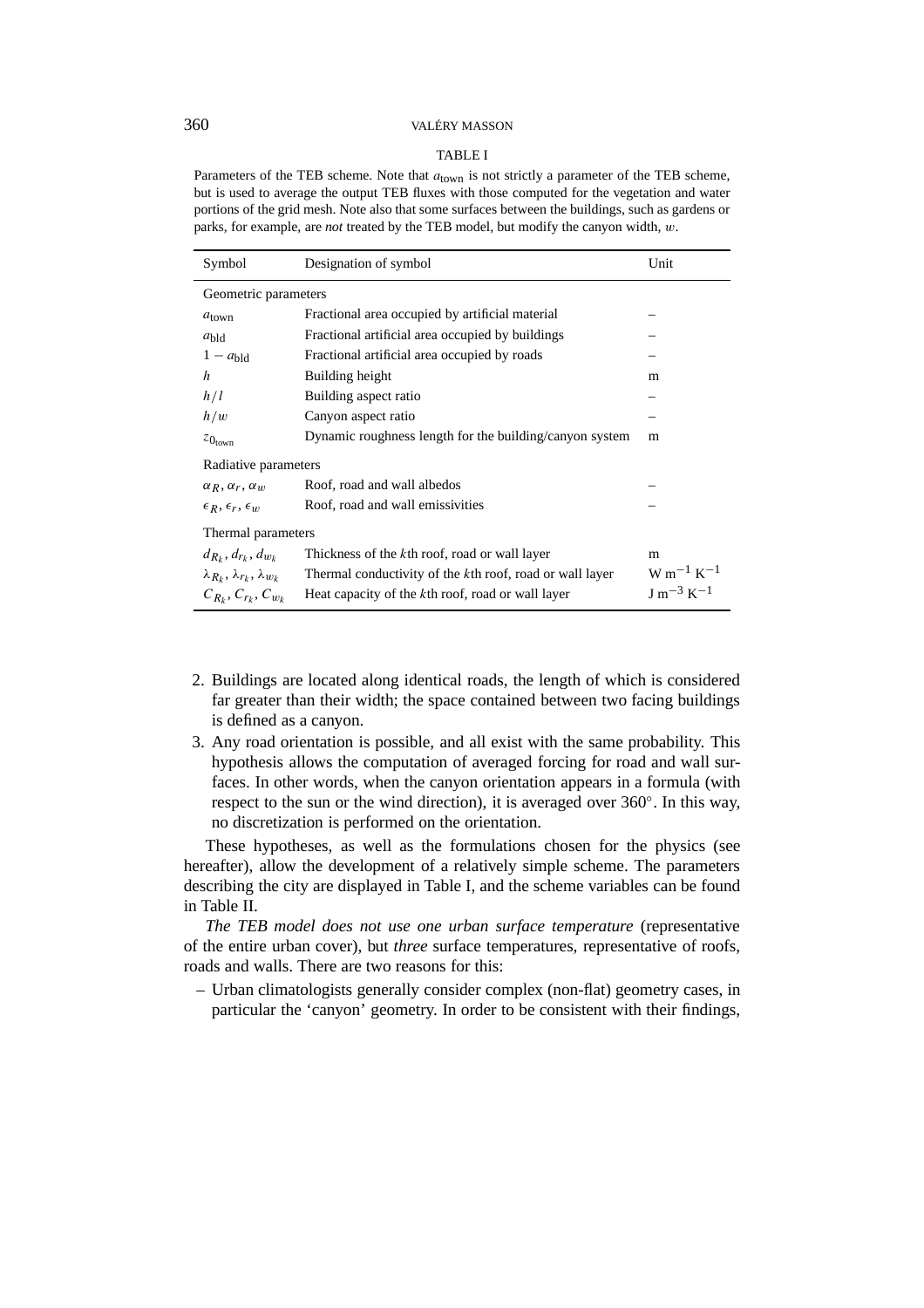| Symbol                                           | Designation of symbol                                     | Unit                 |
|--------------------------------------------------|-----------------------------------------------------------|----------------------|
| Prognostic variables                             |                                                           |                      |
| $T_{R_k}, T_{r_k}, T_{w_k}$                      | Temperature of the kth roof, road or wall layer           | K                    |
| $W_R, W_r$                                       | Roof and road water interception reservoir                | $\text{kg m}^{-2}$   |
| $W_{\text{snow}_R}, W_{\text{snow}_r}$           | Roof and road snow interception reservoir                 | $\text{kg m}^{-2}$   |
| $T_{\text{snow}_R}, T_{\text{snow}_r}$           | Roof and road snow temperature                            | K                    |
| $\rho_{\text{snow}_R}, \rho_{\text{snow}_r}$     | Roof and road snow density                                | $kg \text{ m}^{-3}$  |
| $\alpha_{\text{snow}_R}, \alpha_{\text{snow}_r}$ | Roof and road snow albedo                                 |                      |
| Diagnostic variables                             |                                                           |                      |
| $T_{\rm can}$                                    | Canyon air temperature                                    | K                    |
| q <sub>can</sub>                                 | Canyon air specific humidity                              | $kg kg^{-1}$         |
| $U_{\rm can}$                                    | Along canyon horizontal wind                              | $m s^{-1}$           |
| $\alpha_{\text{town}}$                           | Town effective albedo                                     |                      |
| $T_{\rm town}$                                   | Town area averaged radiative surface temperature          | K                    |
| Input energy fluxes                              |                                                           |                      |
| $L^{\downarrow}$                                 | Downward infrared radiation on an horizontal surface      | $\rm W\,m^{-2}$      |
| $S^{\downarrow}$                                 | Downward diffuse solar radiation on an horizontal surface | $W m^{-2}$           |
| $S^{\Downarrow}$                                 | Downward direct solar radiation on an horizontal surface  | $W m-2$              |
| $H_{\text{traffic}}$                             | Anthropogenic sensible heat flux released in the canyon   | $\rm W\,m^{-2}$      |
| $LE_{\text{traffic}}$                            | Anthropogenic latent heat flux released in the canyon     | $\rm W\,m^{-2}$      |
| $H_{\text{industry}}$                            | Anthropogenic sensible heat flux released by industries   | $W m^{-2}$           |
| $LE_{industry}$                                  | Anthropogenic latent heat flux released by industries     | $\rm W\,m^{-2}$      |
| Other energy input                               |                                                           |                      |
| $T_{i_{\text{bld}}}$                             | Building interior temperature                             | K                    |
| Output energy fluxes                             |                                                           |                      |
| $S_R^*$ , $S_T^*$ , $S_w^*$                      | Net solar radiation budget for roofs, roads and walls     | $W m-2$              |
| $L^*_R, L^*_r, L^*_w$                            | Net infra-red radiation budget for roofs, roads and walls | $W m^{-2}$           |
| $H_R$ , $H_r$ , $H_w$                            | Turbulent sensible heat flux for roofs, roads and walls   | $\mathrm{W\,m}^{-2}$ |
| $LE_R, LE_r, LE_w$                               | Turbulent latent heat flux for roofs, roads and walls     | $\rm W\,m^{-2}$      |
| $G_{R_{k,k+1}}, G_{r_{k,k+1}}, G_{w_{k,k+1}}$    | Conduction heat flux between $k$ th and $k + 1$ th roof,  | $\rm W\,m^{-2}$      |
|                                                  | road or wall layers                                       |                      |
| $H_{\text{town}}$                                | Town averaged turbulent sensible heat flux                | $\rm{W~m^{-2}}$      |
| $LE_{\text{town}}$                               | Town averaged turbulent latent heat flux                  | $\mathrm{W~m}^{-2}$  |

TABLE II Energy fluxes and variables in the TEB scheme.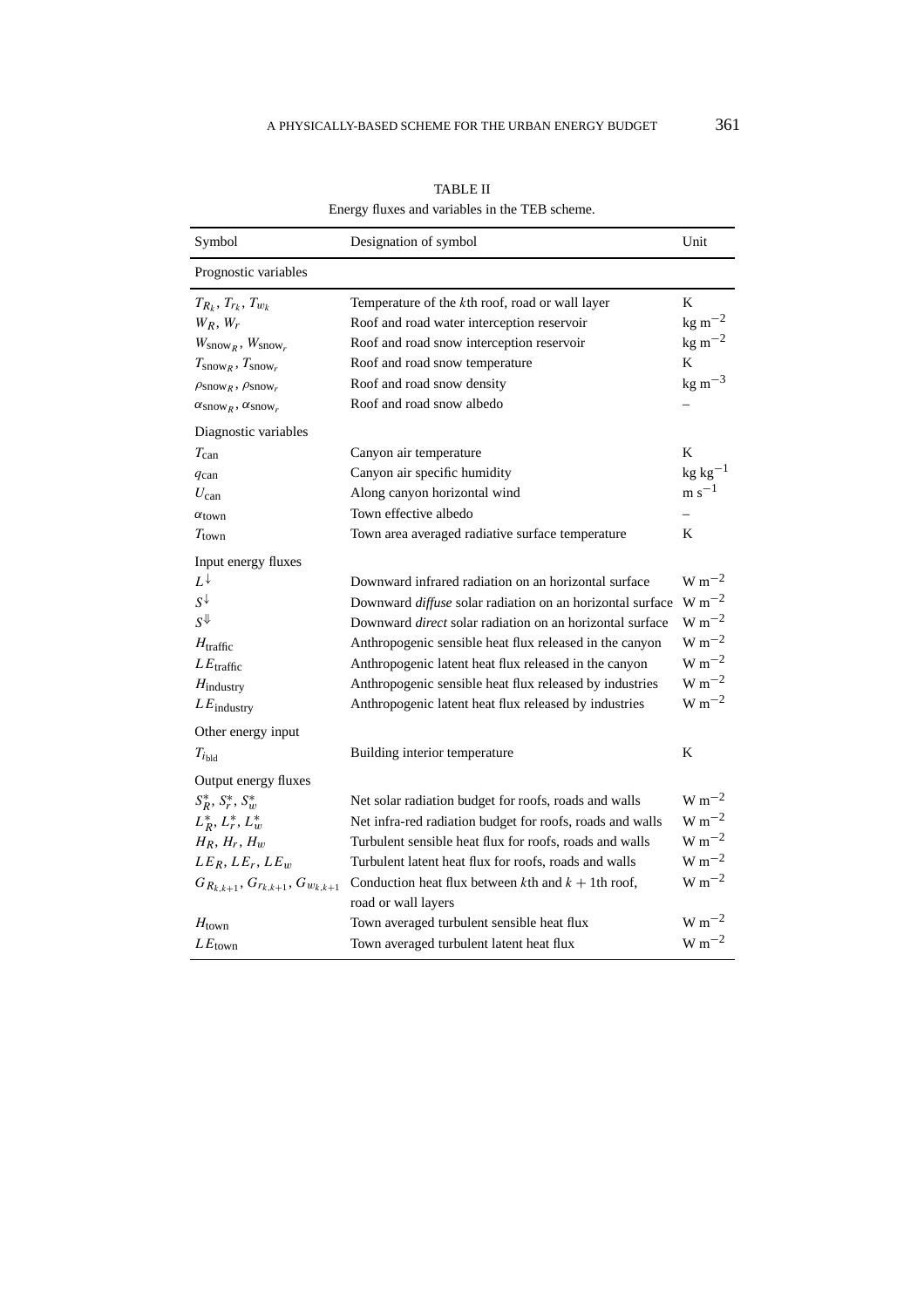the TEB model uses a complex surface consisting of multiple explicit energy budgets.

– One spatially-averaged surface temperature is often used in soil-vegetation schemes, in order to compute the turbulent fluxes towards the atmosphere according to Monin–Obukhov similarity theory. However, over towns, the use of only one temperature should be debatable, because it is observed that the Monin–Obukhov similarity theory does not apply for temperature in the urban roughness sublayer.

The second point will be addressed in more detail in Section 2.9. The parameters of the scheme depend directly on building shapes and construction materials. This makes the TEB scheme easy to initialize, without the need for any atmospheric data for parameter tuning. Construction material characteristics can be found in the literature (e.g., see Oke, 1988).

One must separately treat roads and walls, as they occur differently in all the physical processes under consideration (sky viewing, thermal structure, source of heating inside the buildings, or the presence of water or snow on the road). In contrast, the sunlit and shadowed walls are not treated separately, as the two facing walls are identical for all processes, except one, the direct solar radiation. Note that the two walls behave similarly for the scattered solar radiation (i.e., in cloudy conditions). The problem here is that it is not clear how to separate sunlit and shadowed walls. The situation would be relatively straightforward if there was only one street direction, but at the town scale, this is not so, and streets parallel or perpendicular to the sun direction are found. To treat separately the walls, according to illumination by the sun, would necessitate a separate treatment for the street directions. A discretization for the streets should be performed at least every 45 or 30◦, leading respectively to four or six energy budgets for roads, and twice as many for walls. Furthermore, the effect of the longwave radiation non-linearities produced by a single wall temperature is very small. Supposing a canyon with a road width equal to the building height (leading to a sky-view factor for the walls of  $\Psi_w = 0.3$ , see Section 2.6) and a wall emissivity of 0.85, the difference in the canyon-top budget between two walls at 290 K, or two walls at 280 and 300 K, is only 1.5 W m<sup>−</sup>2. Therefore, for sake of scheme simplicity, only one energy budget is chosen for the walls. Particular attention is still paid to the solar radiation budget, and the validation presented in Section 3.2 shows it is accurate at canyon scale.

### 2.3. TEMPERATURE EVOLUTION EQUATIONS

As discussed above, the urban surface is very inhomogeneous with respect to shape and building materials. Urban climatologists need at least four component surfaces to describe it: the roof, the road, and two facing walls. The problem considered here (the evaluation of the turbulent and radiative fluxes from the urban cover to the atmosphere) allows the treatment of only three types of surfaces (roof, road, wall), while keeping enough accuracy to correctly represent the different terms of the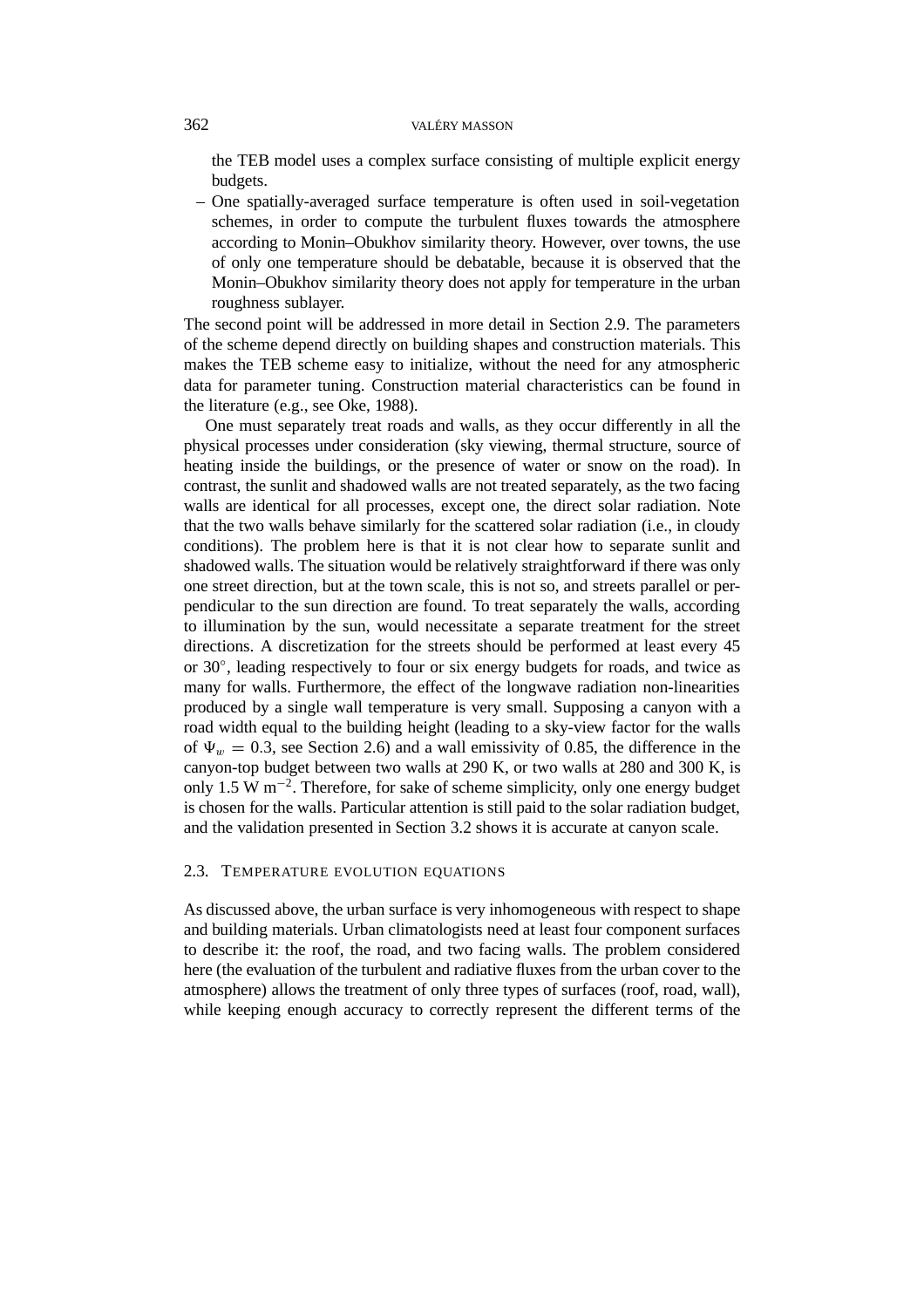

*Figure 1*. Discretization of the surfaces (roof, wall, road) and prognostic variables: layer temperatures  $T_{\star k}$  ( $\star = R, w, r$ ; here three layers are displayed for each surface, so  $k = 1, 2, 3$ ), surface water content  $W_{\star}$  ( $\star = R, r$ ), surface snow content  $W_{\text{snow}_{\star}}$  ( $\star = R, r$ ). The layer temperatures are representative of the middle of each layer (dotted lines). The surface temperatures are assumed to be equal to the surface-layer temperature:  $T_{\star} = T_{\star k}$ . The internal building temperature  $T_{i_{\text{hold}}}$  is prescribed. Fractions of water or snow ( $\delta_{\star}$  and  $\delta_{\text{snow}_{\star}}$  respectively) are computed from the water and snow contents (see text). Snow density, albedo and temperature are computed independently for roof and road by a snow mantel scheme (in this paper, a one-layer scheme was chosen).

surface energy budget. This is why the TEB model uses *three* surface temperatures,  $T_R$ ,  $T_r$  and  $T_w$ , representative of roofs, roads and walls, respectively.

Furthermore, in order to treat the conduction fluxes to or from the building interiors (roof, wall) or the ground (road), each surface type is discretized into several layers (Figure 1). By convention, the layer with subscript 1 is the one in contact with the air (hereafter 'surface layer').

The equations describing the evolution of the temperatures of the layers (representative of the middle of each layer) are based on energy budget considerations. The prognostic equations for the surface layers of the roof, wall and road respectively, read: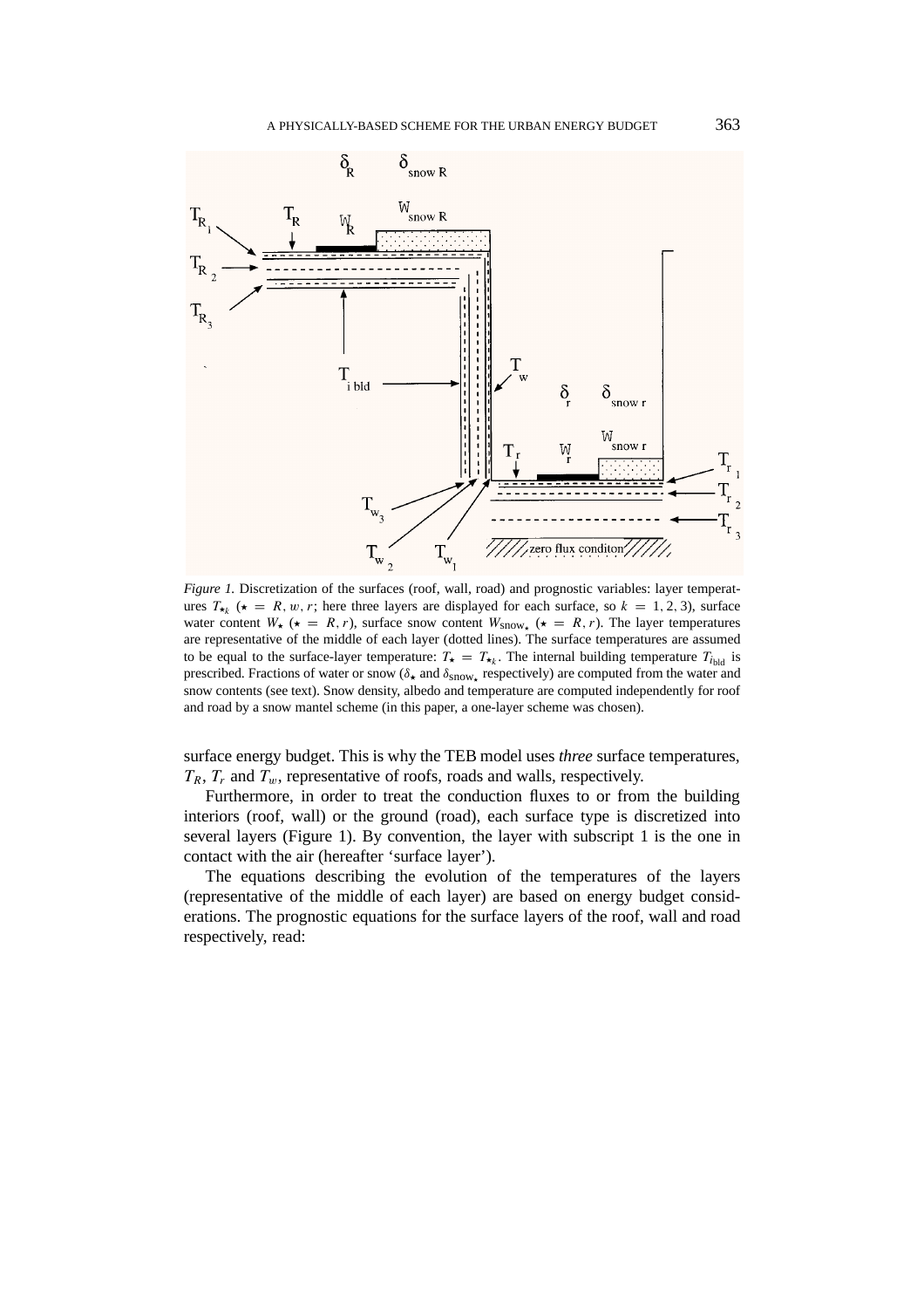$$
C_{R_1} \frac{\partial T_{R_1}}{\partial t} = (1 - \delta_{\text{snow}_R}) \frac{1}{d_{R_1}} \left( S_R^* + L_R^* - H_R - LE_R - G_{R_{1,2}} \right) + \delta_{\text{snow}_R} \frac{1}{d_{R_1}} \left( G_{R_{\text{snow},1}} - G_{R_{1,2}} \right)
$$
(1a)

$$
C_{w_1} \frac{\partial T_{w_1}}{\partial t} = \frac{1}{d_{w_1}} \left( S_w^* + L_w^* - H_w - G_{w_{1,2}} \right)
$$
 (1b)

$$
C_{r_1} \frac{\partial T_{r_1}}{\partial t} = (1 - \delta_{\text{snow}_r}) \frac{1}{d_{r_1}} \left( S_r^* + L_r^* - H_r - LE_r - G_{r_{1,2}} \right)
$$

$$
+ \delta_{\text{snow}_r} \frac{1}{d_{r_1}} \left( G_{r_{\text{snow},1}} - G_{r_{1,2}} \right). \tag{1c}
$$

These three equations can be written in a generic way:

$$
C_{\star_1} \frac{\partial T_{\star_1}}{\partial t} = (1 - \delta_{\text{snow}_{\star}}) \frac{1}{d_{\star_1}} \left( S_{\star}^* + L_{\star}^* - H_{\star} - LE_{\star} - G_{\star_{1,2}} \right) + \delta_{\text{snow}_{\star}} \frac{1}{d_{\star_1}} \left( G_{\star_{\text{snow},1}} - G_{\star_{1,2}} \right),
$$
(1d)

where, the subscript  $\star$  denotes either *R*, *r* or *w*, describing roof, road and wall variables (only the roof and road for water variables) respectively. This convention is used in the rest of the paper. Here,  $T_{\star k}$  is the temperature of the *k*th layer of the considered surface (in the above equations,  $k = 1$ );  $C_{\star k}$  represents the heat capacity,  $\lambda_k$  the thermal conductivity and  $d_{\star_k}$  the layer thickness.

The fluxes  $S^*_{\star}$ ,  $L^*_{\star}$ ,  $H_{\star}$ ,  $LE_{\star}$ ,  $G_{\star_{1,2}}$  and  $G_{\star_{\text{snow},1}}$  denotes net solar radiation, net infrared radiation, sensible heat flux, latent heat flux, and conduction heat flux between the surface layer and the underlying layer, conduction heat fluxes between the base of the snow mantel and the surface, respectively;  $\delta_{\text{snow}}$  is the snow fraction on the surface (which is zero on the walls).

It is assumed that the surface layer of each surface is sufficiently thin such that the layer-averaged temperature can be used to evaluate the radiative and turbulent surface fluxes. This means that the surface temperatures  $T_{\star}$  are computed as:

$$
T_\star = T_{\star_1}.
$$

For the sake of clarity, the 1 subscript will be removed in the following sections.

The other layer temperatures evolve according to a simple heat conduction equation. For the *k*th layer:

$$
C_{\star_k} \frac{\partial T_{\star_k}}{\partial t} = \frac{1}{d_{\star_k}} \left( G_{\star_{k-1,k}} - G_{\star_{k,k+1}} \right). \tag{2}
$$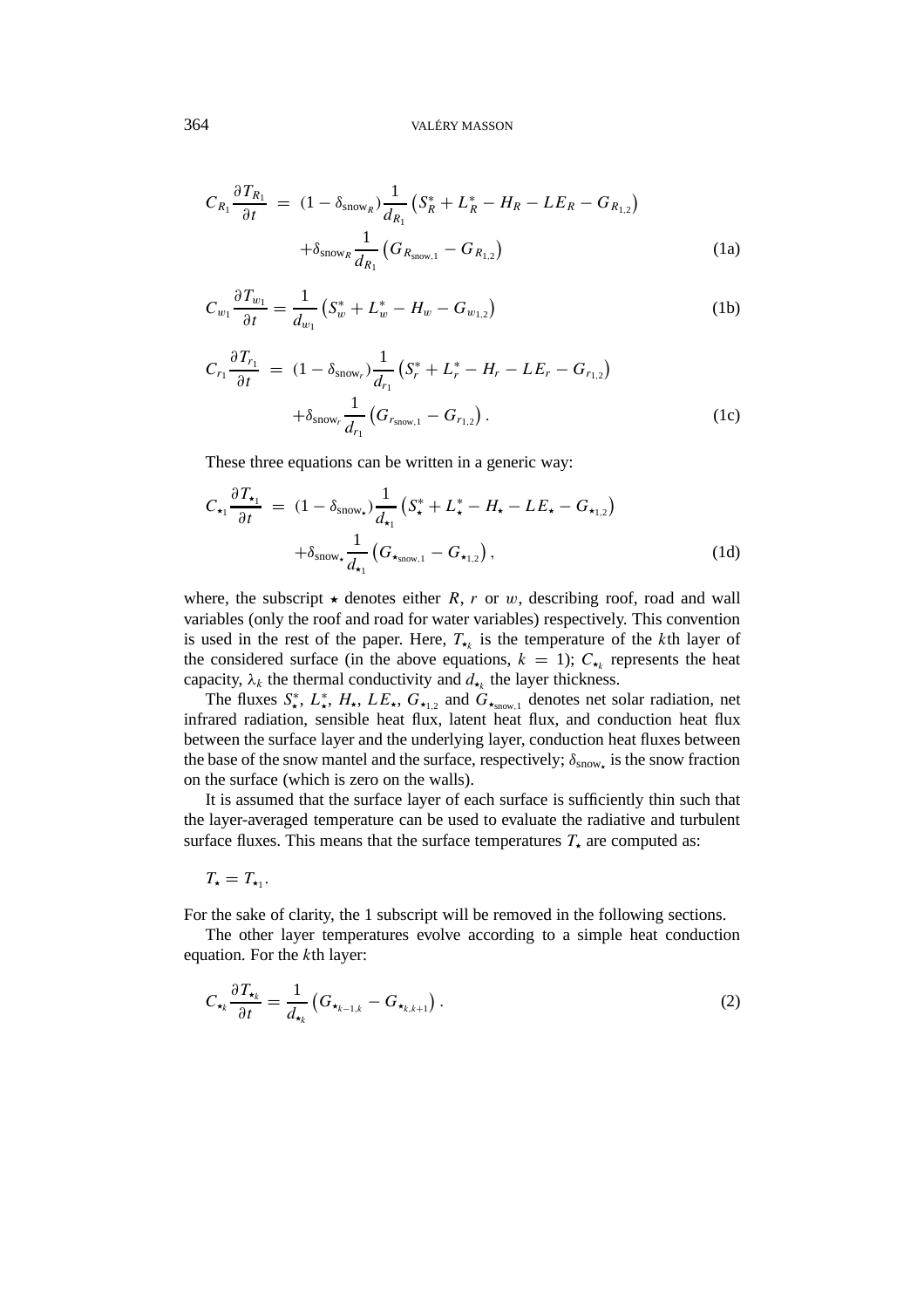In these equations, the conduction flux between layers  $k$  and  $k + 1$  reads (for  $k < n$  where *n* is the number of layers):

$$
G_{\star_{k,k+1}} = \overline{\lambda}_{k,k+1} \frac{T_{\star_k} - T_{\star_{k+1}}}{\frac{1}{2}(d_{\star_k} + d_{\star_{k+1}})}
$$
(3)

with

$$
\overline{\lambda}_{k,k+1} = \frac{d_{\mathbf{x}_k} + d_{\mathbf{x}_{k+1}}}{(d_{\mathbf{x}_k}/\lambda_k) + (d_{\mathbf{x}_{k+1}}/\lambda_{k+1})}.
$$
\n(4)

The lower boundary conditions for the roofs and walls are given by the building internal temperature, that for the road being represented as a zero flux lower boundary. The fluxes between the *n*th layer (the inner layer) and the underlying material are then:

$$
G_{R_{n,n+1}} = \lambda_n \frac{T_{R_n} - T_{i_{bld}}}{\frac{1}{2}(d_{R_n})},
$$
\n(5)

$$
G_{w_{n,n+1}} = \lambda_n \frac{T_{w_n} - T_{i_{bld}}}{\frac{1}{2}(d_{w_n})},
$$
\n(6)

$$
G_{r_{n,n+1}} = 0.\tag{7}
$$

Note that the number of layers for roof, wall and road can differ. In this study, three layers for each surface are chosen. Due to large temperature gradients that can exist, and because of the multi-layer structure of the walls or the roofs, it is recommended that at least three layers are used to represent each surface.

## 2.4. WATER RESERVOIR EVOLUTION

Liquid or solid precipitation intercepted by urban surfaces is rarely addressed in the literature, except for sewer system and hydrological considerations. An exception is Grimmond and Oke (1991), however, in which the model used was initially dedicated to forest studies, and is limited to the water budget computed from the Penman–Monteith equation. They added anthropogenic water sources and used the Grimmond et al. (1991) heat storage flux formulation.

Because of the presence of the surface temperatures in the TEB scheme, the saturation specific humidity, and thus the turbulent latent heat flux, can be computed more easily (see Section 2.9). The liquid precipitation is intercepted by both roofs and roads, and there is runoff from roofs and roads to the sewer system. Roads and roofs can be covered by a certain amount of water, parameterized by the variables  $W_r$  and  $W_R$ , respectively. These surfaces are impervious. Then, instead of defining a relative humidity, it is more judicious to treat the fraction of surface covered by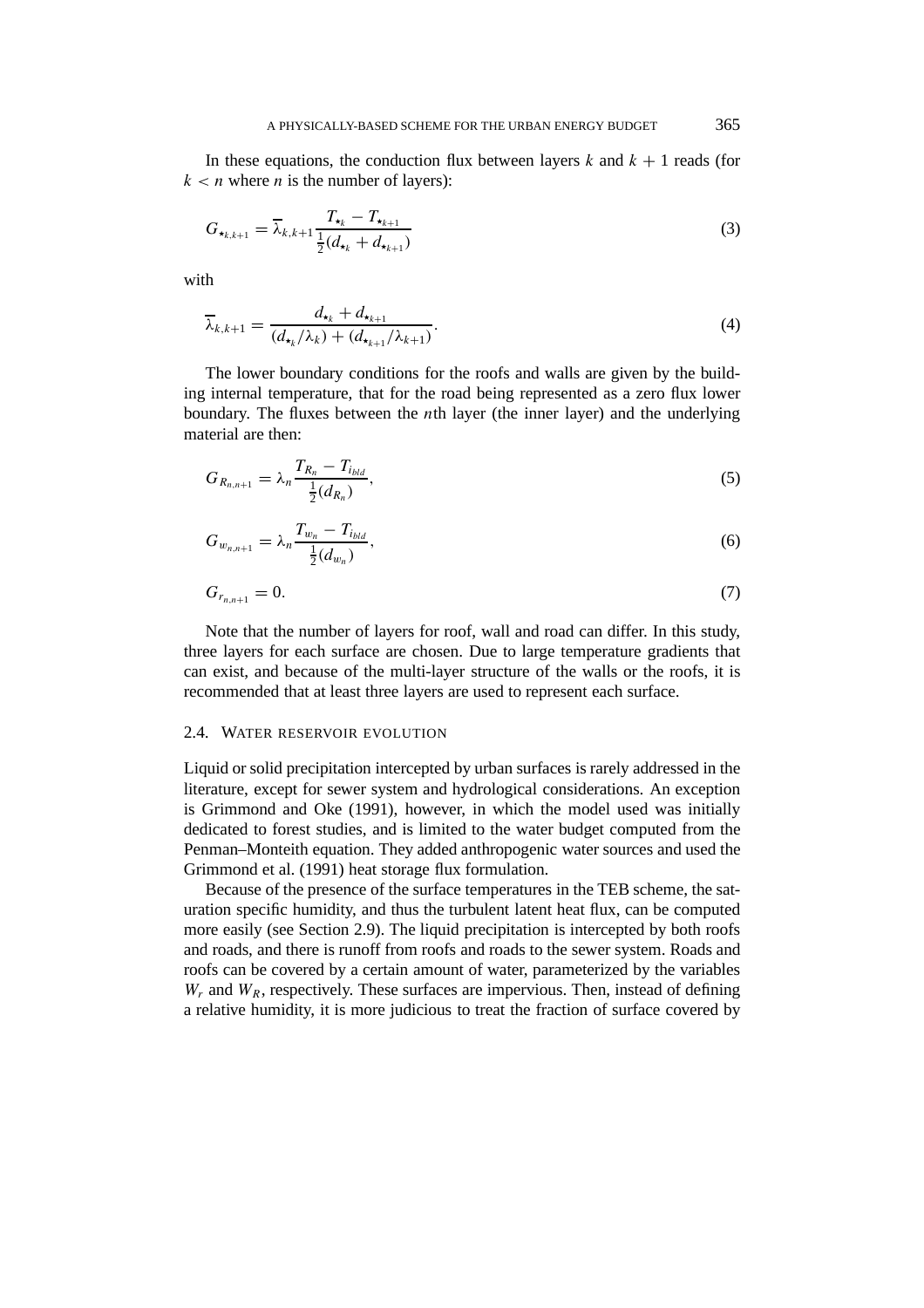the water,  $\delta_r$  and  $\delta_R$ . This part is saturated (fractional water pools), while the other part is assumed to be dry. Water evaporates when the air humidity is unsaturated until all water has disappeared from the impervious surface.

The snow-free fraction of the surface occupied by liquid water is computed as  $\delta_{\star} = (W_{\star}/W_{\star_{\text{max}}})^{\frac{2}{3}}$  (Noilhan and Planton, 1989), where  $W_{\star_{\text{max}}}$  is the maximum water amount on the surface.

Furthermore, urban dew is taken into account (in the case of negative latent heat flux), as its occurrence can have significant effects, as pointed out by Richards and Oke (1998). It requires a special treatment: when conditions are present for dew to occur (air humidity larger than the surface saturation humidity), the surface is considered wet ( $\delta_* = 1$ ). This allows then a negative latent heat flux, and hence dewfall that can fill the interception reservoirs. These treatments are deduced from those for the foliage interception reservoirs in vegetation schemes (Deardorff, 1978; Noilhan and Planton, 1989).

Addition of an anthropogenic water source was not retained in TEB, because it does not compute evaporation from gardens or parks. Irrigation water input should be taken into account through the vegetation scheme dedicated to these natural surfaces. However, anthropogenic fluxes of water vapour directly into the air exist in the scheme (see Section 2.9), in order to represent factory release, for example.

Finally, the water-reservoir evolution equation is (for roof or road): *∂W?*

$$
\frac{\partial W_{\star}}{\partial t} = R - LE_{\star}/L_v, \quad (W_{\star} < W_{\star_{\text{max}}}), \tag{8}
$$

where *R* is the rain rate (kg m<sup>-2</sup> s<sup>-1</sup>) and  $L_v$  is the latent heat of vaporization.

The reservoirs are of small capacity, and the water in excess is lost as runoff. They are set equal to  $W_{R_{\text{max}}} = \hat{W}_{r_{\text{max}}} = 1$  kg m<sup>-2</sup>, which is well in the range of values explored by Grimmond and Oke (1991). The total depletion of the reservoirs by evaporation requires, in general, a few hours of daytime conditions.

### 2.5. SNOW EFFECTS

Snow is intercepted by roofs and roads, and a snow scheme is implemented on each surface type. Snow density, albedo, temperature and thickness of water equivalent depth are parameterized, and radiation, sensible heat flux, sublimation, conduction and melting are taken into account.

The evolution rate of the snow albedo is enhanced (and its minimum value lowered) in order to represent car pollution (dirty snow). A time-dependent drainage term is included to take into account snow-plow work (if any).

The snow fraction on roof or road surfaces is set equal to a function of the snow interception reservoir  $(W_{\text{snow}})$ :  $\delta_{\text{snow}} = W_{\text{snow}} / (W_{\text{snow}} + W_{\text{snow}})$ . The parameter  $W_{\text{snow} \star_{\text{max}}}$  is set equal to 1 kg m<sup>-2</sup>. The snow has an effect on:

– the energy budget of the surfaces (since part of the downward heat flux arises from the base of the snow),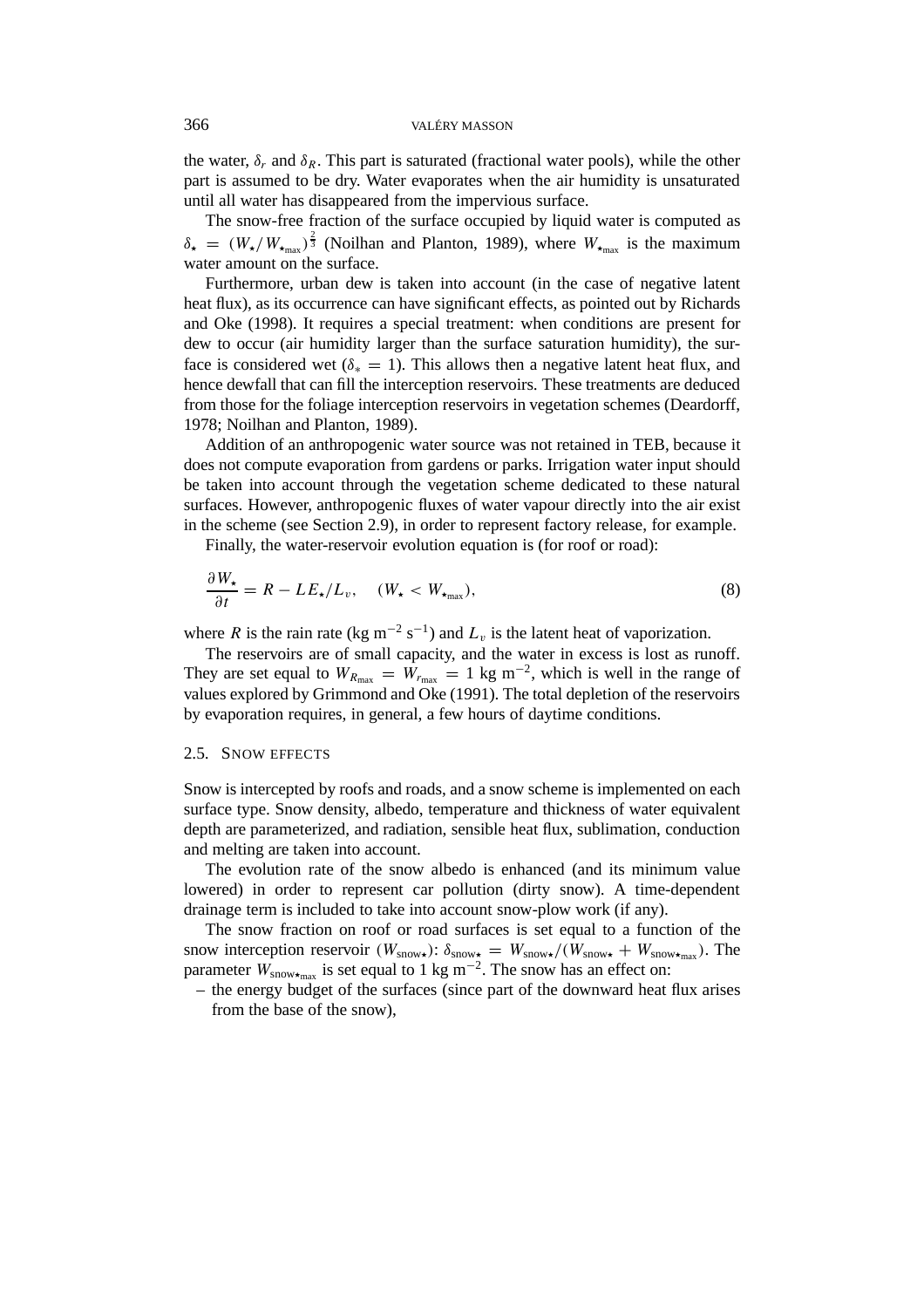- the heat fluxes from the road towards the canyon or from the roof towards the atmosphere,
- the radiative calculations for the canyon surfaces, because of the snow albedo, emissivity and temperature.

### 2.6. LONGWAVE BUDGET

The trapping of longwave radiation by the canyon surfaces is computed with one re-emission taken into account (from the Johnson et al. (1991) formulation).

The sky-view factors are needed, and are computed for the TEB geometry (an infinite canyon) according to Noilhan (1981):

$$
\Psi_r = [(h/w)^2 + 1]^{1/2} - h/w,\tag{9}
$$

$$
\Psi_w = \frac{1}{2} \{ h/w + 1 - \left[ (h/w)^2 + 1 \right]^{1/2} \} / (h/w). \tag{10}
$$

These factors represent the fraction of sky seen from the road and one wall respectively, compared to the sky fraction that a flat horizontal surface would see without obstruction. The sky-factor for the roof is then equal to 1. If the buildings are very low,  $\Psi_r$  tends to 1 and  $\Psi_w$  to 0.5 (one wall then sees one half of the sky). In this case, longwave radiative fluxes from the roads will be unperturbed by the walls. On the contrary, if the buildings are very tall, both sky factors tend to zero, and radiative exchanges will mostly occur between the walls, and less energy will escape towards the sky.

The net longwave radiation absorbed by the snow-free road and wall surfaces is given as:

$$
L_r^* = \epsilon_r \Psi_r L^{\downarrow} - \epsilon_r \sigma T_r^4 + \epsilon_r \epsilon_w (1 - \Psi_r) \sigma T_w^4
$$
  
+
$$
\epsilon_r (1 - \epsilon_w) (1 - \Psi_r) \Psi_w L^{\downarrow} + \epsilon_r \epsilon_w (1 - \epsilon_w) (1 - \Psi_r) (1 - 2\Psi_w) \sigma T_w^4
$$
  
+
$$
\epsilon_r (1 - \epsilon_w) (1 - \Psi_r) \Psi_w \sigma \overline{\epsilon_r T_r^4},
$$
(11)

$$
L_w^* = \epsilon_w \Psi_w L^{\downarrow} - \epsilon_w \sigma T_w^4 + \epsilon_w \Psi_w \sigma \overline{\epsilon_r T_r^4}
$$
  
+
$$
\epsilon_w^2 (1 - 2\Psi_w) \sigma T_w^4 + \epsilon_w (1 - \overline{\epsilon_r}) \Psi_w \Psi_r L^{\downarrow}
$$
  
+
$$
\epsilon_w (1 - \epsilon_w) \Psi_w (1 - 2\Psi_w) L^{\downarrow} + \epsilon_w^2 (1 - \epsilon_w) (1 - 2\Psi_w)^2 \sigma T_w^4
$$
  
+
$$
\epsilon_w^2 (1 - \overline{\epsilon_r}) \Psi_w (1 - \Psi_r) \sigma T_w^4 + \epsilon_w (1 - \epsilon_w) \Psi_w (1 - 2\Psi_w) \sigma \overline{\epsilon_r T_r^4}, \quad (12)
$$

where

 $\overline{\epsilon_r} = (1 - \delta_{\text{snow.}})\epsilon_r + \delta_{\text{snow.}}\epsilon_{r_{\text{snow}}},$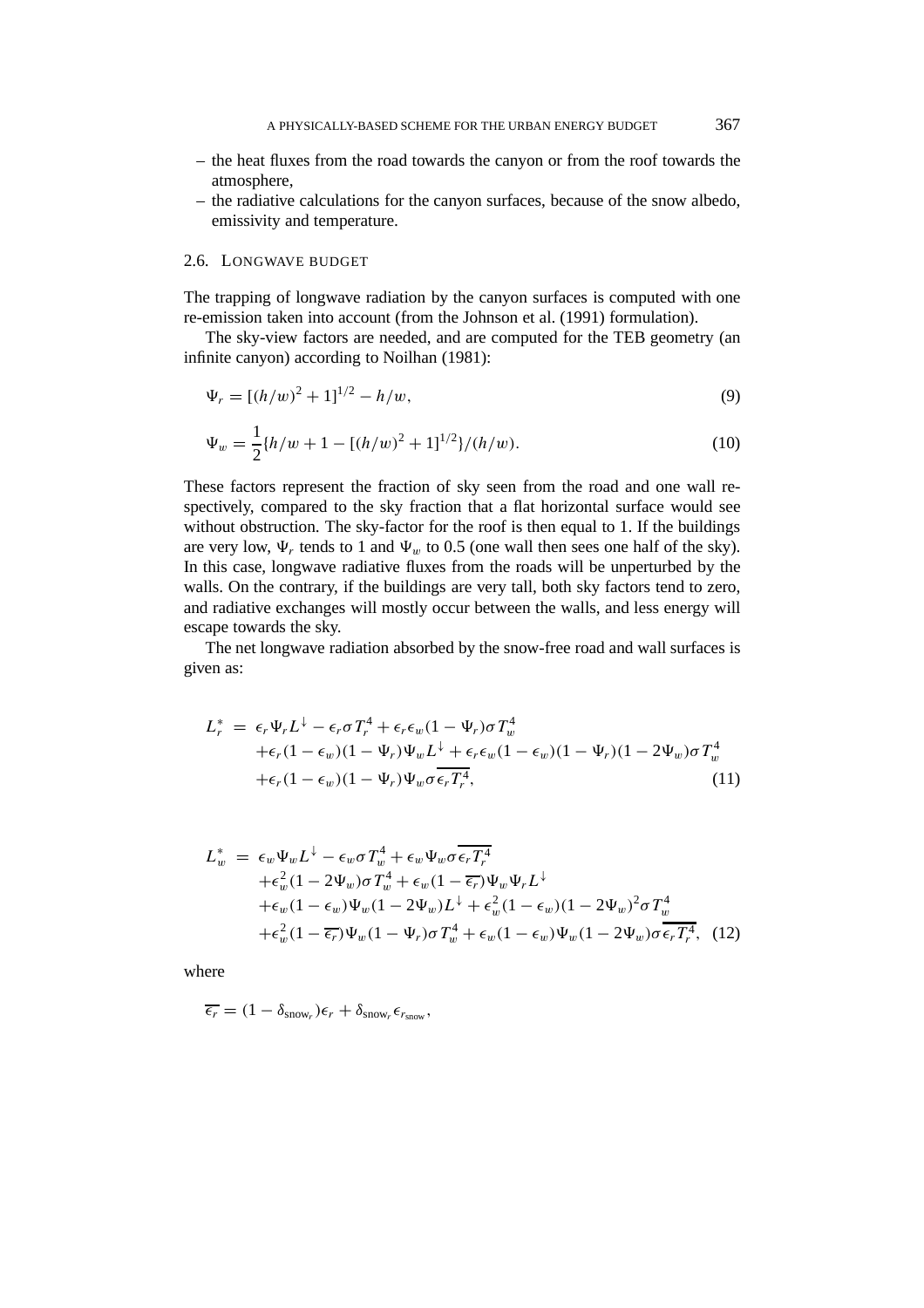

road perpendicular to sun direction

road perpendicular to sun direction

*Figure 2.* Solar radiation received in a canyon perpendicular to the sun direction; left hand: sun low over the horizon ( $λ > λ_0$ ); right hand: sun high over the horizon ( $λ < λ_0$ ).

$$
\overline{\epsilon_r T_r^4} = (1 - \delta_{\text{snow}_r}) \epsilon_r T_r^4 + \delta_{\text{snow}_r} \epsilon_{r_{\text{snow}}} T_{\text{snow}_r}^4.
$$

By inverting the snow-covered and snow-free road characteristics in Equation (11), the longwave radiative budget on the top of the snow mantel can be defined. To deduce Equations (11) and (12), we used the fact that, if  $\Psi_r$  represents the contribution of the sky to the road viewing, then  $(1 - \Psi_r)$  is the contribution of the two walls. For the budget of one wall, the sky-view factor is  $\Psi_{w}$ , the road-view factor is  $\Psi_w$  (per symmetry), and the facing wall-view factor is  $(1 - 2\Psi_w)$ .

## 2.7. SOLAR RADIATION

#### 2.7.1. *Direct Solar Radiation*

Because of shadow effects, special computations are required to estimate the solar flux received either by the walls or the roads.

Let  $S^{\Downarrow}$  be the direct solar radiation received by a *horizontal* surface at the first atmospheric model level; the roof surface receives this amount of radiation. Let *θ* be the angle between the sun direction and the canyon axis, and  $\lambda$  be the solar zenith angle (from zenith). Let us first consider a road perpendicular to the sun's direction ( $\theta = \pi/2$ , Figure 2);  $\lambda_0 = \arctan(w/h)$  is defined as the zenith angle for which the sun begins to illuminate the road. It can be noted that, whatever the sun position, one of the two walls is in shadow, the other one is partially in light.

The mean direct solar fluxes received by both walls and by the road, for a street direction perpendicular to the sun, are:

$$
S_w^{\Downarrow} \left( \theta = \frac{\pi}{2} \right) = \begin{cases} \frac{1}{2} \frac{w}{h} S^{\Downarrow} & \text{if } \lambda > \lambda_0 \\ \frac{1}{2} \tan(\lambda) S^{\Downarrow} & \text{if } \lambda < \lambda_0, \end{cases}
$$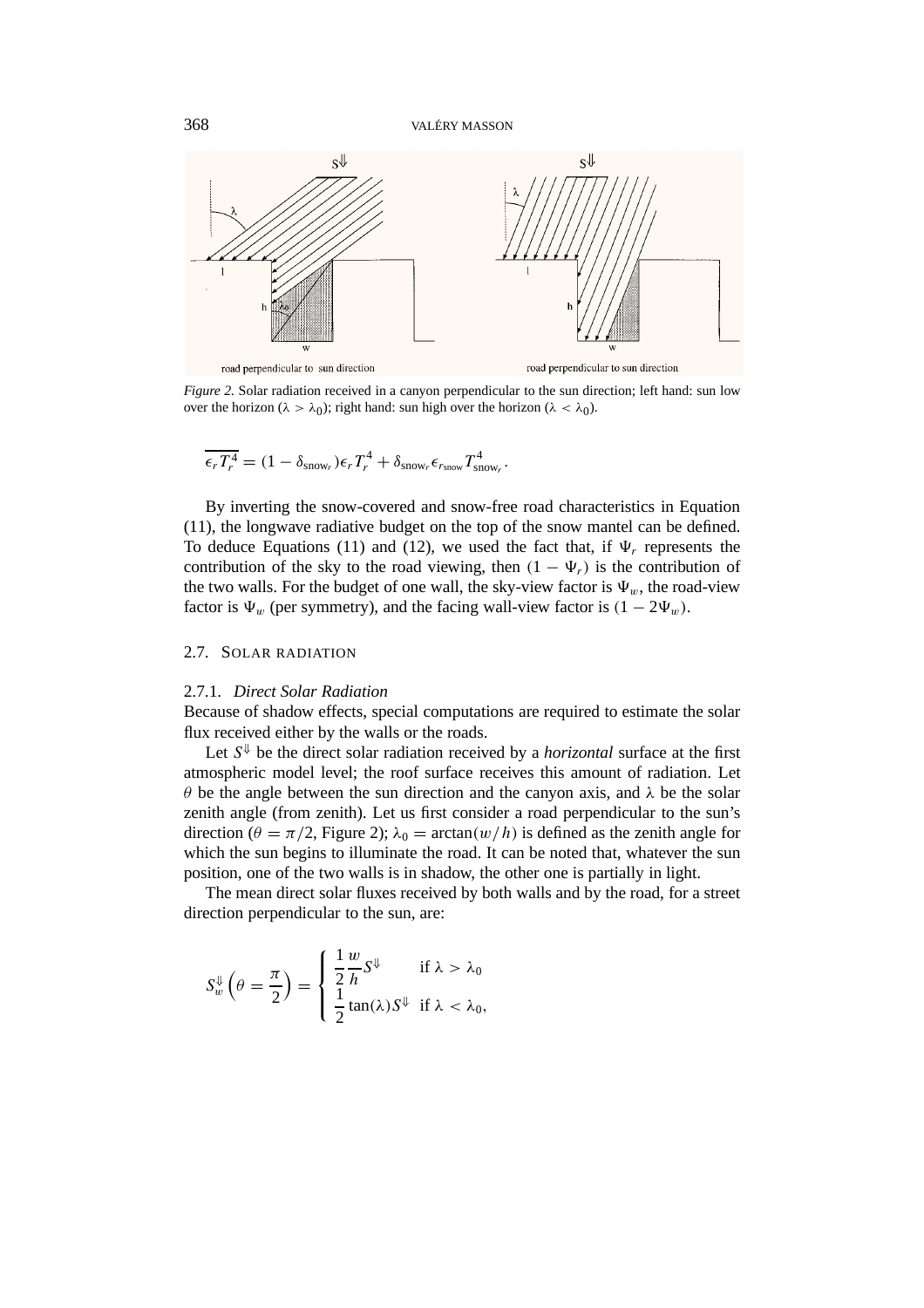$$
S_r^{\Downarrow} \left( \theta = \frac{\pi}{2} \right) = \begin{cases} 0 & \text{if } \lambda > \lambda_0 \\ \left( 1 - \frac{h}{w} \tan(\lambda) \right) S^{\Downarrow} & \text{if } \lambda < \lambda_0. \end{cases}
$$

In order to take into account the other canyon orientations, one should replace *w* by  $w/\sin(\theta)$  in the above expressions, and then multiply the wall fluxes by  $\sin(\theta)$ . Then let  $\theta_0$  be the critical canyon orientation for which the road is no longer in the light, or for which the radiation is minimum when the sun is high enough, i.e.:

$$
\theta_0 = \arcsin\left(\min\left[\frac{w}{h}\frac{1}{\tan(\lambda)}; 1\right]\right).
$$

Averaging a flux with respect to the canyon orientation is performed with two integrations, one between  $\theta = 0$  and  $\theta = \theta_0$ , and the other one between  $\theta = \theta_0$  and  $\theta = \frac{\pi}{2}$ . The direct solar fluxes for walls, roads and roofs then read:

$$
S_r^{\downarrow\downarrow} = S^{\downarrow\downarrow} \left[ \frac{2\theta_0}{\pi} - \frac{2}{\pi} \frac{h}{w} \tan(\lambda)(1 - \cos(\theta_0)) \right], \tag{13}
$$

$$
S_w^{\Downarrow} = S^{\Downarrow} \left[ \frac{w}{h} \left( \frac{1}{2} - \frac{\theta_0}{\pi} \right) + \frac{1}{\pi} \tan(\lambda)(1 - \cos(\theta_0)) \right], \tag{14}
$$

$$
S_R^{\downarrow\downarrow} = S^{\downarrow\downarrow}.\tag{15}
$$

Note that from the previous equations, one can deduce the conservation relation  $S_r^{\Downarrow} + 2\frac{h}{w}S_w^{\Downarrow} = S^{\Downarrow}.$ 

# 2.7.2. *Solar Radiation Reflections*

The scattered solar radiation received by the surfaces  $(S_{\star}^{\downarrow})$  is directly deduced from the sky-view factors. Because of the canyon shape and the possible high albedo of the surfaces (white paint, snow), the shortwave radiative budget is computed by resolving a geometric system for an infinite number of reflections. The reflections are assumed to be isotropic: there is no specular reflection in this model. Details of the following calculations are given in Appendix A.

One defines  $M_{\star}$  as the sum of the reflections against the road and wall:

$$
M_r = \frac{R_r(0) + (1 - \Psi_r)\overline{\alpha_r} (R_w(0) + \Psi_w \alpha_w R_r(0))}{1 - (1 - 2\Psi_w)\alpha_w + (1 - \Psi_r)\Psi_w \overline{\alpha_r} \alpha_w},
$$
(16)

$$
M_w = \frac{R_w(0) + \Psi_w \alpha_w R_r(0)}{1 - (1 - 2\Psi_w)\alpha_w + (1 - \Psi_r)\Psi_w \overline{\alpha_r} \alpha_w},
$$
\n(17)

with

 $R_r(0) = \overline{\alpha_r} S_r^{\downarrow} + \overline{\alpha_r} S_r^{\downarrow}$ ,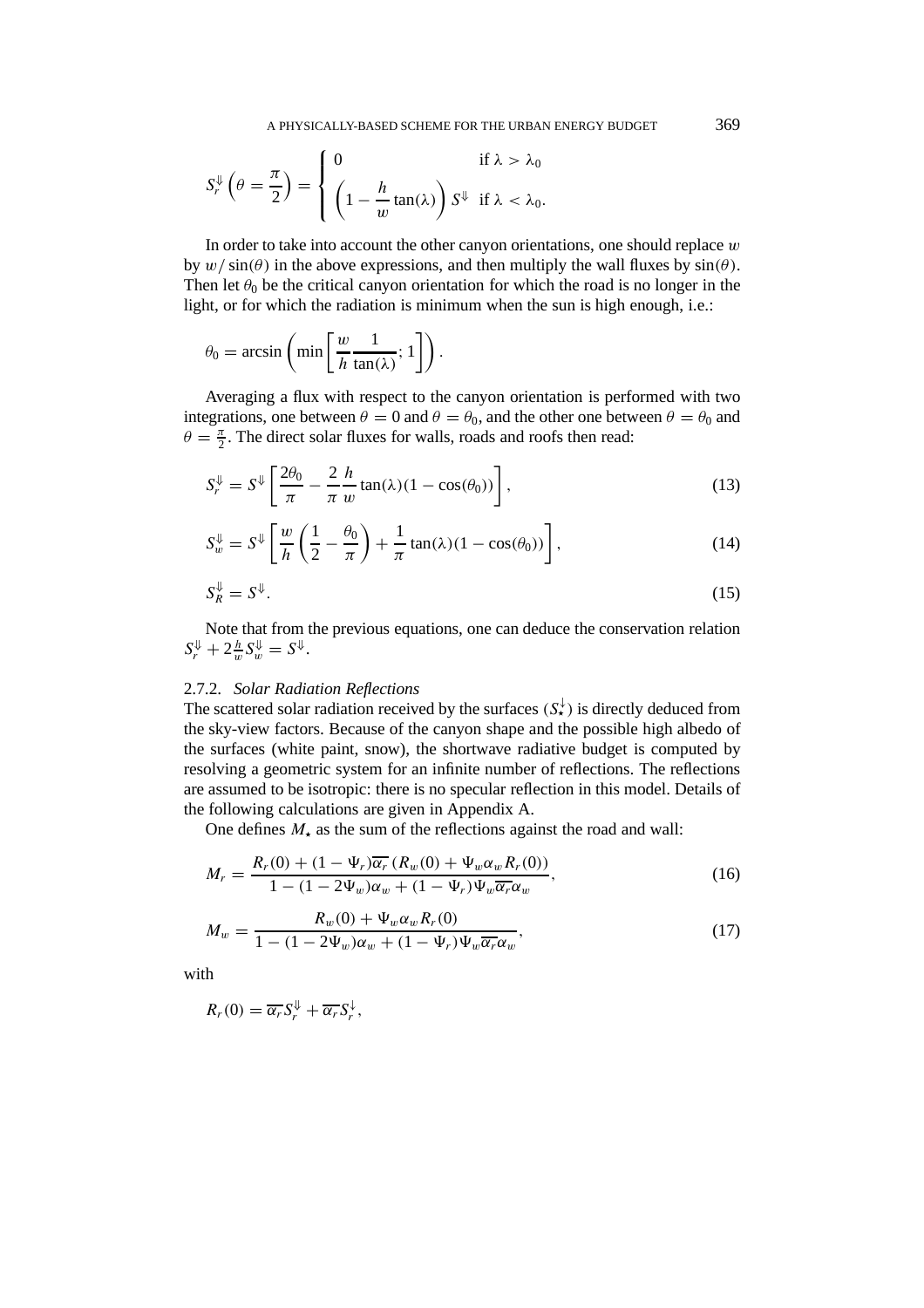$R_w(0) = \alpha_w S_w^{\Downarrow} + \alpha_w S_w^{\Downarrow},$  $\overline{\alpha_r} = (1 - \delta_{\text{snow.}}) \alpha_r + \delta_{\text{snow.}} \alpha_{r_{\text{conv.}}}.$ 

The total solar radiation absorbed by each of the surface types is:

$$
S_r^* = (1 - \alpha_r)S_r^{\Downarrow} + (1 - \alpha_r)S_r^{\Downarrow} + (1 - \alpha_r)(1 - \Psi_r)M_w, \qquad (18)
$$

$$
S_w^* = (1 - \alpha_w) S_w^{\Downarrow} + (1 - \alpha_w) S_w^{\downarrow} + (1 - \alpha_w) (1 - 2\Psi_w) M_w + (1 - \alpha_w) \Psi_w M_r,
$$

$$
(19)
$$

$$
S_R^* = (1 - \alpha_R) S_R^{\downarrow} + (1 - \alpha_R) S_R^{\downarrow}.
$$
 (20)

Note that in these equations, a specific albedo of the surfaces (glass, wet surface) for the direct solar radiation would change only the  $\alpha_{\star} S_{\star}^{\Downarrow}$  terms.

## 2.8. ANTHROPOGENIC FLUXES

Due to human activity, heat and moisture are released towards the atmosphere. The two main sources arise from domestic heating and from combustion. Domestic heating is explicitly resolved by supposing a constant internal temperature, whatever the external temperature. The default value is 290.15 K (17 $°C$ ). The heat is then released towards the wall/roof surfaces and then towards the atmosphere through the conduction flux formulation.

The combustion source is split into two contributions in the TEB model: traffic and industry. For each, the heat and moisture fluxes, averaged on the town surface ( $H_{\text{traffic}}$  and  $LE_{\text{traffic}}$ ,  $H_{\text{industry}}$  and  $LE_{\text{industry}}$ ) are specified by the user (from available information on the town activity).

However, these fluxes do **not** directly modify the surface energy budgets since they are released into the air. The traffic related fluxes will modify the canyon air budget (they are incorporated in Equation (24), see next section). The industry fluxes are assumed to influence the atmosphere directly.

### 2.9. TURBULENT FLUXES

### 2.9.1. *Treatment of the Urban Roughness Sublayer, Momentum Fluxes*

In this section, the method to compute the turbulent fluxes between the surfaces and the atmospheric model will be presented. The resolution of the atmospheric model is far too low to be able to represent the urban roughness sublayer motions. The atmospheric models do not usually parameterize the exchange processes in this layer; this is done by using the surface scheme. If the first atmospheric level is outside the roughness sublayer, the traditional surface-layer formulations can be used to compute the turbulent fluxes. The problem is that the roughness sublayer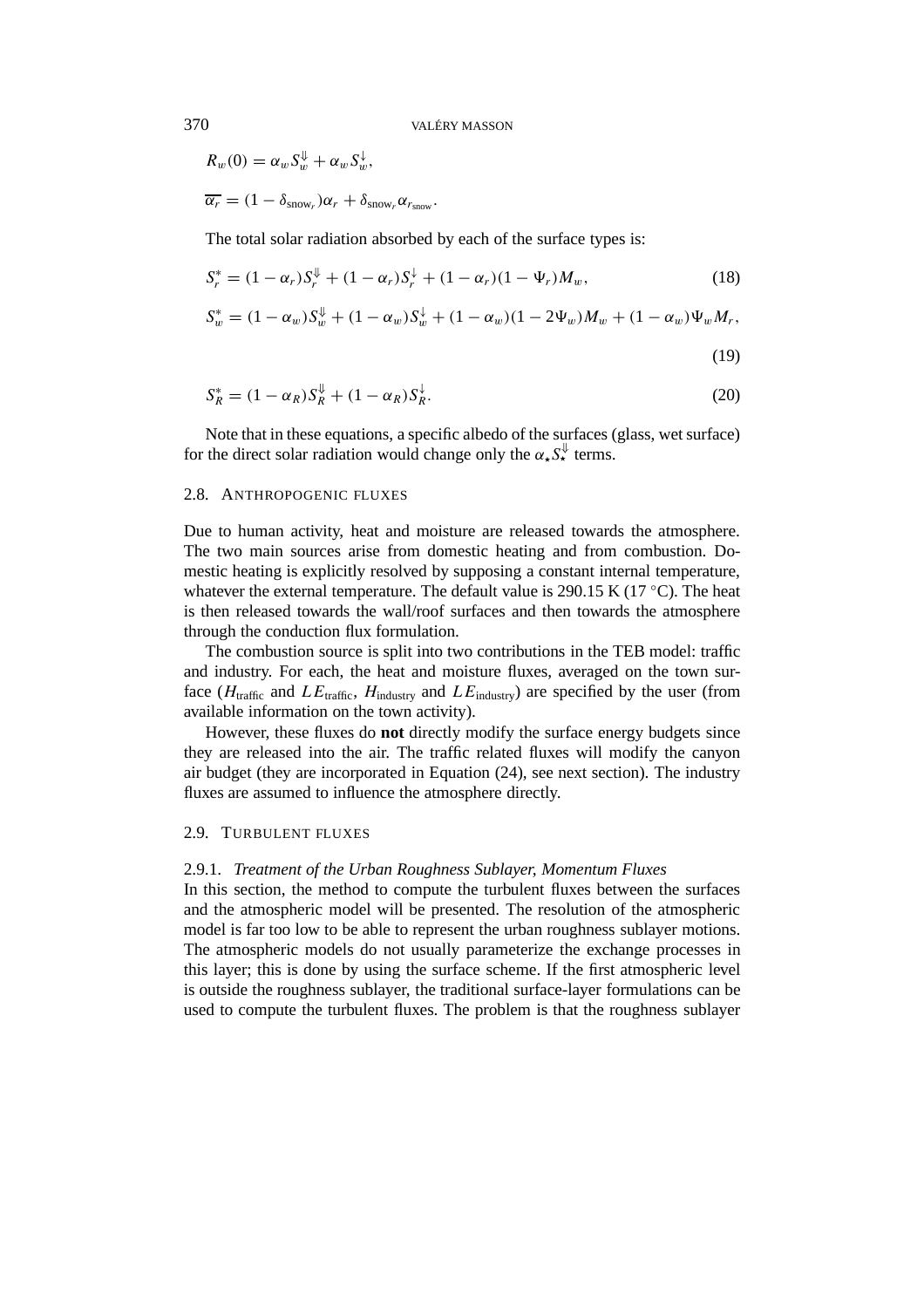can have a substantial extension over an urban surface (several tens of metres), and the first level of the atmospheric model (often a couple of tens of metres) is often within it.

It is therefore necessary to take a closer look at the parameterization of the fluxes. Feigenwinter (1999) conducted measurements on a 50-m high mast in the city of Basel (Switzerland), and found that the mechanical properties in the roughness sublayer (such as profiles of velocity variances, non-dimensionalized velocity variances and spectra of wind components) behave similarly to rural surface layers. Furthermore, they concluded that these quantities are quite wellparameterized within the Monin–Obukhov similarity theory, if the local Obukhov length is applied.

Following their results, the TEB scheme computes the *momentum fluxes for the entire urban (or suburban) cover*, with a roughness length formulation and the stability coefficients of Mascart et al. (1995), whatever the relative positions of the atmospheric level and the roughness sublayer depth.

In contrast, Feigenwinter et al. (1999) found that the temperature characteristics, and in particular the turbulent heat flux, cannot be satisfactorily reproduced by the Monin–Obukhov similitude framework. They attribute this discrepancy to 'thermal inhomogeneity and/or different source areas'. The use of one unique surface exchanging heat with the atmosphere (the classical surface-layer approach) becomes debatable.

The approach of the TEB scheme is to suppose that there are *two* major sources of heat from the artificial cover towards the atmosphere, leading to *two* turbulent heat fluxes. These two different surfaces are the *roofs* on the one hand, and the *canyon systems* on the other (see Figure 3). The two flux contributions are averaged relative to their horizontal areas; this is a means of representing the mixing in the urban roughness sublayer.

In suburban environments, the averaging of the sensible and latent heat fluxes from the greenspace artificial parts is similarly supposed to parameterize the roughness sublayer effects.

### 2.9.2. *Considerations on the Turbulent Transfer of Moisture*

Both for roof and roads, we explicitly assume that the transfer coefficients for turbulent heat and moisture fluxes are identical, but different from that for momentum. Very few direct measurements of turbulent moisture fluxes exist in the literature to check this hypothesis.

Roth and Oke (1993) and Roth (1993) computed statistics from data (including moisture measurements) gathered during 10 days in summer in a suburb of Vancouver. The suburb was composed of 36% artificial cover, and of 64% greenspace. They showed poor correlation between temperature and moisture characteristics, and suggested this was due to spatial inhomogeneity. They concluded that, in their case, the mixing for moisture was less efficient than for heat. However, in the absence of rain during this period, the evaporation arose from the greenspace.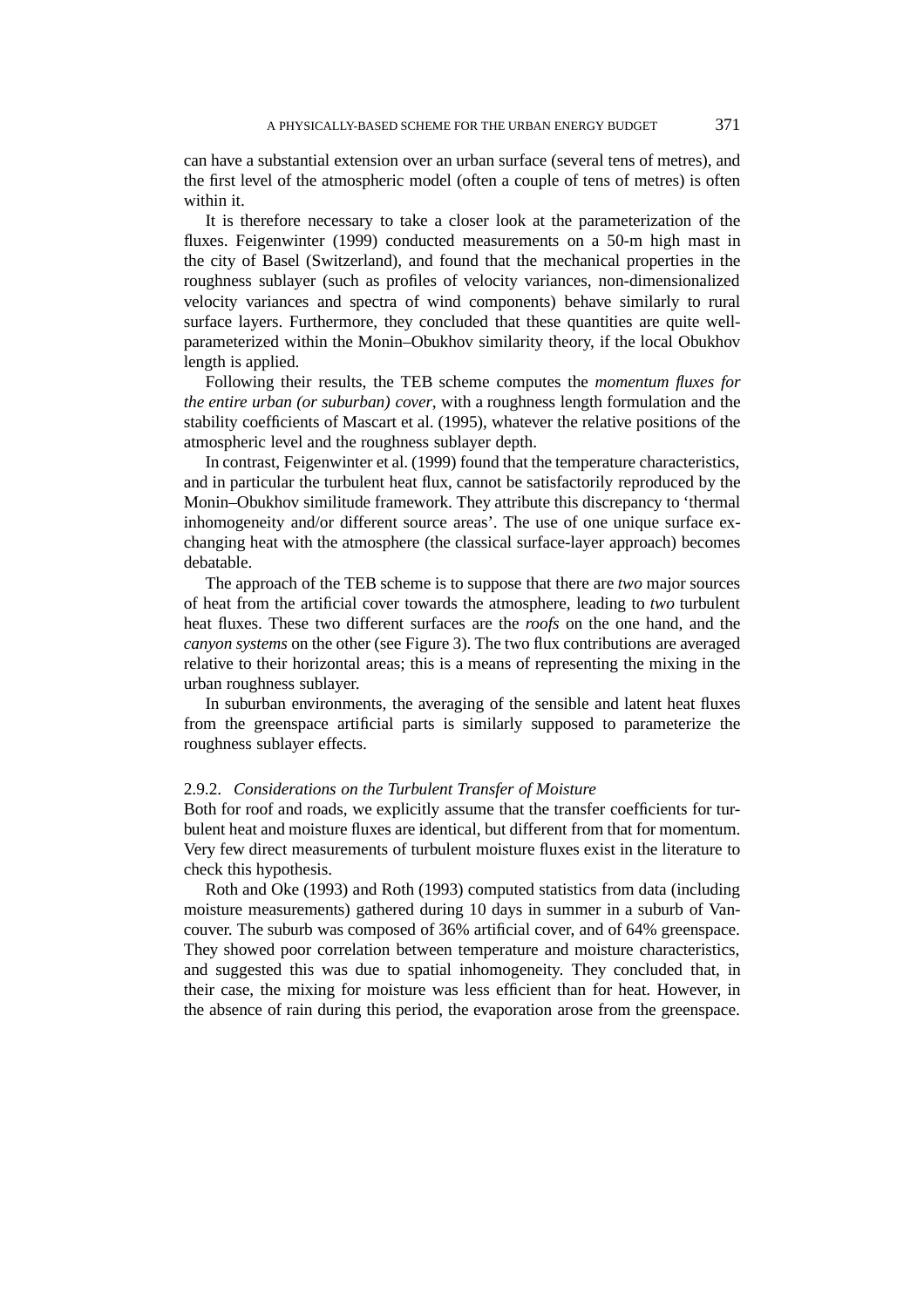

*Figure 3.* Scheme options for: (a) aerodynamic resistances; (b) wind profile within and above the canyon.

Therefore, it is not possible to draw conclusions about any specific formulation for the moisture flux in the TEB model.

Other latent heat flux data exist, but again during dry periods. Grimmond and Oke (1999a) gathered data from seven North American cities, but five of them are for suburban regions. The two most purely urban cases, central Mexico city, presented in detail in Oke et al. (1999), and an industrial site in Vancouver, show a very small evaporative flux, equal to 4% and 10% of the net radiation (during the day) for the two sites, respectively.

### 2.9.3. *Roughness Length for Momentum Fluxes*

The momentum fluxes are computed for the entire urban surface. However, one difficulty lies in the determination of the roughness length to use in urban areas. Wieringa (1993) reviewed some experimental roughness length estimations for rather homogeneously built-up areas. Dense low building roughness lengths were found to lie between 0.4 and 0.7 m, and those for regularly-built towns ranged from 0.7 to 1.5 m. In these experiments, they are approximately equal to 1/10 of the house or building heights. Bottema (1997) presents a model computing roughness lengths from building shapes and relative positions (normal or staggered). He found the modeled  $z_{0_{\text{town}}}$  to be in agreement with the available measurements. Sensitivity experiments with his model show that the ratio  $z_{0_{\text{frown}}}/h$  ranges from 0.05 to 0.1,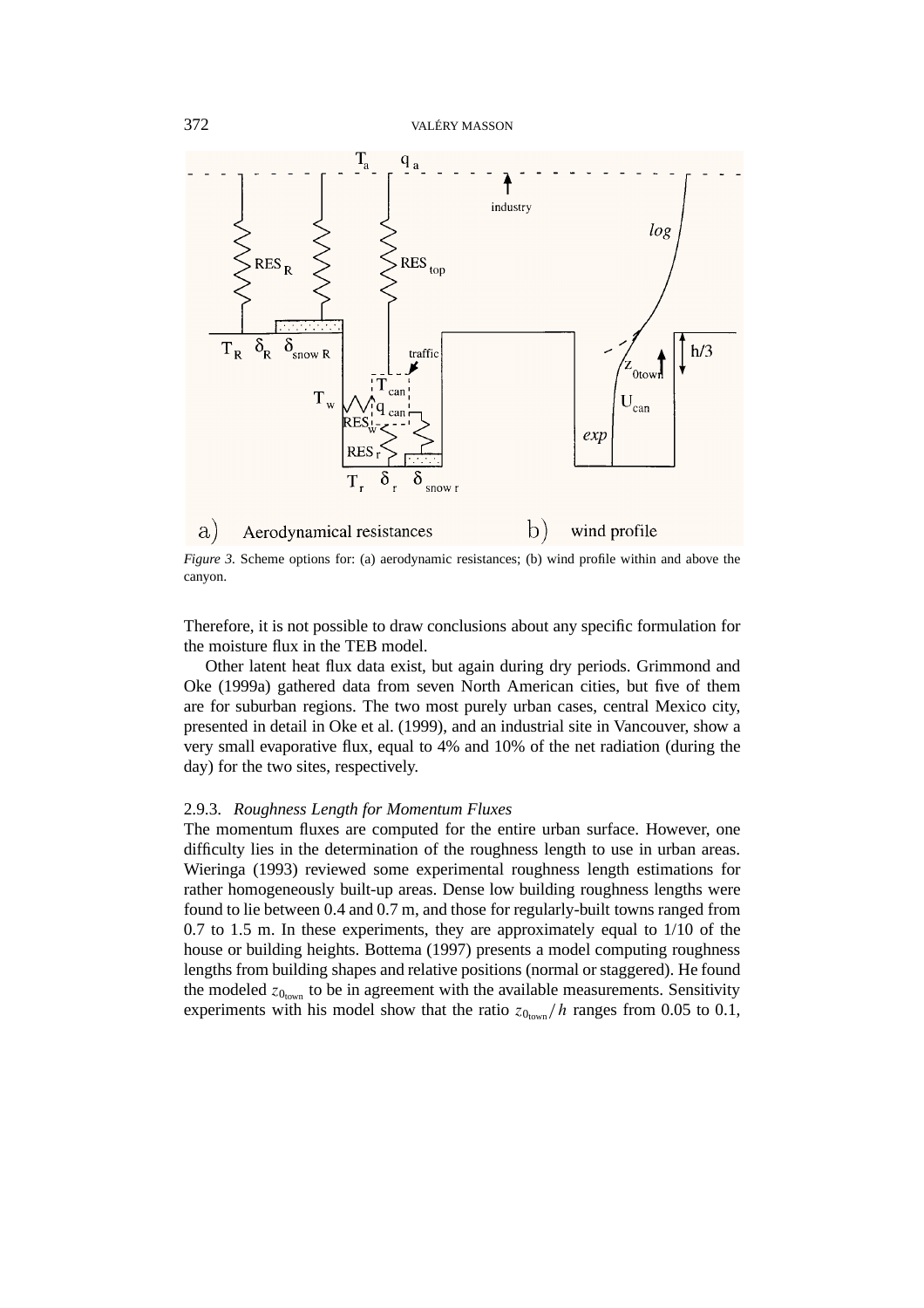except for very sparsely built areas. Therefore, as a first approximation, the roughness length in the TEB model is set equal to  $z_{0_{\text{row}}} = h/10$ , (with an arbitrary limit of 5 m), but it can be specified independently, either from in-situ measurements or from more complex formulations (see, for example, the recent review of Grimmond and Oke, 1999b).

### 2.9.4. *Heat Fluxes between Roofs and Atmosphere*

The turbulent heat fluxes to/from the roofs are also recovered from classical boundary-layer laws, because the roof heights are supposed uniform, using a roughness length of 0.15 m (as observed by Sturrock and Cole, 1977). Again the stability coefficients of Mascart et al. (1995) are used to compute the aerodynamic resistance RES*R*. The effect on temperature and specific humidity of the difference in height between the atmospheric level and the roof level is corrected using the Exner function  $\Pi = (p/p_0)^{R_d/C_{p_d}}$ , where p is the pressure  $(p_s$  and  $p_a$  are the surface pressure and the first level pressure in the atmospheric model respectively),  $p_0$  is a reference pressure (equal to 1000 hPa), and  $R_d$  the gas constant for dry air. We define

$$
\hat{T}_a = T_a \Pi_s / \Pi_a,
$$
  
\n
$$
\hat{q}_a = q_a q_{sat} (\hat{T}_a, p_s) / q_{sat} (T_a, p_a).
$$

The heat and moisture turbulent fluxes between roof and atmosphere read:

$$
H_R = C_{p_d} \rho_a (\hat{T}_a - T_{\text{can}}) / \text{RES}_R,
$$
  

$$
LE_R = L_v \rho_a (\hat{q}_a - q_{\text{can}}) / \text{RES}_R,
$$

where  $\rho_a$  is the air density at first atmospheric level, and  $C_{p_d}$  the heat capacity of dry air.

#### 2.9.5. *Wind Inside the Canyon*

The computation of the wind inside the canyon is necessary to estimate the heat fluxes between the surfaces and the canyon. The vertical wind speed along the walls,  $W_{\text{can}}$ , as well as the horizontal wind speed in the canyon,  $U_{\text{can}}$ , must be defined. Rotach (1995) presents turbulence measurements in and above a road in the center of Zurich (Switzerland), for which the canyon aspect ratio is  $h/w \approx 1$ . Rotach (1995) observed that the standard deviation of the vertical wind speed,  $\sigma_w$ , in the upper part of the canyon, is almost equal to the friction velocity  $u_*$ , whatever the stability or wind direction above. Feigenwinter et al. (1999) finds that  $\sigma_w/u_*$ is, on the contrary, increasing with height for unstable conditions. However, their value of  $\sigma_w/u_*$  near the roof level (extrapolated using a Monin–Obukhov function) was approximately 1.15, which is of the same order of magnitude as the Rotach (1995) results. They also found that for stable to weakly unstable conditions, *u*<sup>∗</sup>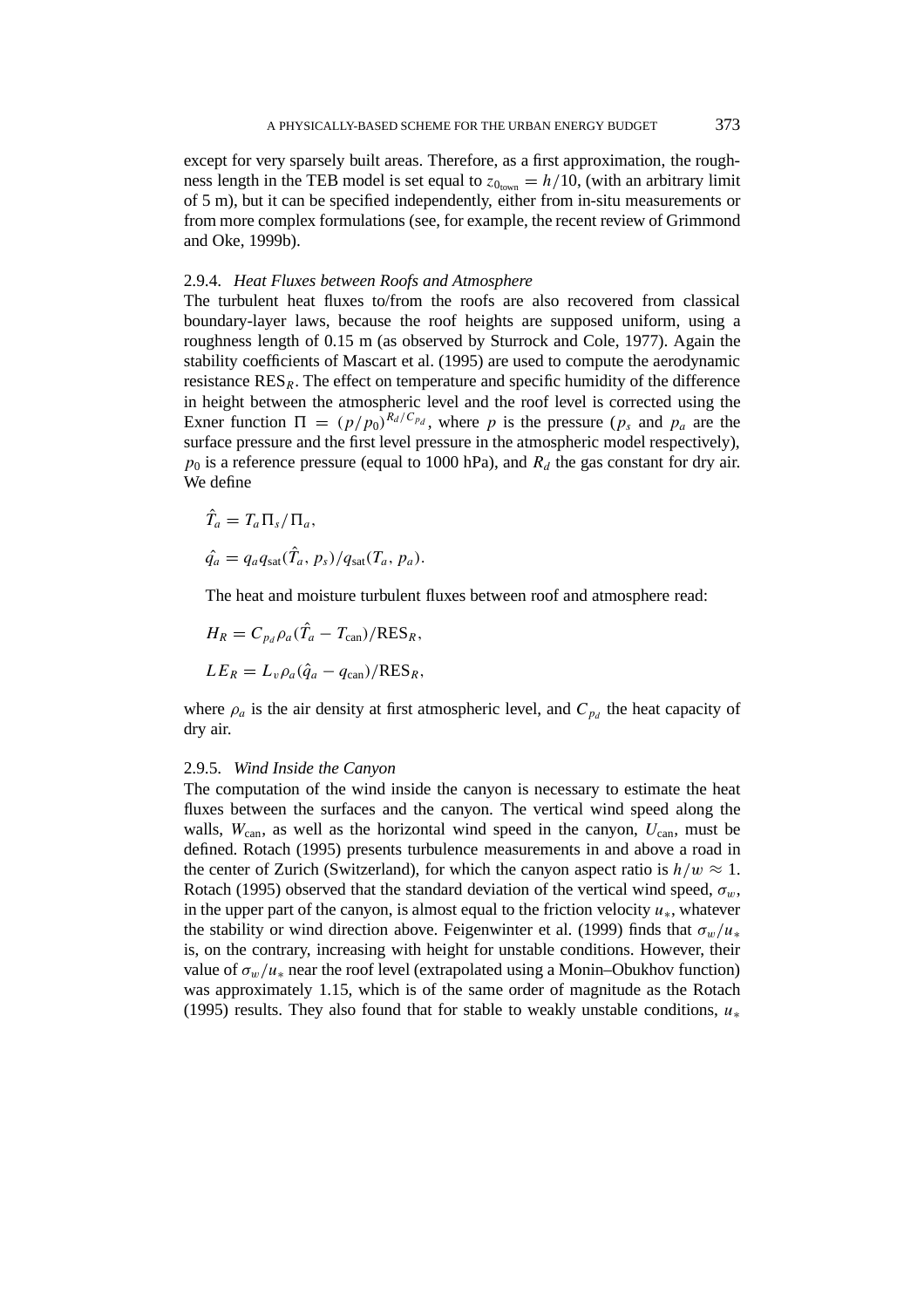presents a maximum between the roughness sublayer and the inertial sublayer above. However,  $u_*$  does not depart by more than 10% from its value in the inertial sublayer, and is assumed constant with height in the scheme.

Then, assuming that all this holds true for other canyon aspect ratios, the vertical wind speed along the walls reads:

$$
W_{\text{can}} = u_* = \sqrt{C_d} |\mathbf{U}_d|,\tag{21}
$$

where  $U_a$  is the wind velocity at the first atmospheric model level. The drag coefficient,  $C_d$ , is computed from the temperatures and humidities in and above the canyon, and from the roughness length,  $z_{0_{\text{town}}}$ , taking into account the stability effects according to Mascart et al. (1995).

The horizontal wind speed,  $U_{\text{can}}$ , is estimated at half the height of the canyon. First, the horizontal wind speed at the top of the canyon is deduced from the logarithmic law above it (Figure 3, right side), and the displacement height is equal to two thirds of the building height from the road surface (i.e., at *h/*3 under the roof level, which is the zero height of the atmospheric model, a classical assumption for plant canopies). Furthermore, in order to consider all canyon orientations, and since only the along canyon wind is considered, an integration over 360◦ is performed. At canyon top, this gives:

$$
U_{\text{top}} = \frac{2}{\pi} \frac{\ln\left(\frac{h/3}{z_{0_{\text{town}}}}\right)}{\ln\left(\frac{\Delta z + h/3}{z_{0_{\text{town}}}}\right)} |\mathbf{U}_a|,
$$

where  $\Delta z$  is the height of the first atmospheric model level above the roofs.

To calculate  $U_{\text{can}}$ , a vertical profile of the wind inside the canyon, is assumed. An exponential form is chosen, as is done in vegetation canopies, e.g., Arya (1988). Such a profile applied at half-height gives:

$$
U_{\text{can}} = U_{\text{top}} \exp(-N/2),
$$

where *N* must be determined. Rotach (1995) finds from his case study  $(h/w = 1)$ , that  $U_{\text{can}} \approx 0.75 U_{\text{top}}$ . Studies in corn fields ( $h/w \sim 4$ ), which could be assimilated to narrow streets, give  $U_{\text{can}} \approx 0.4 U_{\text{top}}$  (Arya, 1988). Therefore, the parameter  $N =$  $0.5h/w$  should be appropriate. Then

$$
U_{\text{can}} = \frac{2}{\pi} \exp\left(-\frac{1}{4} \frac{h}{w}\right) \frac{\ln\left(\frac{h/3}{z_{0_{\text{town}}}}\right)}{\ln\left(\frac{\Delta z + h/3}{z_{0_{\text{town}}}}\right)} |\mathbf{U}_a|. \tag{22}
$$

#### 2.9.6. *Sensible and Latent Heat Fluxes in the Canyon*

The turbulent heat fluxes between the canyon air and the atmosphere are computed from the temperature and humidity inside the canyon. The fluxes between surfaces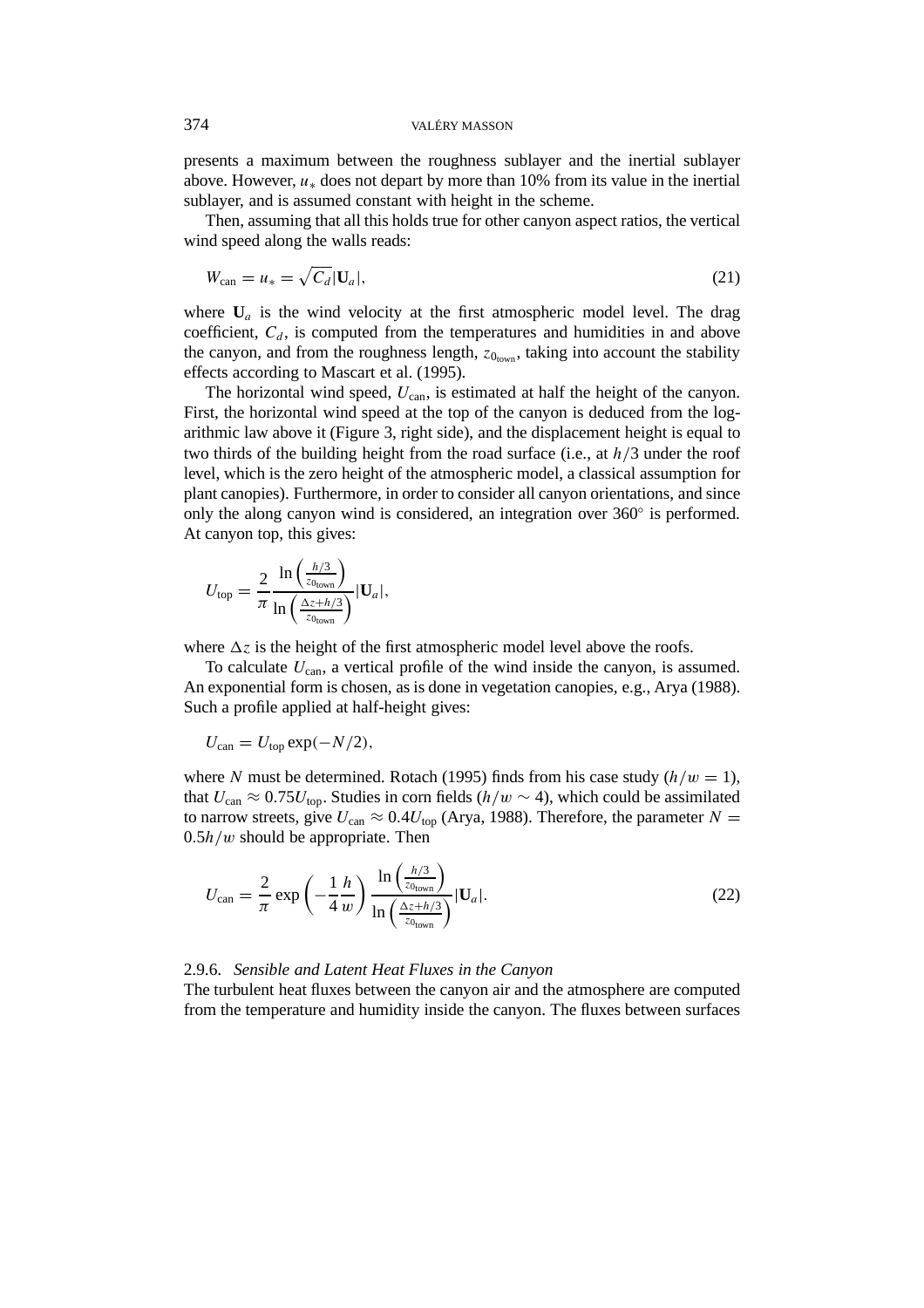and canyon air follow an empirical formulation. The air characteristics inside the canyon are deduced from the continuity between the fluxes arising from the surfaces and the flux with the atmosphere (inspired by the vegetation canopy scheme of Deardorff, 1978).

The heat fluxes are used in the energy budget conservation equations involving the surface temperatures. This is why a precise approach has been chosen, specific to each surface. Figure 3 displays a summary of the TEB options.

## *Fluxes between canyon air and atmosphere*

Above the canyon, the fluxes are estimated from classical surface boundary-layer laws. However, in these formulae, the air characteristics in the canyon  $(T_{\text{can}})$  and *qcan*) are used instead of the surface characteristics. The aerodynamic resistance above the canyon, called  $RES_{top}$ , is calculated with  $z_{0_{row}}$  using the stability coefficients of Mascart et al. (1995) (this formulation leads to different drag coefficients for momentum fluxes and for heat or moisture fluxes).

The heat and moisture turbulent fluxes between canyon and atmosphere then read:

$$
H_{\text{top}} = C_{p_d} \rho_a (\hat{T}_a - T_{\text{can}}) / \text{RES}_{\text{top}},
$$
  

$$
LE_{\text{top}} = L_v \rho_a (\hat{q}_a - q_{\text{can}}) / \text{RES}_{\text{top}}.
$$

#### *Fluxes between walls, roads and canyon air*

Between the canyon surfaces (road and walls) and the canyon air, the Rowley et al. (1930) and Rowley and Eckley (1932) aerodynamic formulations are used. They were obtained from in-situ measurements; these formulae are also used in the canyon circulation model of Mills (1993). Other formulations of similar form exist in the literature (see e.g., Sturrock and Cole, 1977, either from wind-tunnel or in-situ measurements).

For simplicity, the same value is chosen for both road and walls. The resistance is independent of the stability inside or above the canyon. It reads:

$$
RES_r = RES_w = \left(11.8 + 4.2\sqrt{U_{\text{can}}^2 + W_{\text{can}}^2}\right)^{-1}.
$$
 (23)

Finally, the heat fluxes between the canyon surfaces and the canyon air read:

$$
H_r = C_{p_d} \rho_a (T_r - T_{\text{can}}) / \text{RES}_r,
$$
  
\n
$$
H_w = C_{p_d} \rho_a (T_w - T_{\text{can}}) / \text{RES}_w,
$$
  
\n
$$
LE_r = L_v \rho_a \delta_r (q_{\text{sat}}(T_r, p_s) - q_{\text{can}}) / \text{RES}_r,
$$
  
\n
$$
LE_w = 0.
$$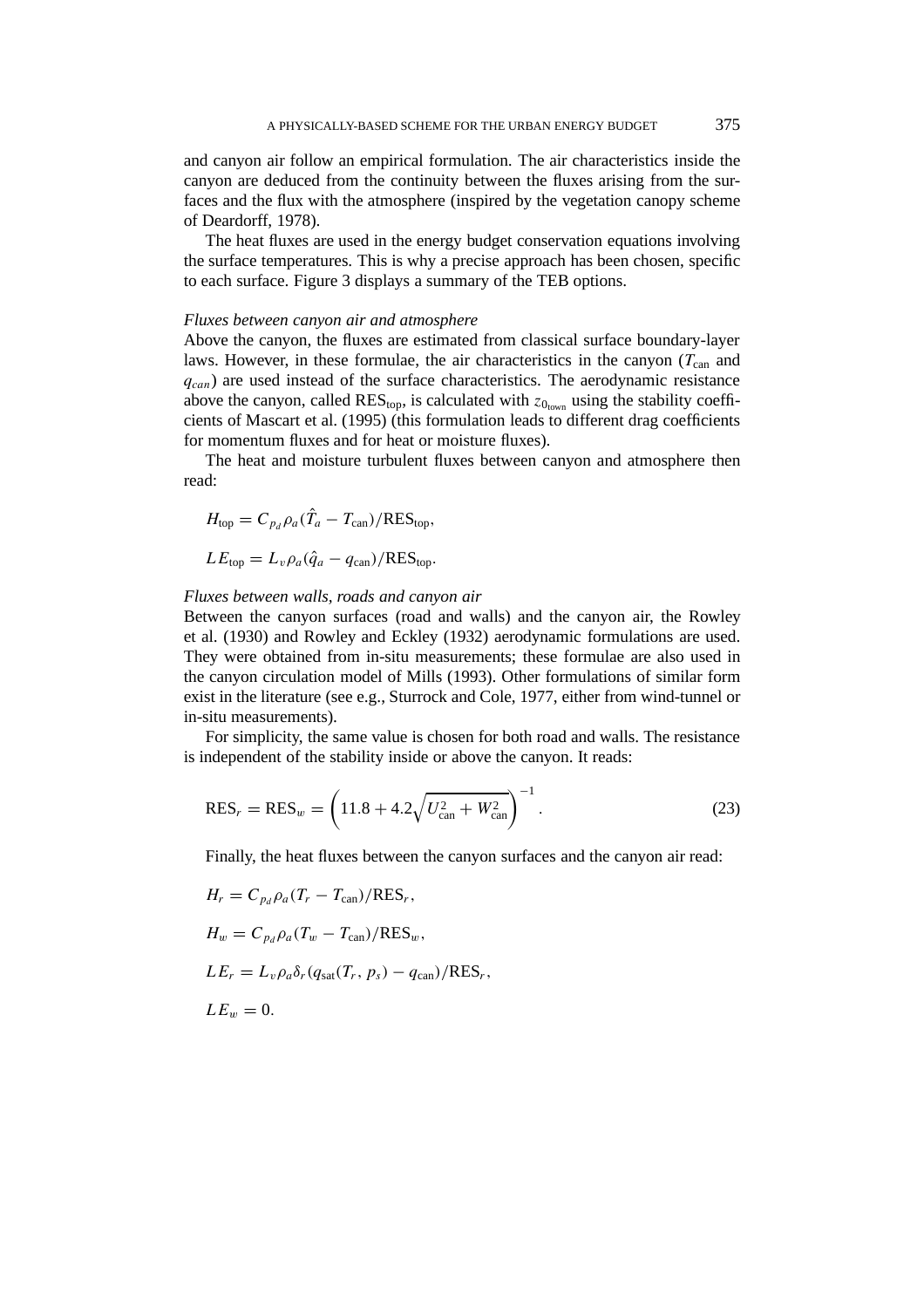Notice the form of the latent heat flux, where the fraction of wet road,  $\delta_r$ , is applied outside of the parentheses. Therefore, the evaporation from the surface occurs when  $q_{\text{sat}}(T_r) > q_a$ , even if very little water remains. The same humidity treatment is performed for roofs.

## 2.9.7. *Canyon Temperature and Humidity*

These quantities can be considered as output of a meteorological forecast. They are computed diagnostically: the equilibrium between thermodynamic fluxes for the canyon air is assumed to be valid at each time step. *The anthropogenic flux due to traffic is also taken into account*. Note that in this formula,  $H_{\text{traffic}}$ , representative of the whole urban surface, has been scaled to the road surface.

$$
H_{\text{top}} = (1 - \delta_{\text{snow}_r})H_r + \frac{2h}{w}H_w + H_{\text{traffic}}\frac{1}{1 - a_{\text{bld}}} + \delta_{\text{snow}_r}H_{\text{snow}_r},\tag{24}
$$

$$
LE_{\text{top}} = (1 - \delta_{\text{snow}_r})LE_r + LE_{\text{traffic}} \frac{1}{1 - a_{\text{bld}}} + \delta_{\text{snow}_r} LE_{\text{snow}_r}.
$$
 (25)

Then

$$
T_{\text{can}} = \frac{(1 - \delta_{\text{snow}_r}) \frac{T_r}{\text{RES}_r} + \frac{2h}{w} \frac{T_w}{\text{RES}_w} + \frac{\hat{T}_a}{\text{RES}_{\text{top}}} + \frac{H_{\text{traffic}}}{C_{p_d} \rho_a (1 - \rho_{\text{bld}})} + \delta_{\text{snow}_r} \frac{H_{\text{snow}_r}}{C_{p_d} \rho_a}}{(1 - \delta_{\text{snow}_r}) \frac{1}{\text{RES}_r} + \frac{2h}{w} \frac{1}{\text{RES}_w} + \frac{1}{\text{RES}_{\text{top}}}}.
$$
\n(26)

and,

$$
q_{\text{can}} = \frac{(1 - \delta_{\text{snow}_r}) \frac{\delta_r q_{\text{sat}}(T_r, p_s)}{\text{RES}_r} + \frac{\hat{q}_a}{\text{RES}_{\text{top}}} + \frac{LE_{\text{traffic}}}{L_v \rho_a (1 - a_{\text{bdd}})} + \delta_{\text{snow}_r} \frac{LE_{\text{snow}_r}}{L_v \rho_a}}{(1 - \delta_{\text{snow}_r}) \frac{\delta_r}{\text{RES}_r} + \frac{1}{\text{RES}_{\text{top}}}}.
$$
(27)

### 2.9.8. *Averaged Fluxes at Town Scale*

As mentioned above, the averaging operation performed to obtain the turbulent fluxes at town scale is in itself a way to solve the problem of the roughness sublayer: It mimics the mixing of the different sources of turbulent heat fluxes, and then produces *fluxes that are representative of the upper part of the surface layer*, above the roughness sublayer. The energy fluxes released by the industrial activities are also added at this stage.

The total heat fluxes from the artificial material areas towards the atmosphere are then:

$$
H_{\text{town}} = a_{\text{bld}} H_R + (1 - a_{\text{bld}}) H_{\text{top}} + H_{\text{industry}},\tag{28}
$$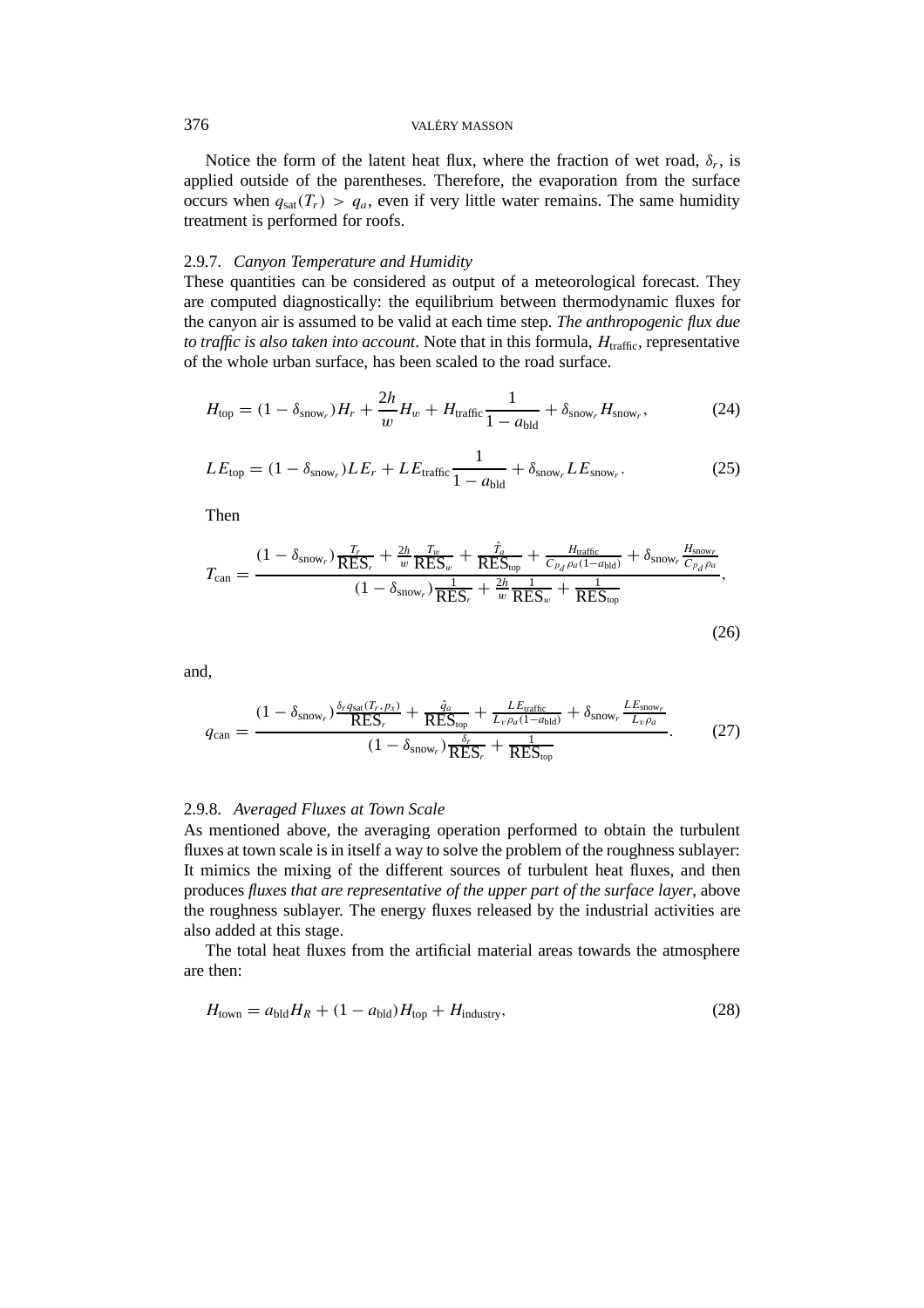A PHYSICALLY-BASED SCHEME FOR THE URBAN ENERGY BUDGET 377

$$
LEtown = abidLER + (1 - abid)LEtop + LEindustry.
$$
\n(29)

In order to have the total turbulent fluxes *H*, *LE* from the surface towards the atmospheric model, these fluxes should be averaged with those computed by the vegetation scheme for the other land surfaces (city parks, gardens, fields, forest, bare soil) and those from water covered surfaces (rivers, lakes, sea).

## **3. Validation of the Radiative Aspects**

#### 3.1. HEAT ISLAND AT NIGHT

The results of the TEB model are now compared to the heat island episode in the Grand-view district of Vancouver (Nunez and Oke, 1976, 1977; simulated in Johnson et al., 1991). This is a calm clear-sky night. This case allows the validation of the longwave budget and wall and road surface temperature evolutions (then the conduction fluxes), both for the road and walls. The temperature profile is assumed to be neutral (no thermal turbulent fluxes between the canyon and the atmosphere). However, turbulent exchanges exist between walls and roads through the canyon air. This is the main difference with respect to the SHIM model of Johnson et al. (1991). Another important difference is the explicit conduction flux treatment in the TEB model, instead of the force-restore method in their model.

The urban characteristics are adapted from Johnson et al. (1991). The road skyview factor is still 0.51, but the wall sky-view factors must be changed in the TEB model, since they are identical for both walls, and are averaged. The same initial temperatures are chosen. The thermal conductivities and heat capacities*?* are estimated in order to keep the same thermal admittance  $(\mu = (\lambda C)^{\frac{1}{2}})$  as in Johnson et al. (1991). The wall depth fits the diurnal penetration depth used in the forcerestore method:  $D = (\frac{\lambda \tau_{\text{day}}}{C\pi})^{\frac{1}{2}}$ . The downward radiative fluxes are proportional to the air temperature at the fourth power, starting from 339 W m<sup>-2</sup>.

Figure 4 shows the results of the TEB model, for road surface temperature and longwave fluxes, compared with those of Johnson et al. (1991). The comparison is performed for the road surface temperature and longwave budget, and for the wall surface temperatures and longwave budgets.

The two models give very similar results, even with the slightly simpler TEB geometry. The net radiation fluxes are correctly reproduced (differences less than 10 W m<sup>−</sup>2), and surface temperatures depart by less than 1 K from the observed near-surface air temperatures. Note also that the net radiation budget for a horizontal surface exposed to the sky starts at  $-64 \text{ W m}^{-2}$  and ends at  $-45 \text{ W m}^{-2}$ , and surface temperature ends 3 K lower than the canyon case (not shown). The exchange of sensible heat flux between the walls and road is on the order of 7 W  $\text{m}^{-2}$ 

<sup>\*</sup>  $C_w$  = 10<sup>6</sup> J m<sup>-3</sup> K<sup>-1</sup>;  $\lambda_w$  = 0.81 W m<sup>-1</sup> K<sup>-1</sup>;  $C_r$  = 1.94 × 10<sup>6</sup> J m<sup>-3</sup> K<sup>-1</sup>;  $\lambda_r$  =  $1.0103 \text{ W m}^{-1} \text{ K}^{-1}$ ).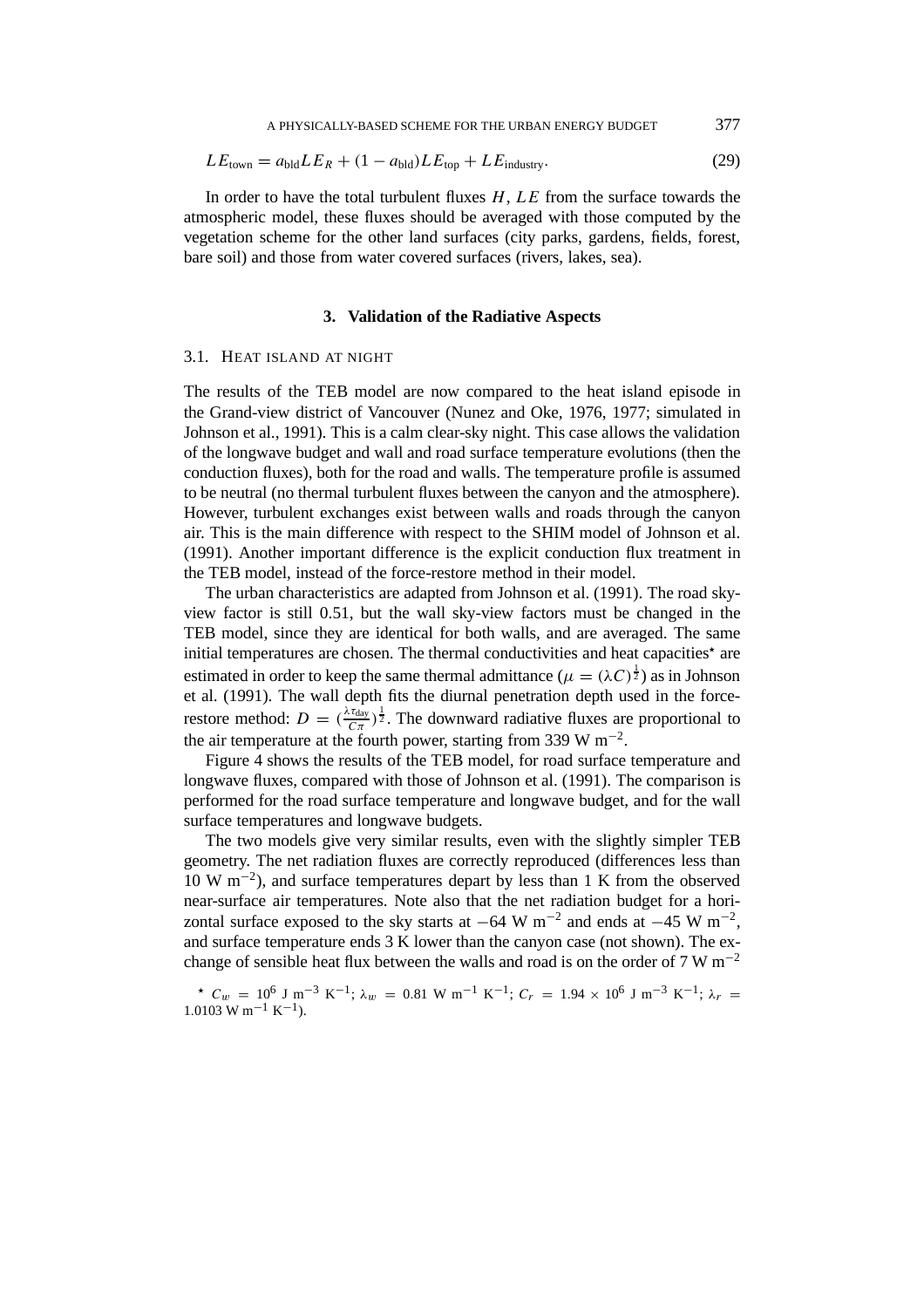

*Figure 4.* Comparison between modelled surface temperature (full line: SHIM; dotted line: TEB) and net longwave radiation (dashed line: SHIM; dashed-dotted line: TEB) and measurements (dots): (a) west wall, (b) east wall, (c) floor. The TEB model results are identical for both walls. Night time situation of September 9/10 1973 (figure from Johnson et al., 1991; figure 5).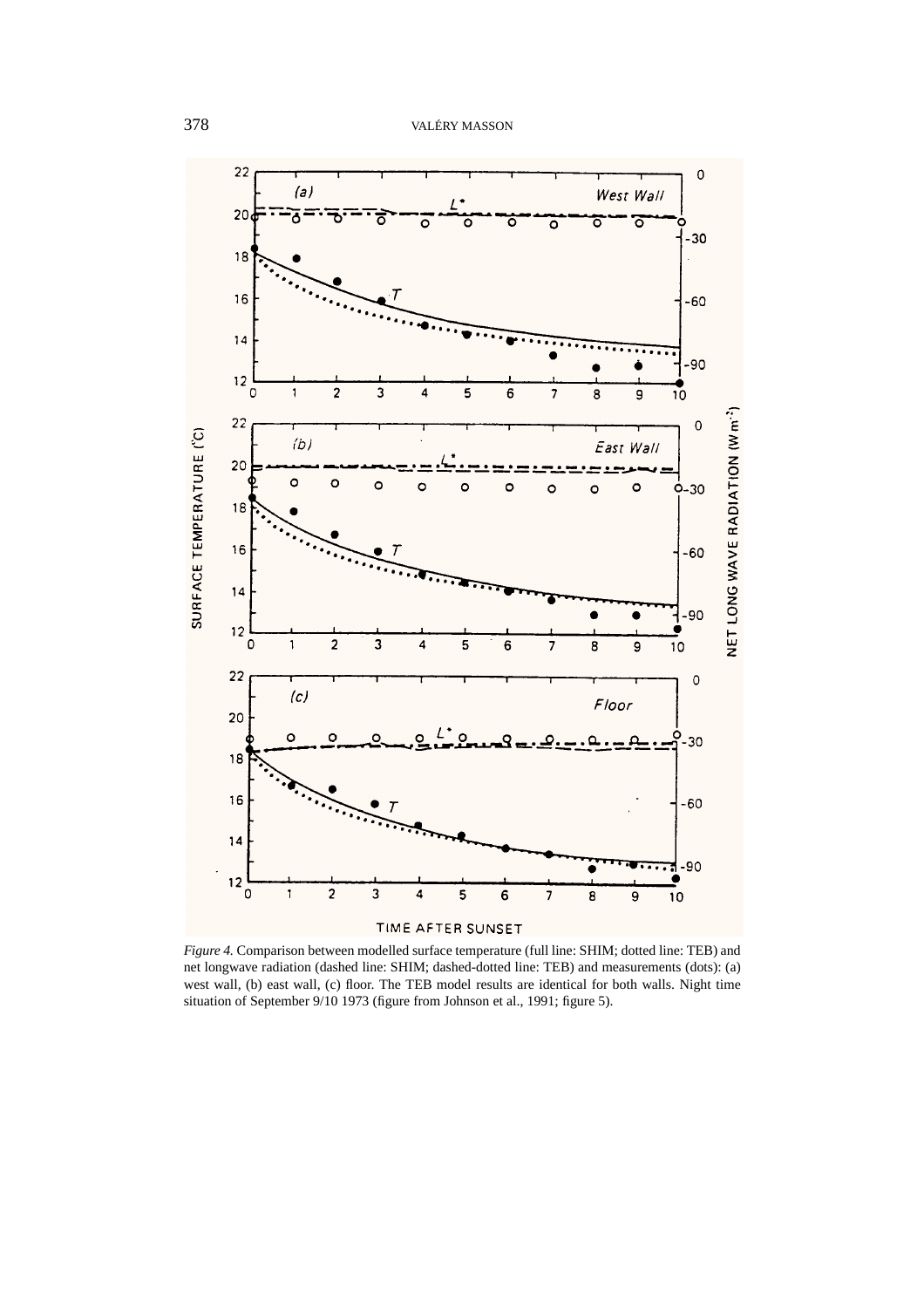(from the wall towards the road). This small value explains the similarities between SHIM and TEB for such ideal conditions.

## 3.2. SHORTWAVE BUDGET

The relations (18)–(20) parameterize the shortwave trapping by the city geometry. Experimental data exist to validate this representation – Aida (1982) built four models of urban structure with cubic concrete blocks of 15-cm width, and measured the solar radiation reflected by this surface. Model 0 is the flat reference surface; models 1 and 2 consist, respectively, of canyons oriented north-south and east-west; finally, model 3 contains north-south and east-west crossing canyons. The canyons and block aspect ratios are equal to unity. These geometries fortunately are close to the one chosen for the TEB model. Models 1 and 2 should be together represented in TEB by 50% roof and 50% road; model 3 contains only 25% roofs.

Figure 5 (from Aida, 1982) shows the measurements of surface albedo, as dots, compared with the total, effective albedo (at the first model level) obtained from the direct shortwave TEB computation results. The roof albedo is adjusted using Aida model 0 summer observations. It varies between 0.36 and more than 0.50, depending on solar zenith angle. The albedo for road and wall surfaces is taken as a constant, equal to 0.40, because all reflections are supposed isotropic for these surfaces.

The observed albedo for parallel canyons does not depend on direction; they show an important albedo decrease, compared to the flat reference surface (model 0). The results of the TEB model nearly coincide with them. This validates both the orientation-averaged calculations for shortwave radiation, at least at urban-scale, and the multiple reflection computations. The TEB model slightly overestimates the increase of radiative trapping when crossing roads are considered (Aida model 3). This probably arises from the hypothesis that roads are far longer than wide, while it is clearly not the case in the Aida model. However, the difference is limited to a few percent on the town albedo, five times less than the trapping effect for the Aida study.

The effect of canyon shape on the effective canyon albedo computed in TEB (i.e., the ratio of reflected solar energy from the canyon over the downward solar energy) is now investigated. Figure 6 displays the effective albedo as a function of canyon shape and zenith angle, for surfaces with albedos of 40%, as above. For a flat surface, the albedo is then 40%, but decreases rapidly as the canyon shape *h/w* increases: for  $h/w = 1$ , the albedo is as low as 18%, and between 10 and 2% for  $h/w = 3$ . The elevation of the sun above the horizon has no effect for  $h/w = 1$ (Aida case); the dependence upon zenith angle found above is explained by the flat surface albedo only. Tall buildings further increase the trapping effect, with greater efficiency for high sun. The effective albedo always behaves as in Figure 6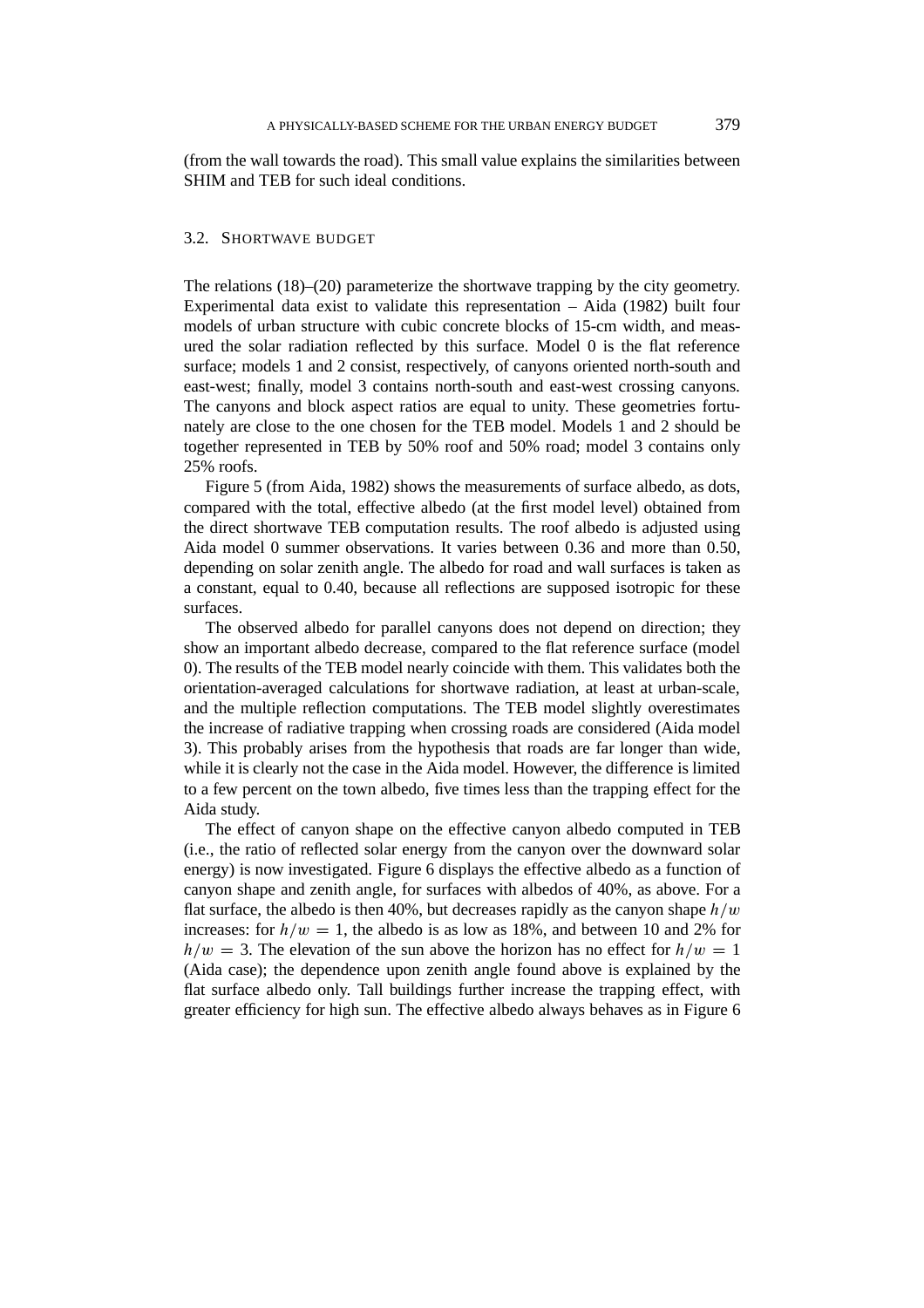

*Figure 5.* Urban albedo as measured by Aida (dots) for various models (see inset) and parameterized by the TEB model (superimposed lines): (a) roof albedo fitted on Aida observations for a flat concrete surface; (b) and (c) albedo parameterized for uni-directional Aida models 1 and 2; (d) albedo parameterized for crossing-roads Aida model 3;  $h/w = 1$ . Road and wall albedos are equal to 0.40 in TEB computations. Road fraction is equal to 50% in models 1 and 2, and 75% in model 3. (figure from Aida, 1982; figure 5).

for identical wall and road albedos (not shown), even if the singular point with no effect of zenith angle is not found for the same canyon aspect ratio.

The albedo behaviour is different for more realistic albedo values, in the presence of bright walls and dark roads (for example, with albedos of 25% and 8% respectively, Figure 7). For the sun at the zenith, the albedo decrease is similar as above, but when the sun directly illuminates the walls, the albedo decreases slower with respect to canyon shape, and can even increase if the sun is low enough. When  $h/w = 1$ , the effective albedo is as high as the flat road albedo for the sun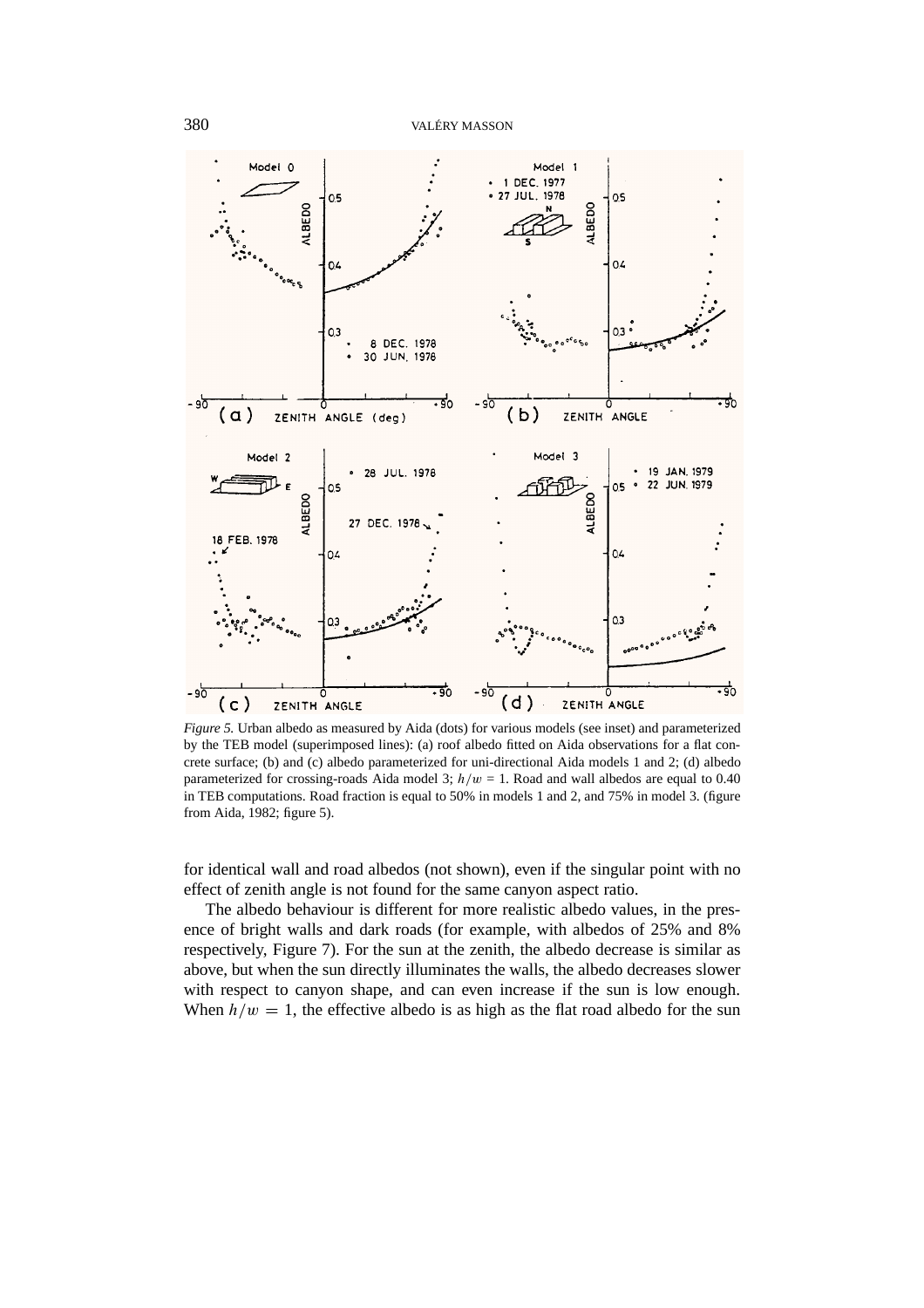

*Figure 6.* Canyon effective albedo as a function of canyon shape and solar zenith angle (from zenith to 5◦ above horizon every 5◦). Effective albedo for scattered shortwave flux is displayed using a dashed line. Road and wall surface albedos are both equal to 40%. Note that the part of the albedo due to the roofs is not present in this figure.

just above the horizon. Note that the effective albedo with the sun at the zenith is always much smaller than when the sun is low. Therefore, trapping effects will be important in summer, because the sun is high at noon, but the weaker solar energy will not be captured as efficiently in winter.

At this stage, some of the TEB model basics – geometry, radiative (both infrared and solar) scheme and conduction formulation – have been validated against observations. The two main uncertainties remaining are the turbulent flux formulation, and the hydrological aspects. These will be addressed in the following section through sensitivity experiments.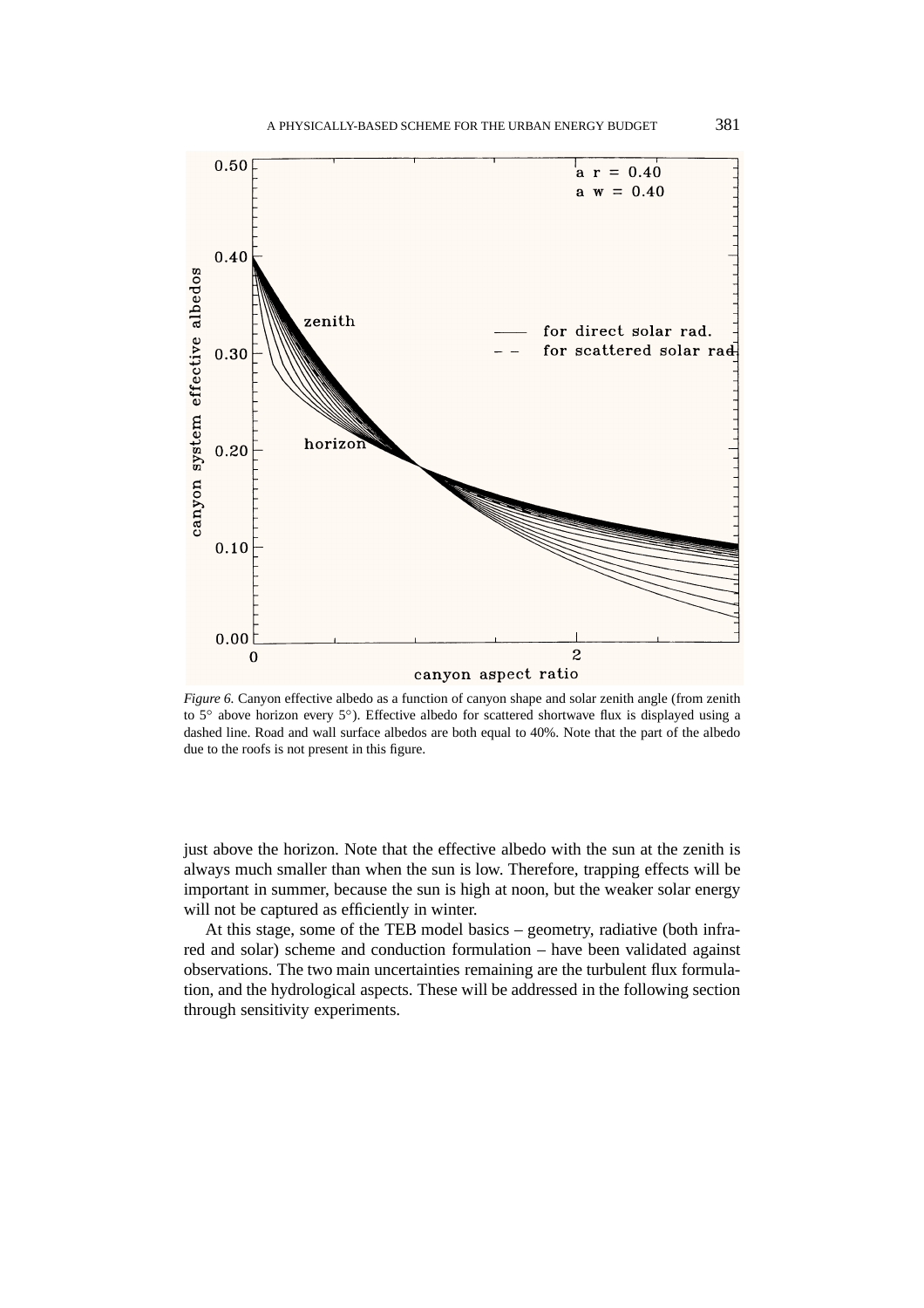

*Figure 7.* As in Figure 6, except that walls are bright (albedo is 25%) and roads are dark (albedo is 8%).

# **4. Sensitivity Experiments**

In this section, the TEB model is run using several long meteorological forcing time series in order to investigate its ability to represent the energetics of the urban atmosphere. This allows the study of the scheme response to a large variety of weather conditions encountered in the real atmosphere. Unfortunately, such data (with forcing, observed surface temperatures and area-averaged energy fluxes) are not available for densely urbanized areas. Therefore, the measurements of two field experiments dedicated to vegetation surface scheme studies are used as replacements. The first one is the Hapex Mobilhy case (André et al., 1988), which took place in southern France in 1986. It is representative of a mid-latitude oceanic climate region. The second one is the first year of the 18 year-long Valdai experiment (Russia, near Moscow, see Schlosser et al., 1997), representing a continental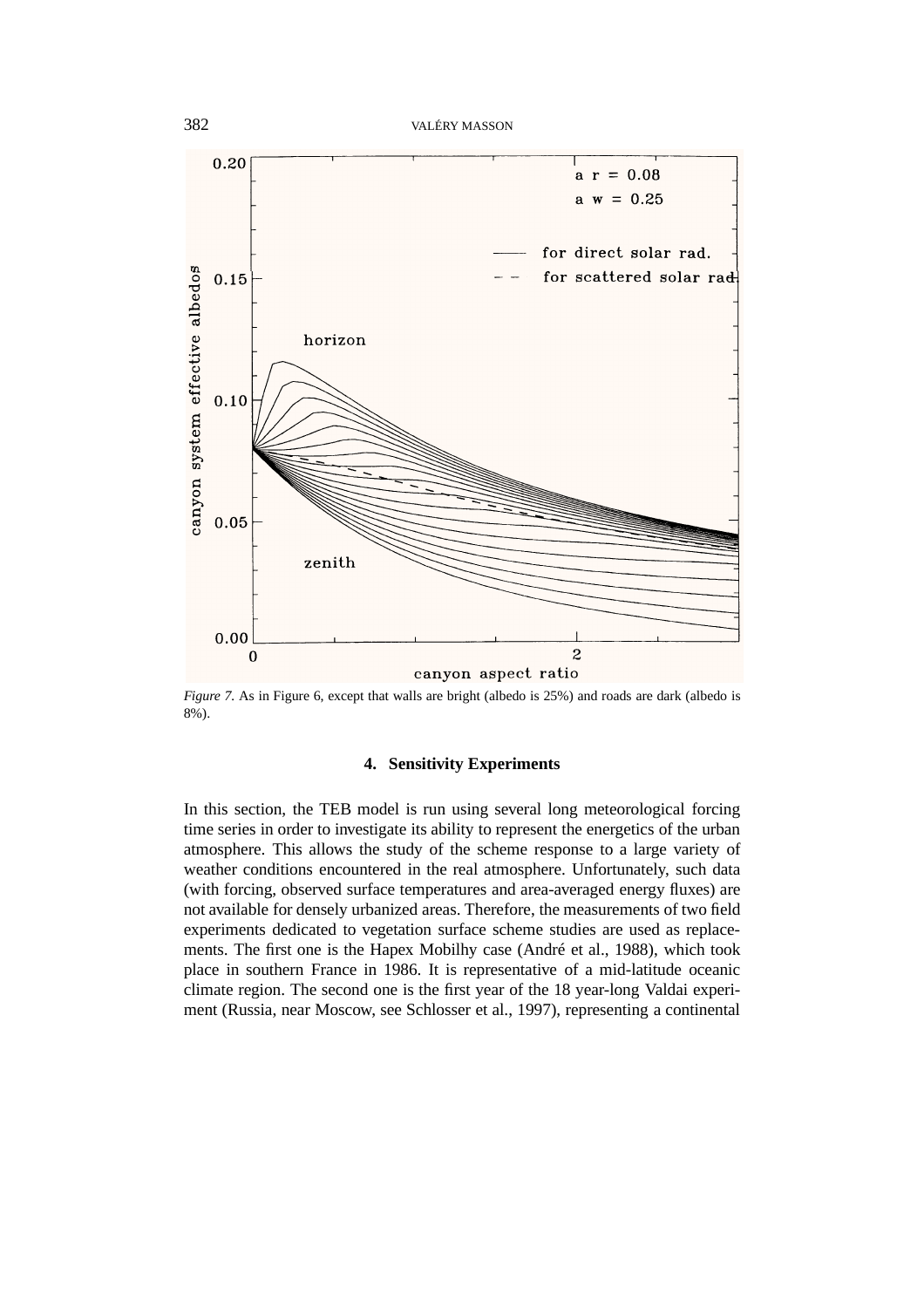| ٧<br>٠<br>×<br>v<br>٧ |
|-----------------------|
|                       |

Urban characteristics for the sensitivity experiments. Only the parameters different from the reference experiment are shown. Composition of the layers is displayed with the corresponding layer thickness.

| Experiment name $\rightarrow$<br>parameter $\downarrow$ | Reference      | <b>Buildings</b> | Suburban     | Insulated | Insulated, Ti |
|---------------------------------------------------------|----------------|------------------|--------------|-----------|---------------|
|                                                         |                |                  |              |           |               |
| $a$ <sub>town</sub>                                     | 100%           |                  | 70%          |           |               |
| a <sub>bld</sub>                                        | 50%            |                  |              |           |               |
| h/w                                                     | 1              | 3                | 0.5          |           |               |
| $z_{0_{\text{town}}}$ (m)                               | 5              |                  | $\mathbf{1}$ |           |               |
| $T_{i_{\text{bld}}}$ (K)                                | 290.15         |                  |              |           | Variable      |
| $d_{R_1}$ (dense concrete) (cm)                         | 5              |                  |              |           |               |
| $d_{R_2}$ (aerated concrete) (cm)                       | 40             |                  |              |           |               |
| $d_{R_3}$ (insulation layer) (cm)                       | 5              |                  |              | 20        | 20            |
| $d_{w_1}$ (dense concrete) (cm)                         | $\overline{2}$ |                  |              |           |               |
| $d_{w_2}$ (aerated concrete) (cm)                       | 12.5           |                  |              |           |               |
| $d_{w_3}$ (insulation layer) (cm)                       | $\overline{c}$ |                  |              | 8         | 8             |
| $d_{r_1}$ (asphalt) (cm)                                | 5              |                  |              |           |               |
| $d_{r_2}$ (dry soil) (cm)                               | 10             |                  |              |           |               |
| $d_{r_3}$ (dry soil) (cm)                               | 100            |                  |              |           |               |
| $\alpha_R$                                              | 15%            |                  |              |           |               |
| $\alpha_w$                                              | 25%            |                  |              |           |               |
| $\alpha_r$                                              | 8%             |                  |              |           |               |
| $\epsilon_R$                                            | 90%            |                  |              |           |               |
| $\epsilon_w$                                            | 85%            |                  |              |           |               |
| $\epsilon_r$                                            | 94%            |                  |              |           |               |

climate. Two comments are necessary: first, this is not a validation of the scheme because no urban flux outputs or surface temperatures are available for these data sets. Second, the temperature and downward radiative fluxes can be questionable during heat island episodes. In anticyclonic periods, the countryside forcing temperature data are probably lower than what would be the case in reality over the city centres in these regions, since air is not advected from the countryside but representative of the urban area. Consequently, the sensible heat fluxes will be overestimated during calm cold events. They are probably correct if the wind is large enough. This limitation probably only makes the city representative of areas a little further north of the actual study areas, and does not alter the conclusions drawn from the study.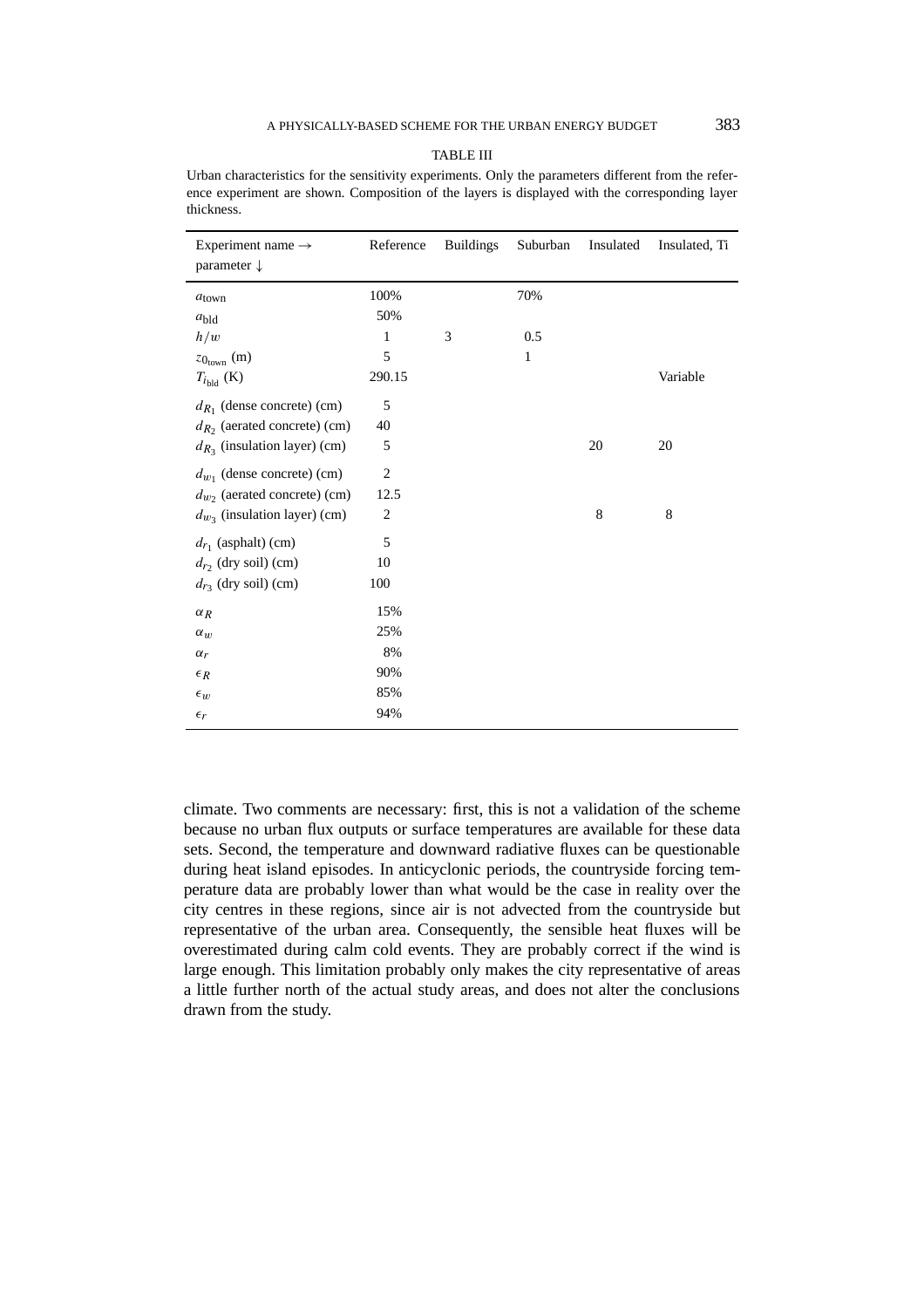## 4.1. OCEANIC CLIMATE: THE HAPEX-MOBILHY CASE

A reference run is performed with the characteristics described in Table III. It represents a medium sized city, with streets as wide as the buildings are high; the roof and road fractions are the same. The walls and roofs are made with concrete, with a tiny insulation layer in the interior. The thermal parameters for wall and roofs are from Oke (1987), those for roads (one asphalt layer and two dry soil layers) are from Mills (1993). Note that road and wall albedos are the same as those used in the Figure 7 discussion (Section 3.2). A small anthropogenic flux is added for both the car traffic and industry (20 W m<sup>-2</sup> during the day, and 5 W m<sup>-2</sup> during the night). For the vegetation part of the suburban environment run (Subsection 4.1.3), the ISBA scheme is used (Noilhan and Planton, 1989). The run starts on 1 January 1986 and lasts one year.

#### 4.1.1. *Diurnal Cycles*

The mean diurnal cycles of surface fluxes for March, June, September and December are shown in Figure 8. The diurnal cycles separate into two categories: cold cycle (December) and temperate or warm cycle (others months).

In the warm season, the radiative loss during the night is mainly counterbalanced by the building heat release, with small heat turbulent fluxes. During the morning, the heat storage in roads and buildings is the main budget term. Then the turbulent sensible heat flux becomes dominant, and its maximum is two to three times larger than the ground flux. This hysteresis behaviour is well known in urban climatology (see e.g., Grimmond and Oke, 1995; Grimmond et al., 1991; or Ross and Oke, 1988). The latent heat flux is very small compared to the others. It is maximum in the morning due to the evaporation of rainfall or dew that accumulated during the night, but is very low in the afternoon.

The partition between the turbulent heat flux and ground flux during the day is modified when the building height is larger, as can be seen if the canyon aspect ratio is increased to  $h/w = 3$  (Figure 9). The storage efficiency is improved by the increase of wall surface, and the energy amount available for turbulent heat flux is reduced. In our case, the ground fluxes becomes the dominant term of the daytime budget in September. Such an effect of dampening of the turbulent flux has been observed in Mexico, and is documented by Oke et al. (1999). During their observation period (seven days) the daytime  $G/Q^*$  is as large as 0.58, while *H/Q*<sup>∗</sup> is only 0.38.

During the cold season (Figure 8), this budget cycle is modified by the heat release/storage by the buildings. During the day, the turbulent heat flux is reduced because of the small solar input, but the main difference occurs during the night. The air temperature being much smaller than the building interior, the heat release is more important than the longwave loss, and a turbulent heat flux towards the atmosphere is generated. This phenomenon is greatly enhanced in the continental case (see Section 4.2).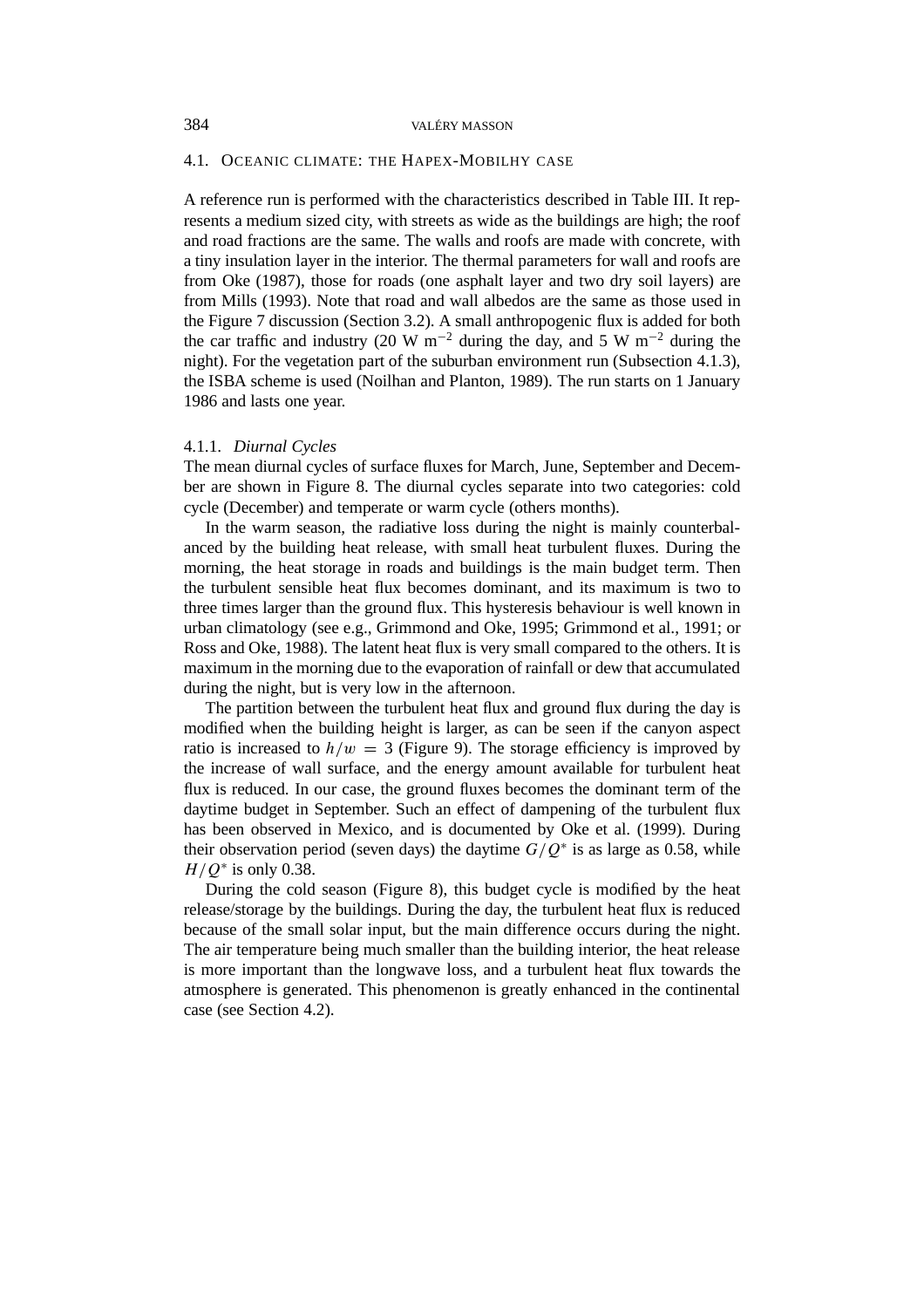

*Figure 8.* Monthly averaged energy budget diurnal cycles for the reference simulation for the HAPEX-MOBILHY case ((a) March; (b) June; (c) September; (d) December). Sources are: Net radiation (*Q*∗, full line); Anthropogenic combustion sources (*F*, dashed-triple dot). Sinks are: Sensible heat flux (*H*, dotted), latent heat flux (*LE*, dashed), ground fluxes (*G*, dashed-dot). Negative ground flux represents heating by the buildings' interior.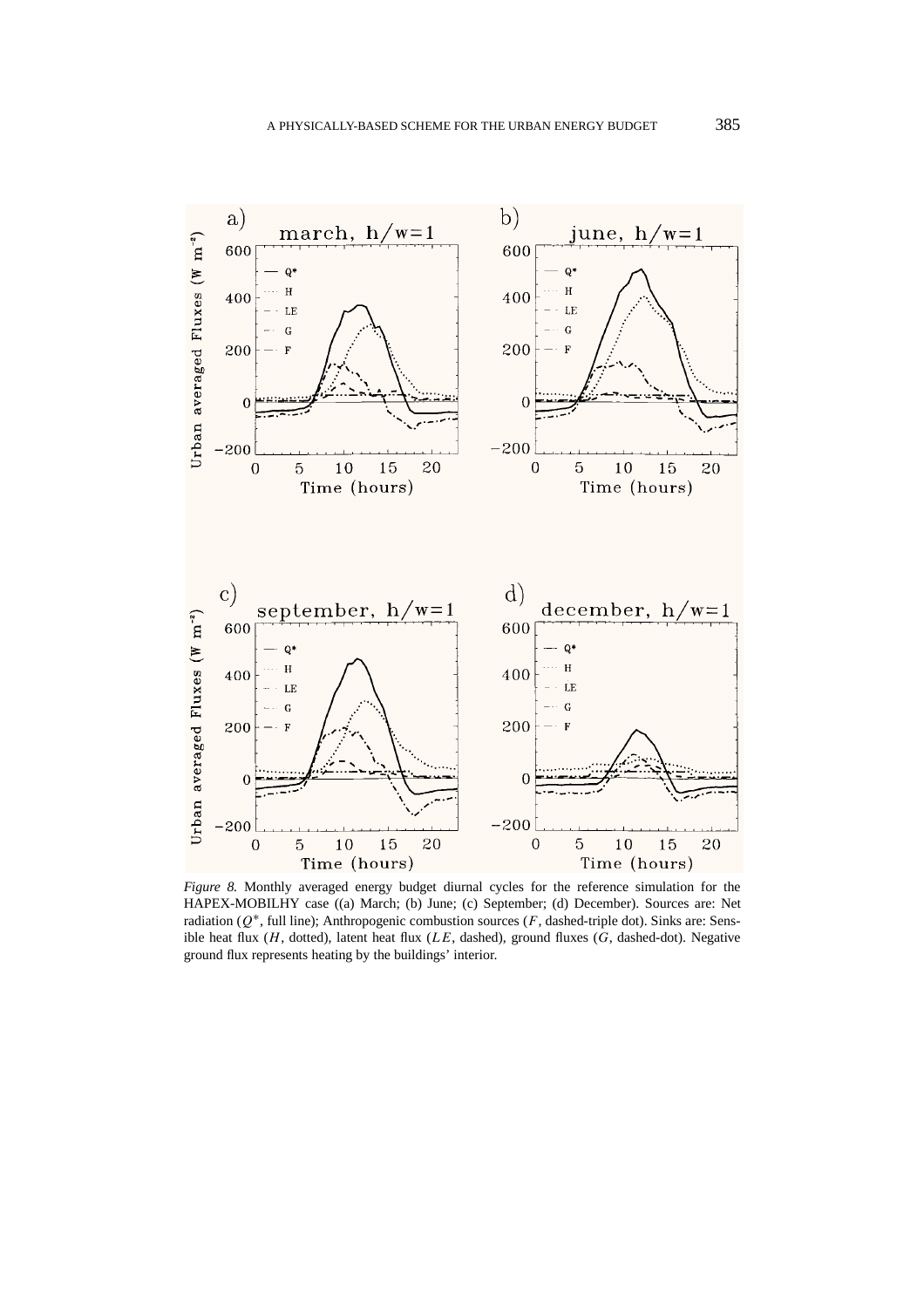

*Figure 9.* Monthly averaged energy budget diurnal cycles for the high building simulation for the HAPEX-MOBILHY case: (a) March; (b) June; (c) September; (d) December. Same line convention as in Figure 8.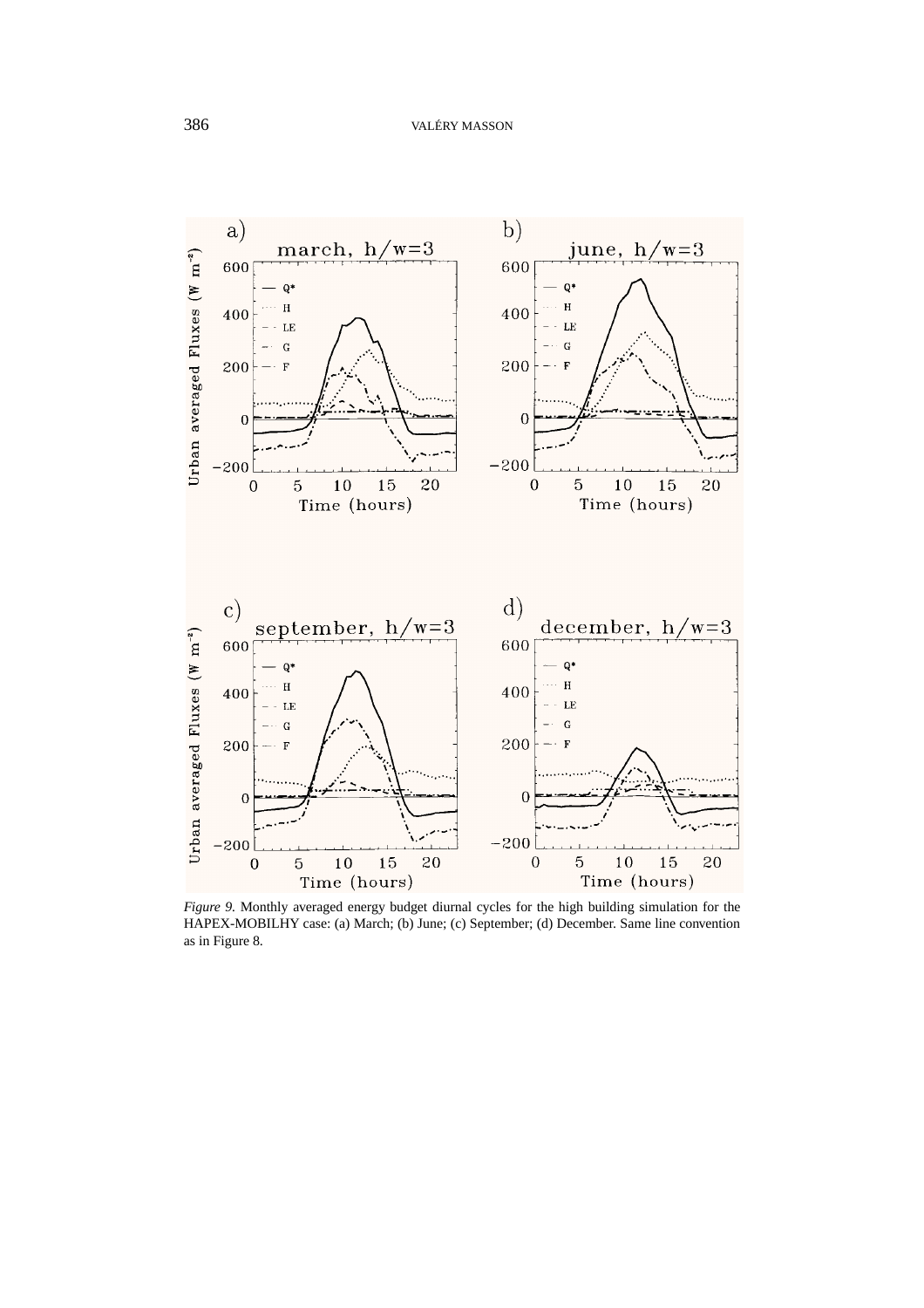

*Figure 10.* Two consecutive summer days in the reference simulation for the HAPEX-MOBILHY case (from July 6, 0000 UTC to July 8, 0000 UTC). A rain shower occurs in the morning and evening of the first day: (a) sensible heat flux (solid line, W m<sup>−</sup>2) and latent heat flux (dots, W m<sup>−</sup>2); (b) air temperature (solid line, K), roof surface temperature (dots, K), road surface temperature (dashed, K); (c) roof surface reservoir (dots, kg m<sup>-2</sup>), road surface reservoir (dashed, kg m<sup>-2</sup>).

This sensitivity experiment shows that the TEB model is then able to construct a realistic diurnal cycle, without any ad-hoc assumption about the time hysteresis between ground and turbulent heat fluxes. It is possible to reproduce conditions where the heat storage during the day is sufficient to limit or even overtake the turbulent heat flux. It also suggests that the latent heat flux can be negligible in models dedicated to long term urban energy studies.

### 4.1.2. *Shower Event*

The fact that the latent heat flux is much lower on average than the other contributions to the energy budget does not mean that it is negligible *when smaller time scales are considered*. For example, two consecutive days in July are presented in Figure 10. A rain shower occurs during the morning of the first day, and a relatively weaker one in the evening of the same day. The downward solar radiation is almost the same during these two days (maxima are 850 W m<sup>−</sup><sup>2</sup> at noon, not shown).

During the first day, the latent heat flux is the main energy sink in the budget, three times larger than the sensible heat flux. One millimetre of water is evaporated in three hours, similarly on roofs and streets, until all the water has been consumed. This has an effect on surface temperatures, which are unable to rise significantly until water is evaporated.

The evaporation of the evening shower during the night is negligible for roofs, but not for roads (20 W m<sup>-2</sup>), even if much smaller than during the day. This is due to the exchange formulation, which allows mixing between the surface and the canyon air, and then transport towards the atmosphere. This explains the decrease of the water reservoir on the roads during the night, though the difference was not present during the day.

The second day is almost dry, and shows much higher temperatures for a similar input radiation. Differences of 5 K for roads and 10 K for roofs are simulated the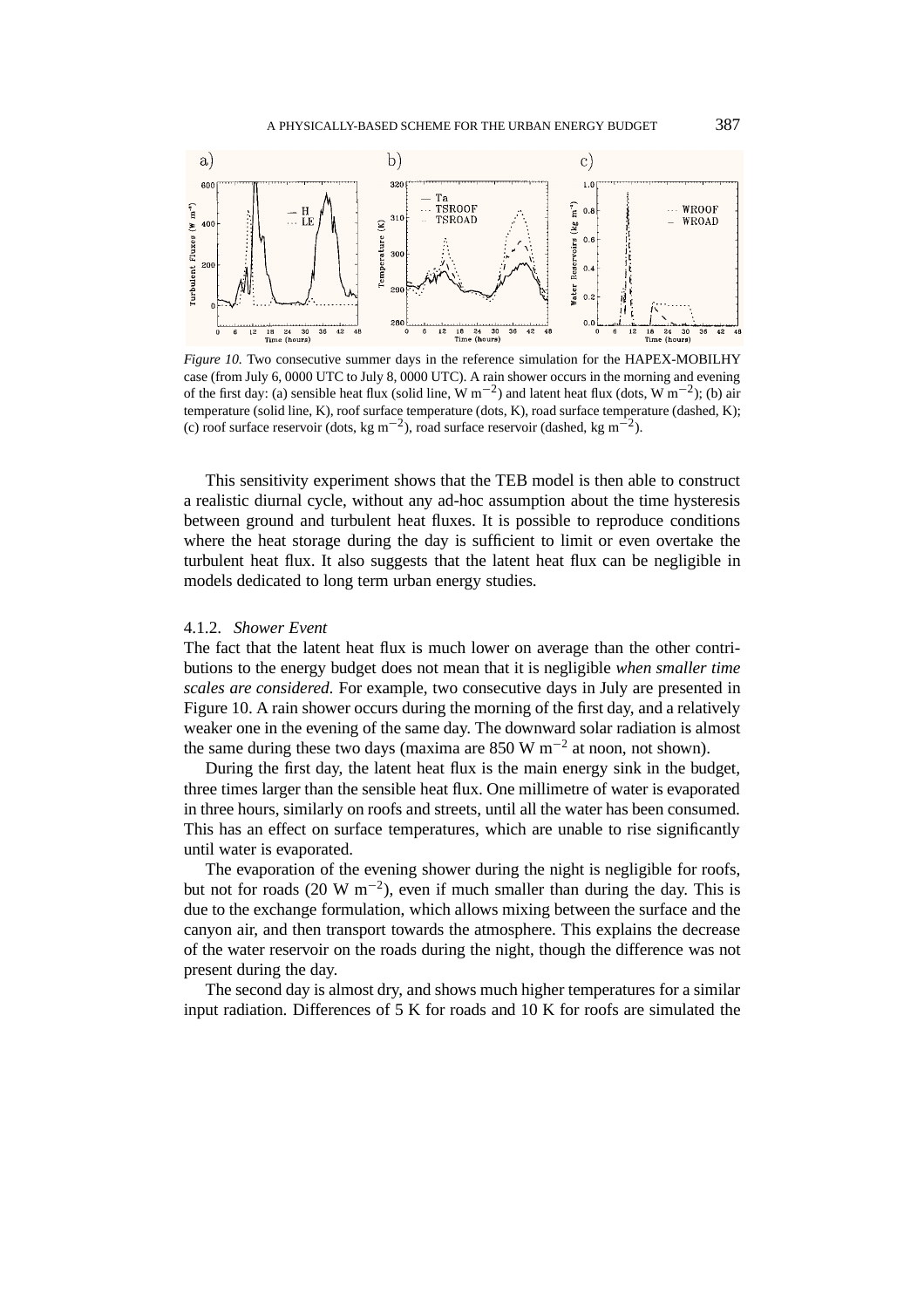second day. To our knowledge, no direct measurements of latent heat fluxes over towns are available for rainy or wet surface conditions; few such measurements exist, and only for dry conditions. Grimmond and Oke (1999a) presents urban and suburban energy budgets for seven north-American cities, but without rain events. However, a combined measurement of area-averaged sensible heat flux and surface temperatures could probably be used to estimate the instantaneous latent heat flux after shower events. At the very least, the model temperature features could be compared to observations, providing an indirect validation of the simulated fluxes.

### 4.1.3. *Annual Cycle and Sensitivity Experiment*

Sensitivity experiments on town geometry are performed (buildings, medium town, suburban area). The annual cycles are displayed in Figure 11.

An important feature is the similarity of the net radiative flux for high buildings  $(h/w = 3)$  or medium sized ones  $(h/w = 1)$ . This suggests that most of the radiative trapping (both for shortwave and longwave) occurs for medium buildings. The similarity in net shortwave radiation trapping for medium or high cities can be explained from Figure 7: for this albedo setting, the canyon shape increase between  $h/w = 1$  and  $h/w = 3$  is a little more efficient for a low or high sun than for the mid-sky sun encountered in mid-latitude summers.

The building height has a significant impact on the sensible heat flux, courtesy of the larger surface exchange. In winter, early spring and late autumn periods, the sensible heat flux is *larger* than the net radiation. The energy is supplied by the domestic heating (negative G terms on the figures). In our case it reaches 30 W  $\text{m}^{-2}$ for  $h/w = 1$ , and 70 W m<sup>-2</sup> for  $h/w = 3$ . In summer, the diurnally averaged ground flux is near zero, and almost all the net radiation is transferred as sensible heat flux. Such values of anthropogenic fluxes are compatible with those listed in Oke (1988) for mid-latitude cities (from 20 to 40 W  $\text{m}^{-2}$  for year averages).

In the suburban environment, due to the fraction of vegetation present, the latent heat flux is increased and the sensible heat flux reduced (up to 40 W m<sup>-2</sup> loss). One can note that the net radiation is lower (10 W  $m^{-2}$ ), because radiative trapping is reduced.

Comparison of the annual cycle reproduced for countryside crops or bare soil is shown in Figure 12; the main difference is the much smaller radiative trapping. The contribution due to shortwave radiation trapping is visible in summer (30–  $40 \text{ W m}^{-2}$  less than in the reference experiment). The smaller infrared input is compensated by lower temperatures at night (not shown), comparable to roof temperatures. When vegetation is present, the latent heat flux is the main component of the energy budget, the plant roots extracting water from deep within the soil and evaporating this in warm seasons. The energetic behaviour of a bare soil layer (here 20 cm deep) is much closer to the town surface energy budget, especially the suburban one. This is why the urban canopy is, for the time being, often simulated by bare soil in atmospheric research models. It is shown here that it is a good enough approximation for climatic or large-scale runs, once the radiative properties of the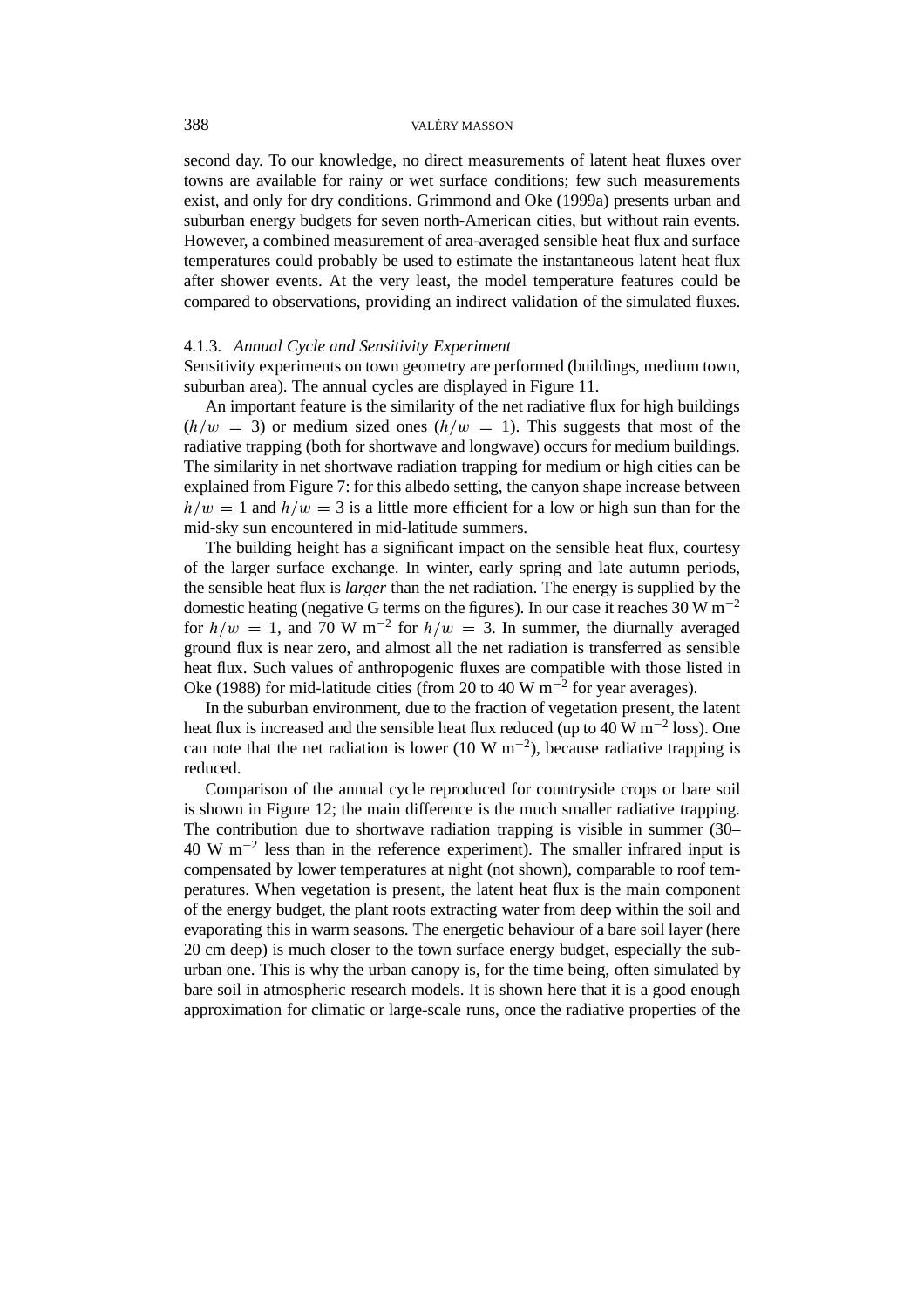

*Figure 11.* HAPEX-MOBILHY case: monthly averaged energy budget for three city types: (a) high buildings; (b) medium size city (reference simulation); (c) suburban area. Same line convention as in Figure 8.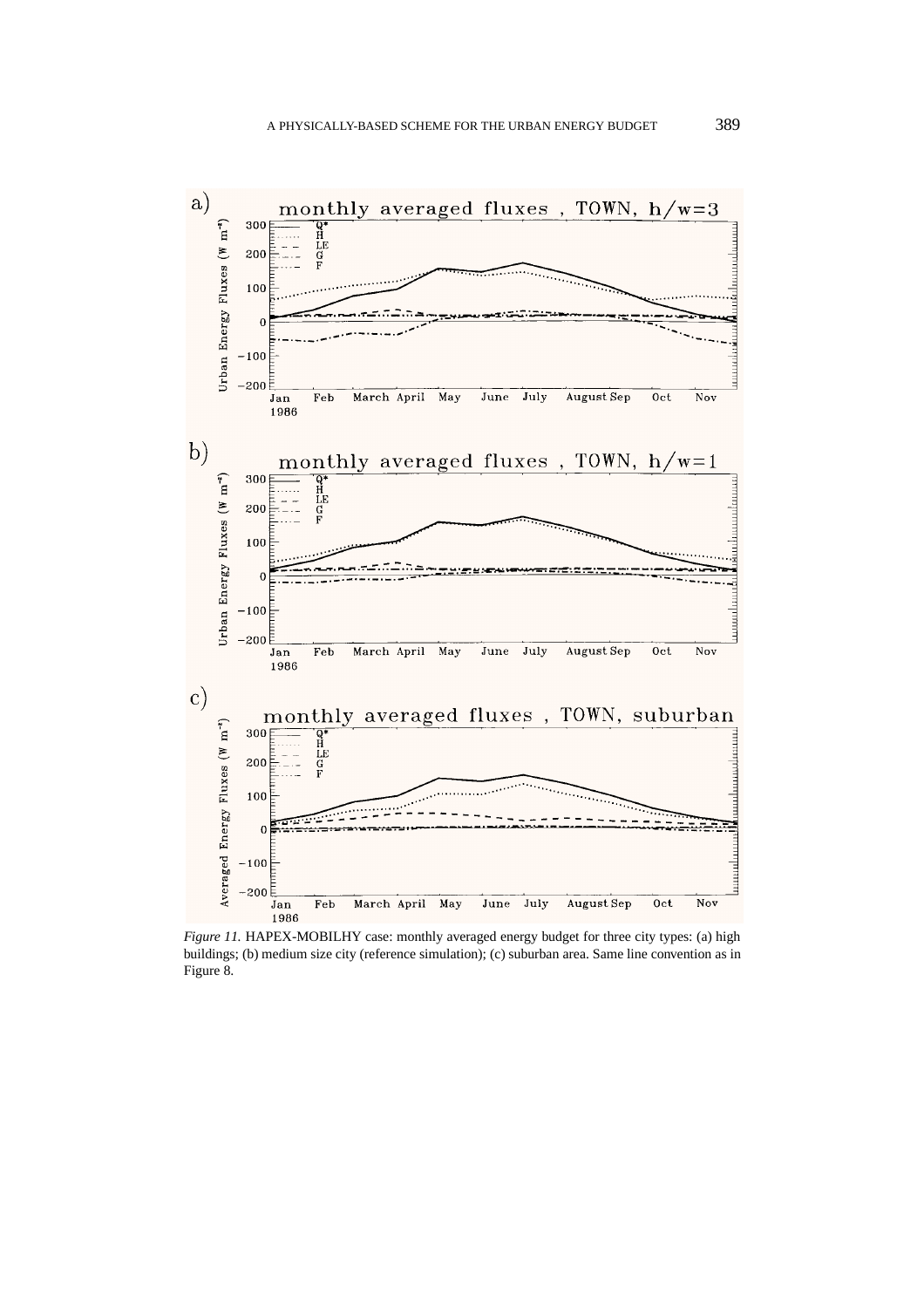soil are tuned to reproduce the trapping. An estimation of the anthropogenic flux by domestic heating is also necessary (as is shown in the continental case). However, a bare soil scheme can not correctly forecast the air temperatures in the canyon, and thus heat island intensities. Moreover, small-scale studies around an urbanized area do need a dedicated town model. The limit of the bare soil substitution is reached when purely urban areas are resolved in the atmospheric model. The TEB scheme is primarily aimed to these horizontal resolutions (from a couple hundred metres to tens of kilometres).

## 4.2. CONTINENTAL COLD CLIMATE: THE VALDAI CASE

Extreme continental meteorological conditions are now considered, with very cold winters, significant snow falls, and relatively warm summers. A large number of people are affected by such weather, because such climates are typical of metropoles in Canada, the U.S.A. and Asia. Domestic heating is known to play an important role in the urban energy budget for such conditions, and the ability of the TEB scheme to estimate this flux is now investigated. Furthermore, the importance of conduction through the surfaces allows the testing of, in a better way than with the oceanic forcing, the sensitivity of the scheme to the buildings' internal temperature and to the wall and roof structures.

The same qualitative characteristics about the energy flux evolution and repartition are found for urban diurnal cycles as in the Hapex-Mobilhy case. The focus of this study is on the annual cycle (Figure 13). The disparity between summer and winter is enhanced as compared to the previous case, especially with respect to the energy forcing: net radiation and building heat release. During winter, if buildings are built with the same material and insulation as in the oceanic region, the heat release from the buildings is as high as 150 W  $m^{-2}$  averaged for the month, all of this being transformed into sensible heat flux towards the atmosphere. The main part of this energy loss occurs through the walls, because the snow mantel of several tens of centimetres on the roofs acts as a supplementary insulation layer. The presence of snow explains the nearly zero latent heat flux during winter. The amount of energy necessary to melt it is shown by the thin solid line in Figure 13. Melting of the roof snow occurs (in this case) one month before the total disappearance of snow as observed in the countryside (not shown).

A sensitivity experiment on the insulation characteristics of the TEB scheme has been performed to test its response to the extremely cold weather conditions in winter. First, the internal wall and roof insulation layer was set four times thicker than the default value ('insulated' experiment). The internal building temperature is also allowed to vary down to 283.15 K (10 ◦C) in winter ('insulated, Ti' experiment). It is seen that the TEB formulation for the heating flux (prescribed internal temperature) is mainly sensitive to the wall and roof structure, and less to the internal temperature. Moreover, high building experiments (not shown) produce values up to 200 W m<sup>-2</sup> or 250 W m<sup>-2</sup> (insulated walls or not) for these fluxes in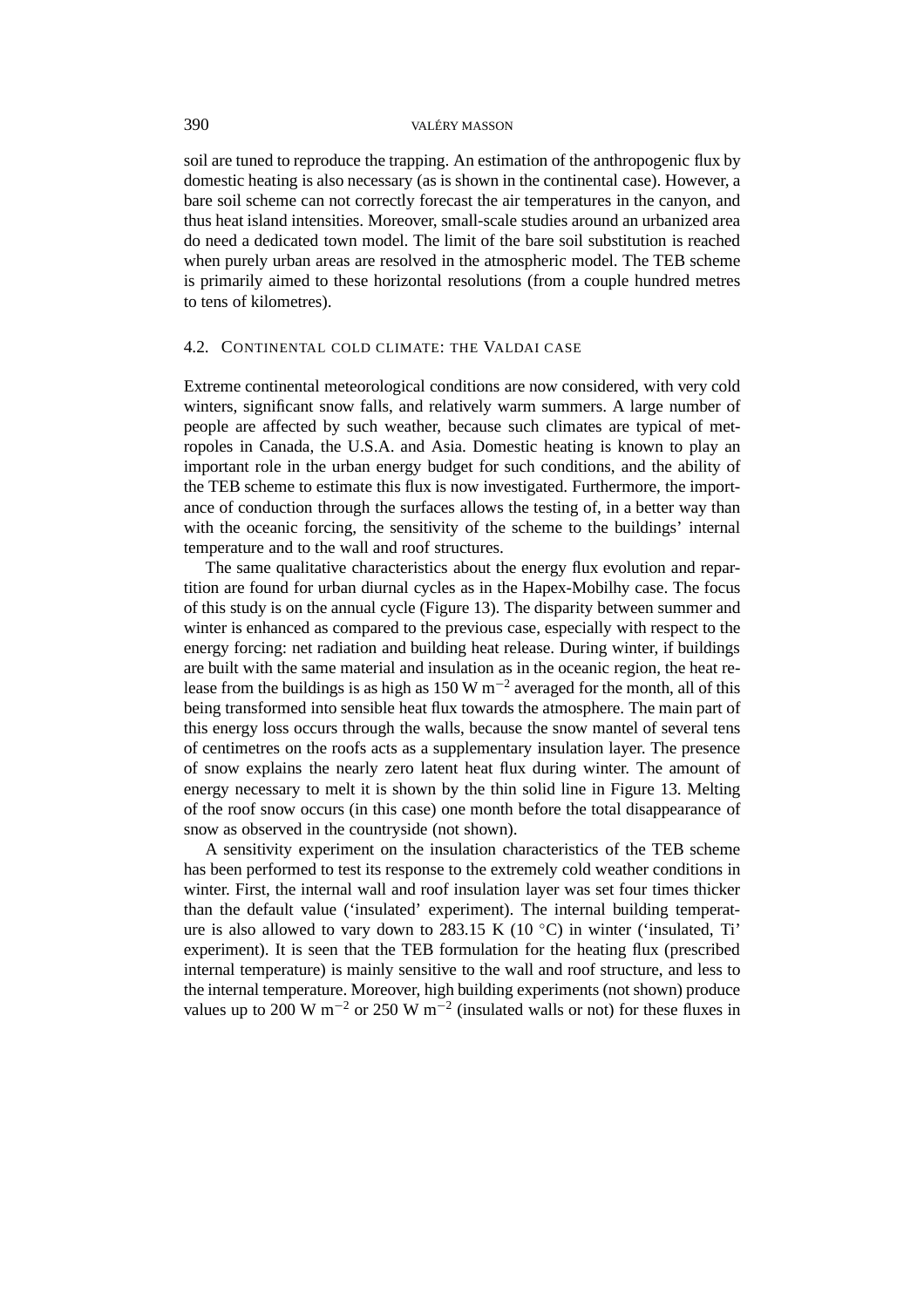

*Figure 12.* HAPEX-MOBILHY case: monthly averaged energy budget for three landscape types: (a) medium size city (reference simulation); (b) bare soil (20 cm deep); (c) crops. Same line convention as in Figure 8.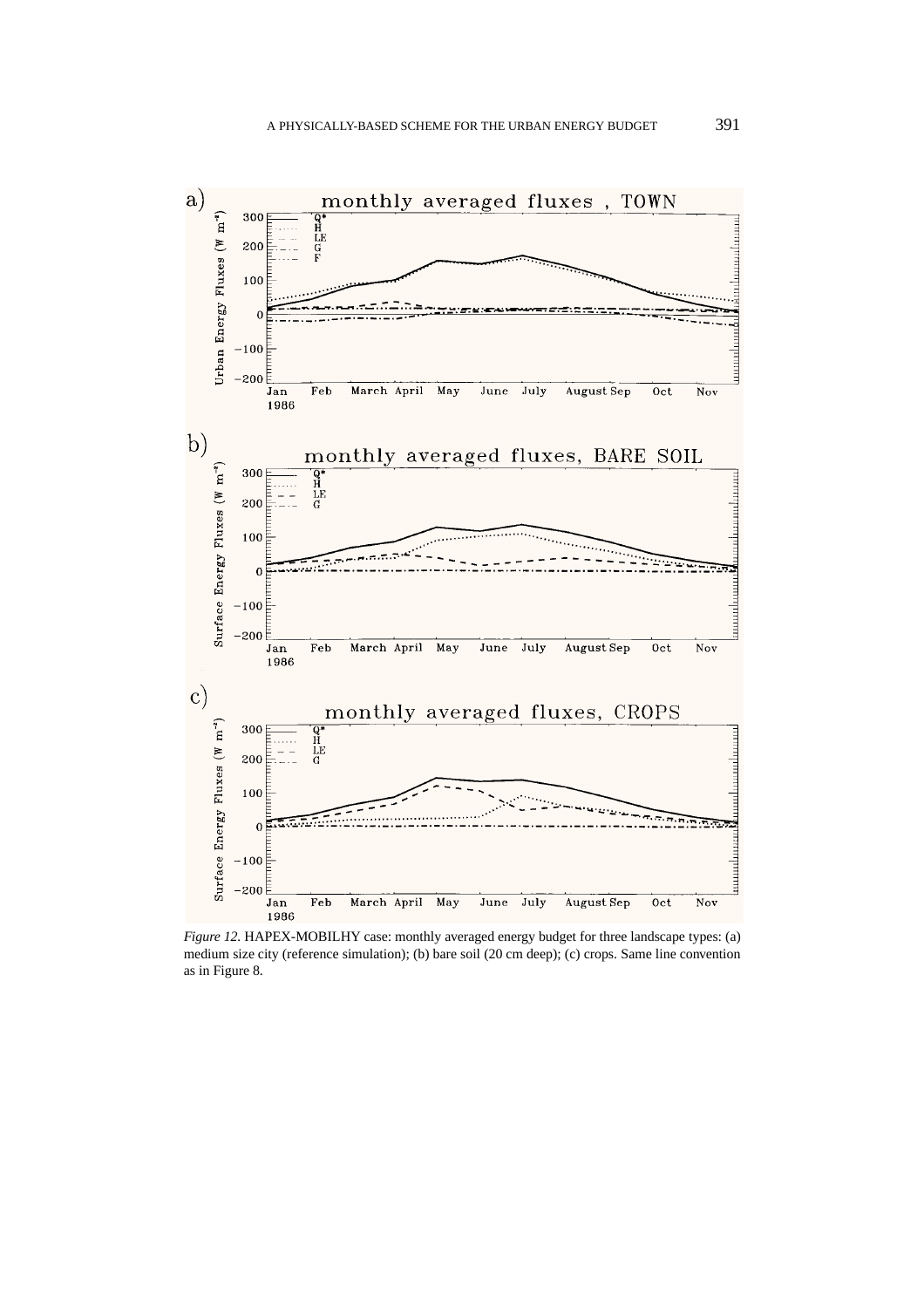

*Figure 13.* VALDAI case: monthly averaged energy budget for three city construction materials: (a) medium size city (reference simulation); (b) insulation increased (see Table III); (c) insulation increased, and internal building temperature varies from 283.15 K (10  $\degree$ C) (winter) to 290.15 K (17  $°C$ ) (summer). Same line convention as in Figure 8. The thin solid line corresponds to the amount of energy necessary for melting.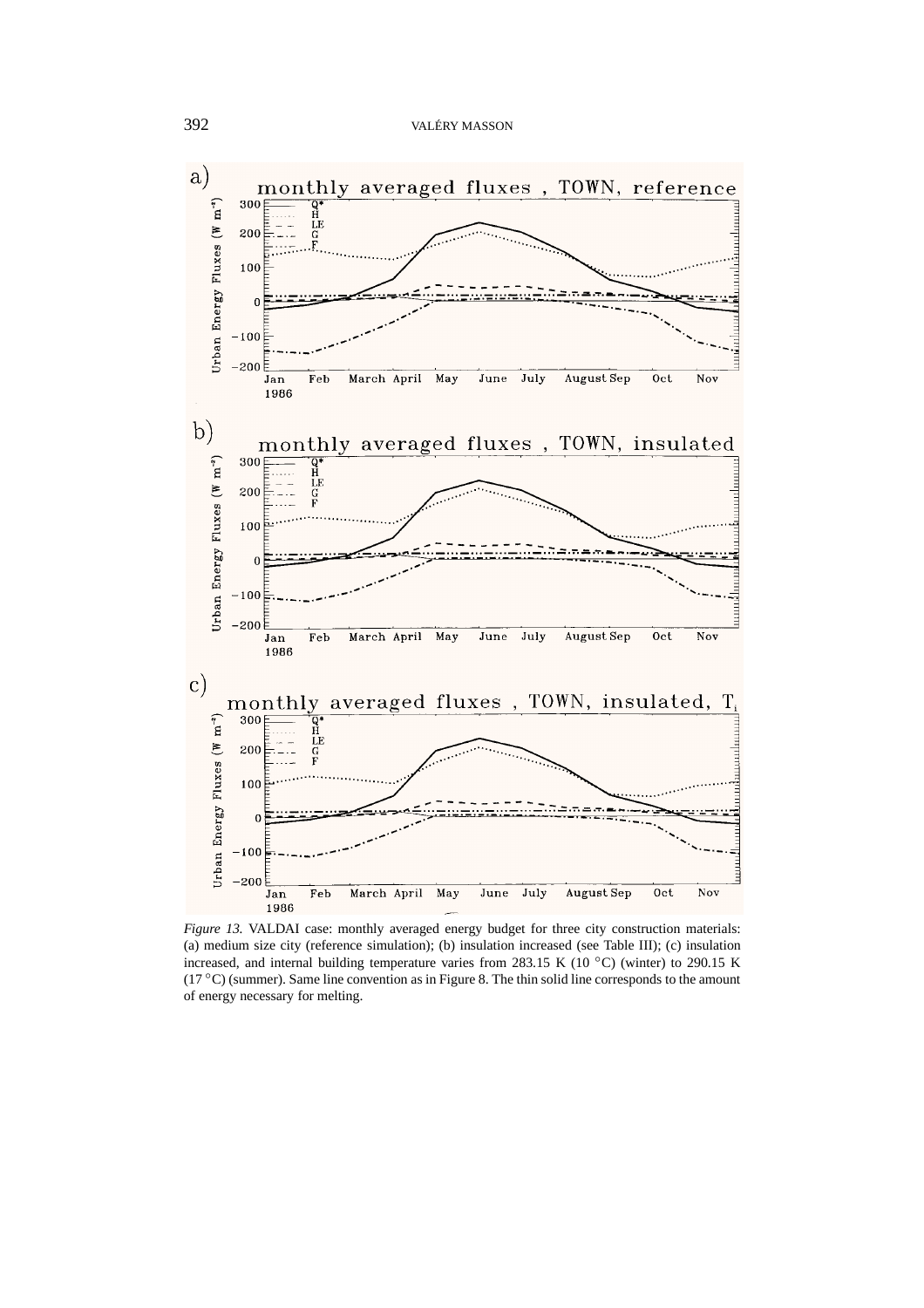winter. The building height is then a key parameter, not only for radiative trapping, but mostly for the conduction and surface turbulent flux exchange.

These very large fluxes seem realistic. Estimates of anthropogenic fluxes exist for some high latitude cities (Oke, 1988); for example, a value typical for Montreal ranges from 153 W m<sup>-2</sup> in winter to 57 W m<sup>-2</sup> in summer. The component dedicated to domestic heating can then be of the order of 100 W  $m^{-2}$  in winter; Moscow and Manhattan annual anthropogenic fluxes can be even 25 and 50% larger respectively.

# **5. Conclusion**

The TEB surface scheme has been developed from various elements corresponding to the state of the art in urban climatology, and is aimed at representing the energy exchanges between cities and the atmosphere in a prognostic way. A simplification of the real city geometry was necessary. To our knowledge, this is the first time that the well-known canyon geometry is used to represent a city as part of the surface of an atmospheric model. An additional hypothesis of isotropy for the street directions has been added, in order to be representative of a city *quartier* (as defined in Mestayer and Anquetin, 1995). This allows the use of the scheme at horizontal scales larger than the road width, for local to regional impact studies. This also has the advantage that the scheme can be simplified to three surface energy budgets: one each for the roofs, the roads and the walls. The TEB model is then relatively easy to include in an atmospheric model, because only a few averaged parameters are needed, and the number of prognostic variables is comparable to that present in vegetation schemes for atmospheric models (see Tables I and II).

This relatively simple description of the town geometry is compensated by a complete physical package, as detailed in Sections 3 and 4. All weather conditions can be treated, day or night, and even precipitation events, without any ad-hoc assumption or tuning of the parameters. The radiative trapping is the subject of an original development, and is validated by comparison with specific measurements. One can then *be confident in the radiative energy inputs*. The sensitivity experiments showed that:

- the partition and diurnal hysteresis between the turbulent sensible heat fluxes and ground fluxes are correctly recovered by the scheme.
- the heat storage during the day can be greater than the turbulent heat flux. This effect is enhanced by high buildings.
- the latent heat can be neglected on average at the monthly time scale, but is very important when relatively short (daily) time scales are considered.
- the energy input from the building heat release can exceed the net radiation, especially in winter in continental climates. The model outputs are comparable to the few available estimates of city heat release.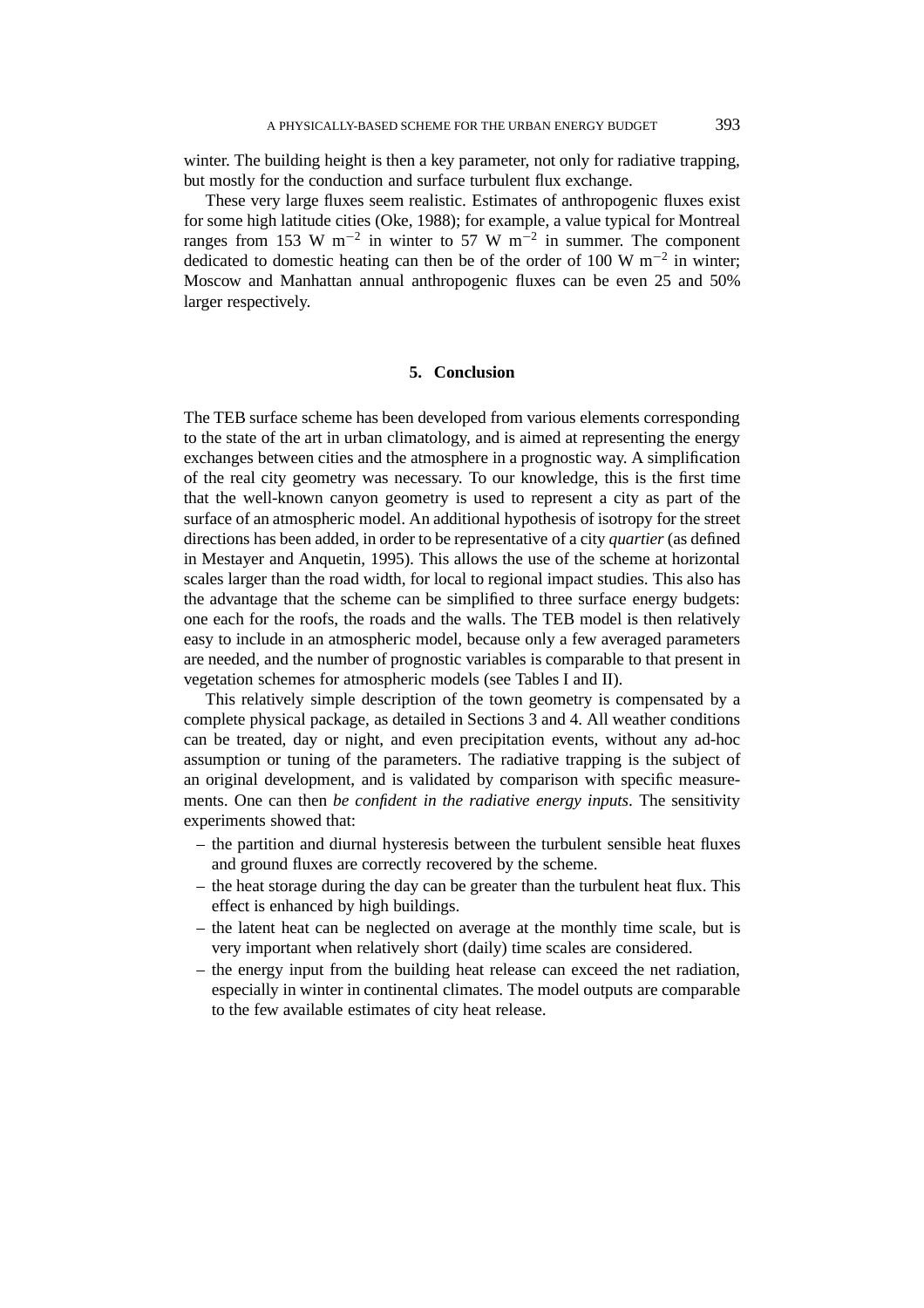The suburban experiment showed that the classical bare soil formulation used to represent cities in atmospheric models is good enough to represent the fluxes for large temporal or spatial averages; therefore, climatic or large-scale atmospheric models may not need an urban scheme at the present time. The prescription of the anthropogenic heat release still remains a problem. In contrast, town meteorological forecasts and mesoscale regional and local studies need such a scheme, as intensively urbanized energetics are very specific. An atmospheric model, coupled both to an aerosol radiatively active atmosphere (to have the correct radiative downward fluxes) and an urban surface scheme (to correctly distribute these fluxes), is necessary.

Long term in-situ measurements needed to validate an urban surface scheme are lacking. However, the TEB model behaves correctly compared to what is currently known from urban climatology. The next step will be the study of urban induced mesoscale flows, as validation data exist for typical situations (mainly heat-island episodes). This work is under way.

### **Acknowledgements**

The author would like to thank Dr. J. Noilhan for his continuous help, and Dr. P. Bougeault and A. Boone for assistance in the preparation of the manuscript.

### **Appendix A: Solar Radiation Reflections**

Suppose hereafter that the direct and scattered albedos for each surface are identical. If this is not the case, only the first direct solar reflection would be modified.

When the first reflection occurs, the fluxes stored by the road and wall, *Ar* and *Aw*, are respectively:

$$
A_r(0)=(1-\alpha_r)(S_r^{\downarrow\downarrow}+S_r^{\downarrow}),
$$

$$
A_w(0) = (1 - \alpha_w)(S_w^{\downarrow} + S_w^{\downarrow}).
$$

The reflected parts  $R_r$  and  $R_w$  are:

$$
R_r(0) = \alpha_r (S_r^{\downarrow} + S_r^{\downarrow}),
$$

$$
R_w(0) = \alpha_w (S_w^{\Downarrow} + S_w^{\Downarrow}).
$$

After *n* reflections:

 $A_r(n+1) = A_r(n) + (1 - \alpha_r)(1 - \Psi_r)R_w(n).$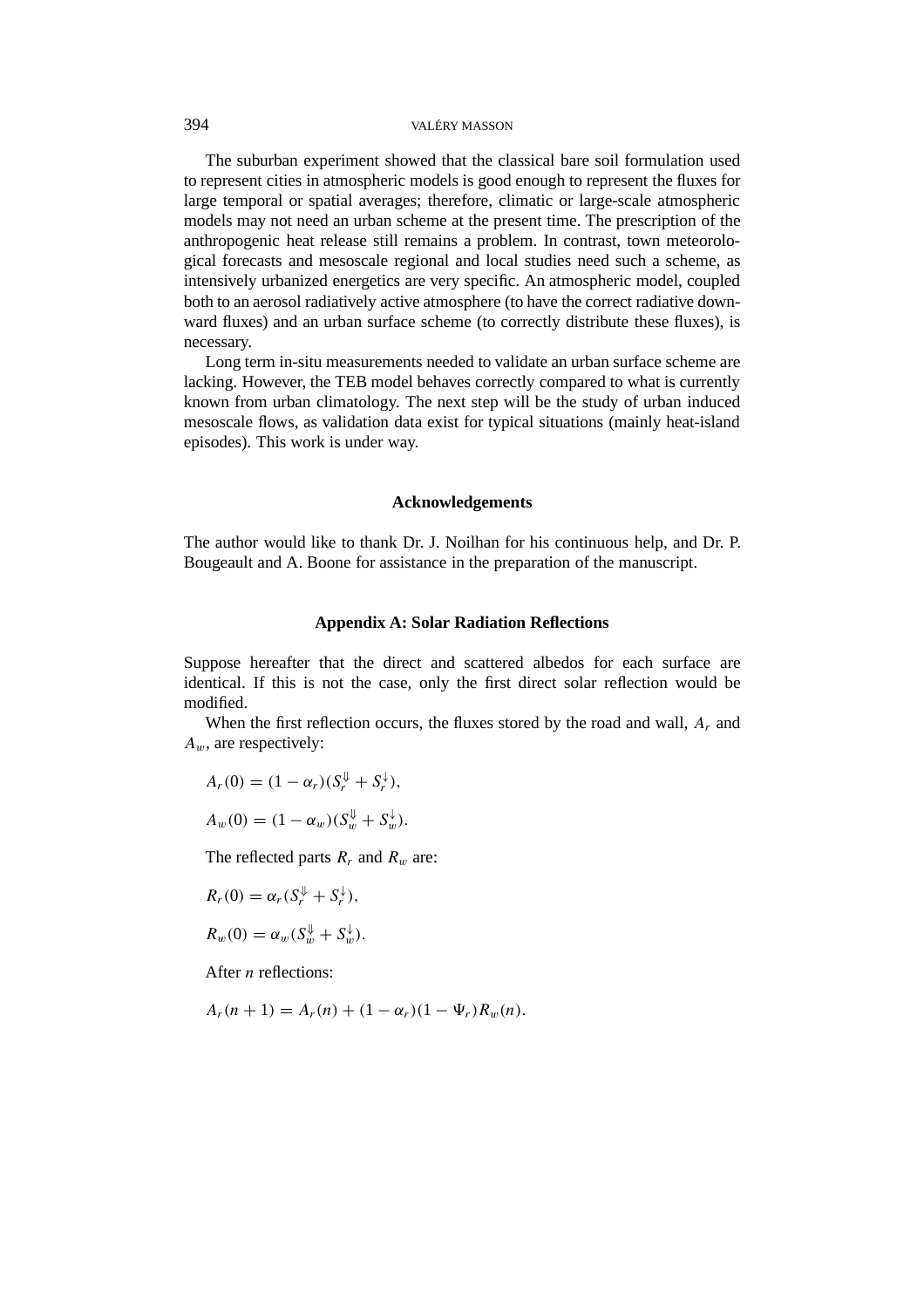$$
A_w(n + 1) = A_w(n) + (1 - \alpha_w) \Psi_w R_r(n) + (1 - \alpha_w)(1 - 2\Psi_w) R_w(n),
$$
  
\n
$$
R_r(n + 1) = +\alpha_r(1 - \Psi_r) R_w(n),
$$
  
\n
$$
R_w(n + 1) = +\alpha_w \Psi_w R_r(n) + \alpha_w(1 - 2\Psi_w) R_w(n).
$$
  
\nThen,

$$
A_r(n + 1) = A_r(0) + (1 - \Psi_r)(1 - \alpha_r) \sum_{k=0}^n R_w(k),
$$
  

$$
A_w(n + 1) = A_w(0) + \Psi_w(1 - \alpha_w) \sum_{k=0}^n R_r(k),
$$
  

$$
+ (1 - 2\Psi_w)(1 - \alpha_w) \sum_{k=0}^n R_w(k),
$$

and

$$
\sum_{k=0}^{n} R_r(k) = (1 - \Psi_r) \alpha_r \sum_{k=0}^{n-1} R_w(k) + R_r(0),
$$
  

$$
\sum_{k=0}^{n} R_w(k) = \Psi_w \alpha_w \sum_{k=0}^{n-1} R_r(k) + (1 - 2\Psi_w) \alpha_w \sum_{k=0}^{n-1} R_w(k) + R_w(0).
$$

Solving this geometric system yields, in the case of an infinite number of reflections,

$$
\sum_{k=0}^{\infty} R_r(k) = \frac{R_r(0) + (1 - \Psi_r)\alpha_r(R_w(0) + \Psi_w\alpha_w R_r(0))}{1 - (1 - 2\Psi_w)\alpha_w + (1 - \Psi_r)\Psi_w\alpha_r\alpha_w} = M_r,
$$
  

$$
\sum_{k=0}^{\infty} R_w(k) = \frac{R_w(0) + \Psi_w\alpha_w R_r(0)}{1 - (1 - 2\Psi_w)\alpha_w + (1 - \Psi_r)\Psi_w\alpha_r\alpha_w} = M_w.
$$

The total solar radiation stored by road and wall is then:

$$
S_r^* = (1 - \alpha_r)S_r^{\downarrow} + (1 - \alpha_r)S_r^{\downarrow} + (1 - \alpha_r)(1 - \Psi_r)M_w,
$$
  
\n
$$
S_w^* = (1 - \alpha_w)S_w^{\downarrow} + (1 - \alpha_w)S_w^{\downarrow} + (1 - \alpha_w)(1 - 2\Psi_w)M_w + (1 - \alpha_w)\Psi_wM_r.
$$

## **References**

Aida, M.: 1982, 'Urban Albedo as a Function of the Urban Structure – A Model Experiment (Part I)', *Boundary-Layer Meteorol.* **23**, 405–413.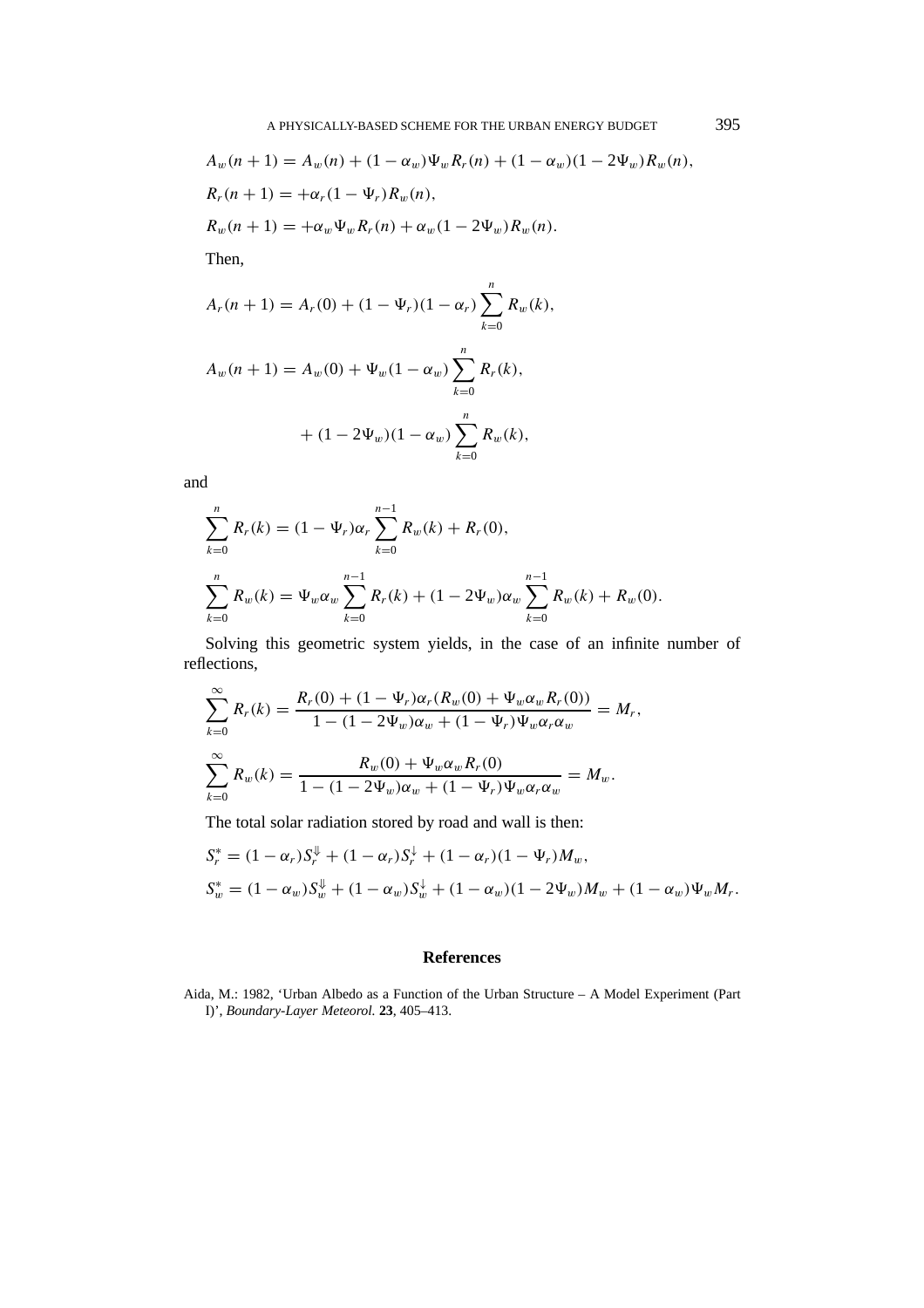- André, J., Goutorbe, J., Perrier, A., Becker, F., Bessemoulin, P., Bougeault, P., Brunet, Y., Brutsaert, W., Carlson, T., Cuenca, R., Gash, J., Gelpe, J., Hildebrand, P., Lagouarde, J., Lloyd, C., Mahrt, L., Mascart, P., Mazaudier, C., Noilhan, J., Ottlé, C., Payen, M., Phulpin, T., Stull, R., Shuttleworth, J., Schmugge, T., Taconet, O., Tarrieu, C., Thépenier, R., Valencogne, C., Vidal-Madjar, D., and Weill, A.: 1988, 'Evaporation over Land Surfaces: First Results from HAPEX-MOBILHY Special Observing Period', *Ann. Geophys.* **6**, 477–492.
- Arnfield, J., Herbert, J. M., and Johnson, G. T.: 1998, 'A Numerical Simulation Investigation of Urban Canyon Energy Budget Variations', in *Proceedings of 2nd AMS Urban Environment Symposium*.
- Arya, S. P.: 1988, *Introduction to Micrometeorology*, Academic Press, Inc., New York, 303 pp.
- Best, M. J.: 1998, 'Representing Urban Areas in Numerical Weather Prediction Models', in *Proceedings of 2nd AMS Urban Environment Symposium*.
- Bottema, M.: 1997, 'Urban Roughness Modelling in Relation to Pollutant Dispersion', *Atmos. Environ.* **18**, 3059–3075.
- Deardorff, J.: 1978, 'Efficient Prediction of Ground Temperature and Moisture with Inclusion of a Layer of Vegetation', *J. Geophys. Res.* **83**, 1889–1903.
- Feigenwinter, C., Vogt, R., and Parlow, E.: 1999, 'Vertical Structure of Selected Turbulence Characteristics above an Urban Canopy', *Theor. Appl. Climatol.* **62**, 51–63.
- Grimmond, C. and Oke, T.: 1999a, 'Heat Storage in Urban Areas: Local-Scale Observations and Evaluation of a Simple Model', *J. Appl. Meteorol.* **38**, 922–940.
- Grimmond, C. and Oke, T.: 1999b, 'Aerodynamic Properties of Urban Areas Derived from Analysis of Surface Form', *J. Appl. Meteorol.* **38**, 1262–1292.
- Grimmond, C. S. B., Cleugh, H. A., and Oke, T. R.: 1991, 'An Objective Urban Heat Storage Model and its Comparison with Other Schemes', *Atmos. Environ.* **25B**, 311–326.
- Grimmond, C. S. B. and Oke, T. R.: 1991, 'An Evapotranspiration-Interception Model for Urban Areas', *Water Resour. Res.* **27**, 1739–1755.
- Grimmond, C. S. B. and Oke, T. R.: 1995, 'Comparison of Heat Fluxes from Summertime Observations in the Suburbs of Four North American Cities', *J. Appl. Meteorol.* **34**, 873–889.
- Johnson, G. T., Oke, T. R., Lyons, T. J., Steyn, D. G., Watson, I. D., and Voogt, J. A.: 1991, 'Simulation of Surface Urban Heat Islands under 'Ideal' Conditions at Night. Part I: Theory and Tests Against Field Data', *Boundary-Layer Meteorol.* **56**, 275–294.
- Mascart, P., Noilhan, J., and Giordani, H.: 1995, 'A Modified Parameterization of Flux-Profile Relationship in the Surface Layer Using Different Roughness Length Values for Heat and Momentum', *Boundary-Layer Meteorol.* **72**, 331–344.
- Menut, L.: 1997, *Etude expérimentale et théorique de la couche limite Atmosphérique en agglomération Parisienne (Experimental and Theoretical Study of the ABL in Paris Area)*, Ph.D. Thesis, University Pierre et Marie Curie, Paris, France, 200 pp.
- Mestayer, P.G. and Anquetin, S.: 1995, 'Climatology of Cities', in F.-S. Rys and A. Gyr (eds.), *Diffusion and Transport of Pollutants in Atmospheric Meso-Scale Flow Fields*, Atmospheric Sciences Library, Kluwer Academic Publishers, Dordrecht, pp. 165–189.
- Mills, G. M.: 1993, 'Simulation of the Energy Budget of an Urban Canyon-I. Model Structure and Sensitivity Test', *Atmos. Environ.* **27B**, 157–170.
- Noilhan, J.: 1981, 'A Model for the Net Total Radiation Flux at the Surfaces of a Building', *Building Environ.* **16**, 259–266.
- Noilhan, J. and Planton, S.: 1989, 'A Simple Parameterization of Land Surface Processes for Meteorological Models', *Mon. Wea. Rev.* **117**, 536–549.
- Nunez, M. and T. R. Oke: 1976, 'Long-Wave Radiative Flux Divergence and Nocturnal Cooling of the Urban Atmosphere. II: Within an Urban Canyon', *Boundary-Layer Meteorol.* **10**, 121–135.
- Nunez, M. and Oke, T. R.: 1977, 'The Energy Balance of an Urban Canyon', *J. Appl. Meteorol.* **16**, 11–19.
- Oke, T. R.: 1987, *Boundary Layer Climates*, 2nd edn., Methuen, London, 435 pp.
- Oke, T. R.: 1988, 'The Urban Energy Balance', *Prog. Phys. Geogr.* **12**, 471–508.